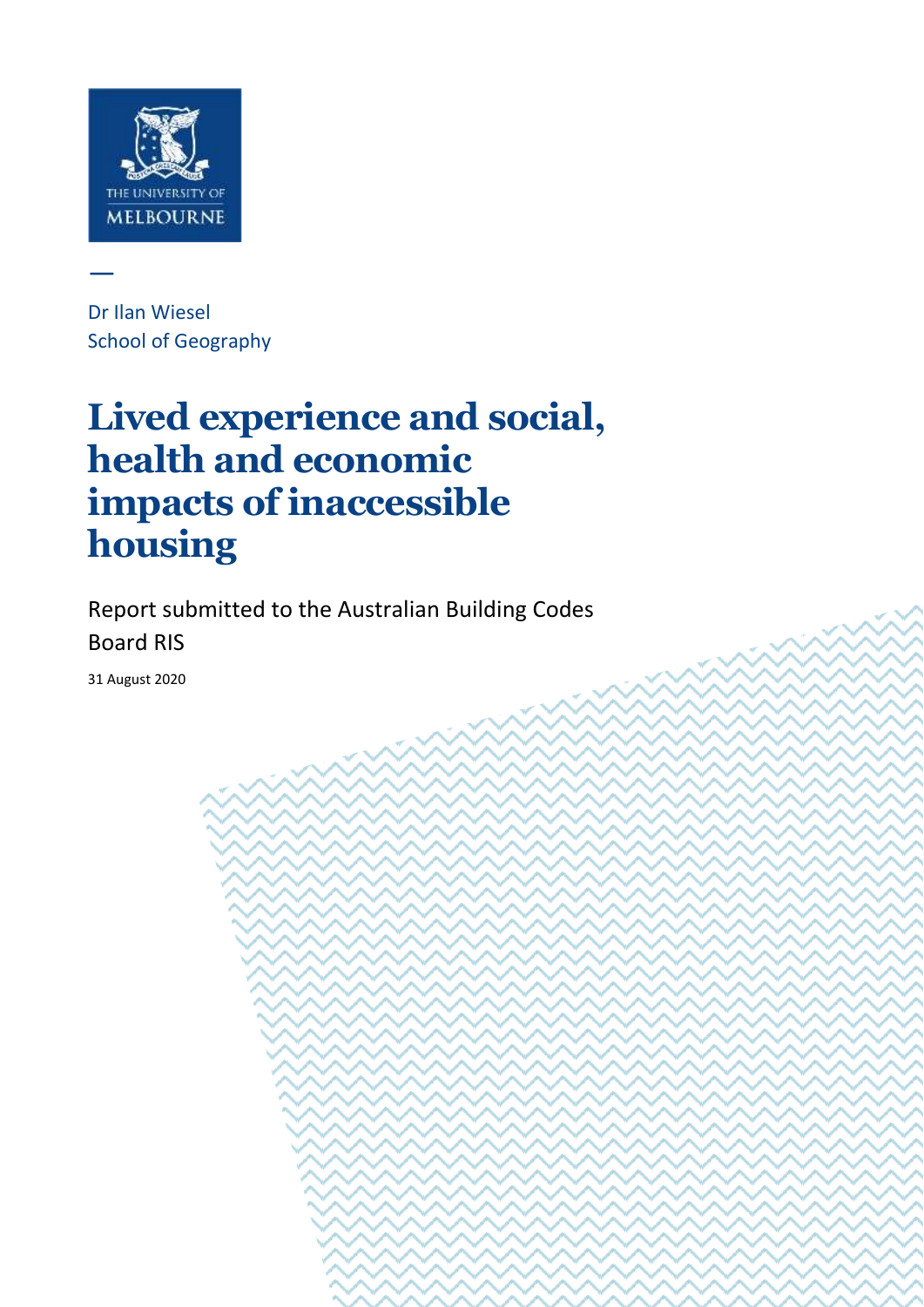# **Table of Contents**

| 1.4. |  |  |  |  |  |
|------|--|--|--|--|--|
|      |  |  |  |  |  |
| 1.6. |  |  |  |  |  |
| 1.7. |  |  |  |  |  |
|      |  |  |  |  |  |
|      |  |  |  |  |  |
|      |  |  |  |  |  |

# **Table of Figures**

| Table 9: Housing design limitations on activities, by self-rated housing accessibility and  |  |
|---------------------------------------------------------------------------------------------|--|
| Table 10: To what extent does the design of your home enable or limit your ability to work, |  |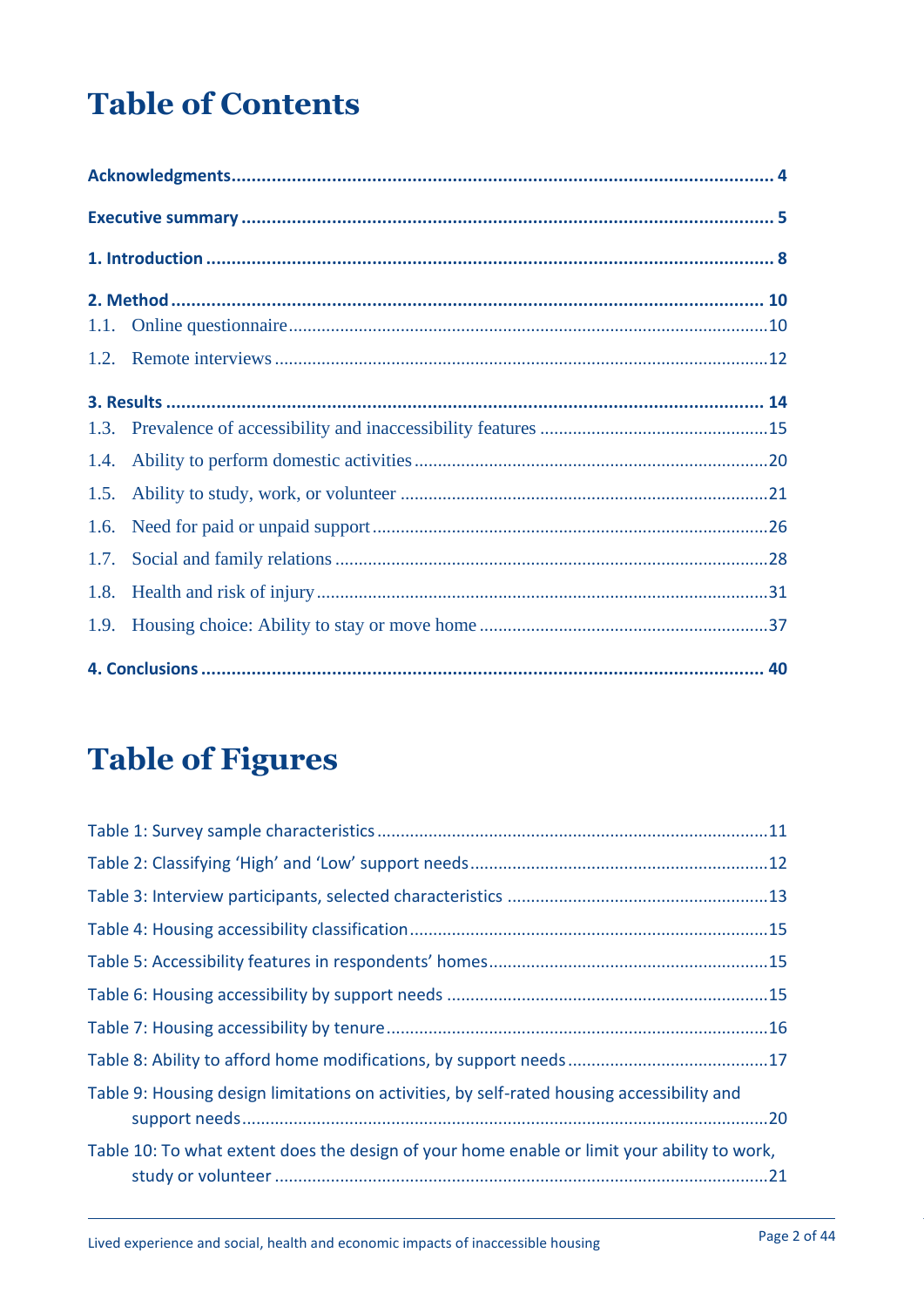| Table 12: To what extent does the design of your home enable or limit your ability to work                                                                                 |
|----------------------------------------------------------------------------------------------------------------------------------------------------------------------------|
| Table 13: Survey respondents' comments on housing accessibility impacts of work and study                                                                                  |
| Table 14: To what extent does the design of your current home affect your need for paid                                                                                    |
| Table 15: To what extent do you agree or disagree with the statement "I can't visit friends                                                                                |
| Table 16: Selected comments on difficulty visiting friends and relatives 28                                                                                                |
|                                                                                                                                                                            |
| Table 18: To what extent do you agree or disagree with the statement "Friends and family                                                                                   |
| Table 19: To what extent has the accessibility standard of your current home - and ability to<br>get in and around the home - affected your mental health and wellbeing?31 |
| Table 20: How concerned are you about risk of injury because of difficulty getting in and                                                                                  |
| Table 21: Selected quotes on mental health impacts of accessible and inaccessible homes.33                                                                                 |
| Table 22: How concerned are you about the following impacts related to the accessibility of                                                                                |
| Table 23: Does a difficulty finding accessible housing limit your ability to move home? By                                                                                 |
| Table 24: Does a difficulty finding accessible housing limit your ability to move home? By                                                                                 |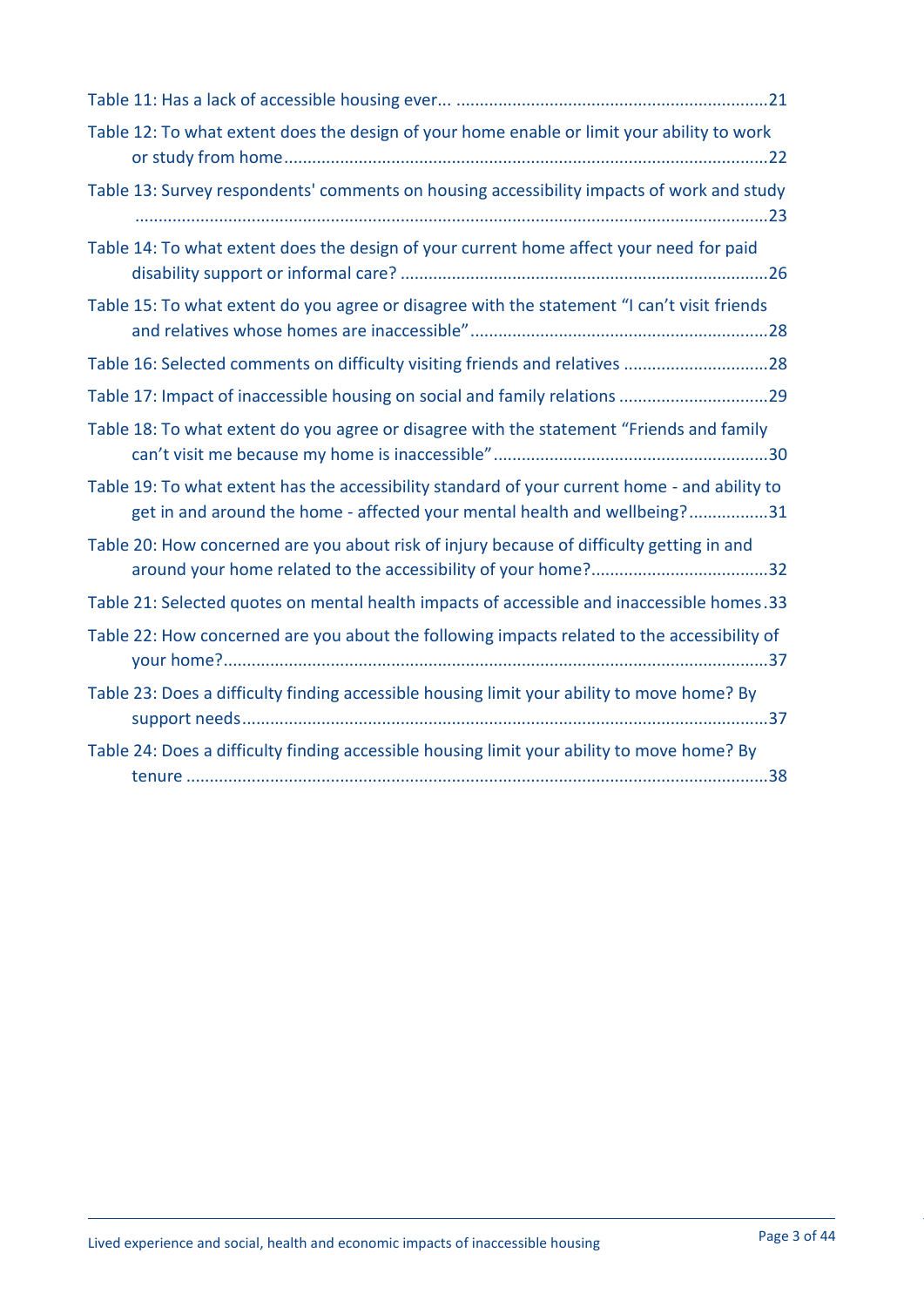# <span id="page-3-0"></span>**Acknowledgments**

The study was co-sponsored by the Summer Foundation and Melbourne Disability Institute. Special thanks to Di Winkler and Bruce Bonyhady who provided guidance and support to the research.

Interviews were conducted by Alicia Yon, Talia Melic, Marien Cifuentes Carbonetto, and Jenny Conrick. Alicia Yon also oversaw project management.

Statistical analysis of survey data was undertaken by Liss Ralston.

The study benefited from the advice and support of many others, and especially Marg Ward, Andrew Martel, Jacinta Douglas, Sara Donaldson, Tessa de Vries, Rob Carter, and Andrew Dalton.

Thank you to all the organisations and individuals who assisted in circulating the link to the online survey far and wide. And most importantly, thank you to all research participants who responded to our survey, participated in interviews, and shared their experience and insight on the importance of accessible housing.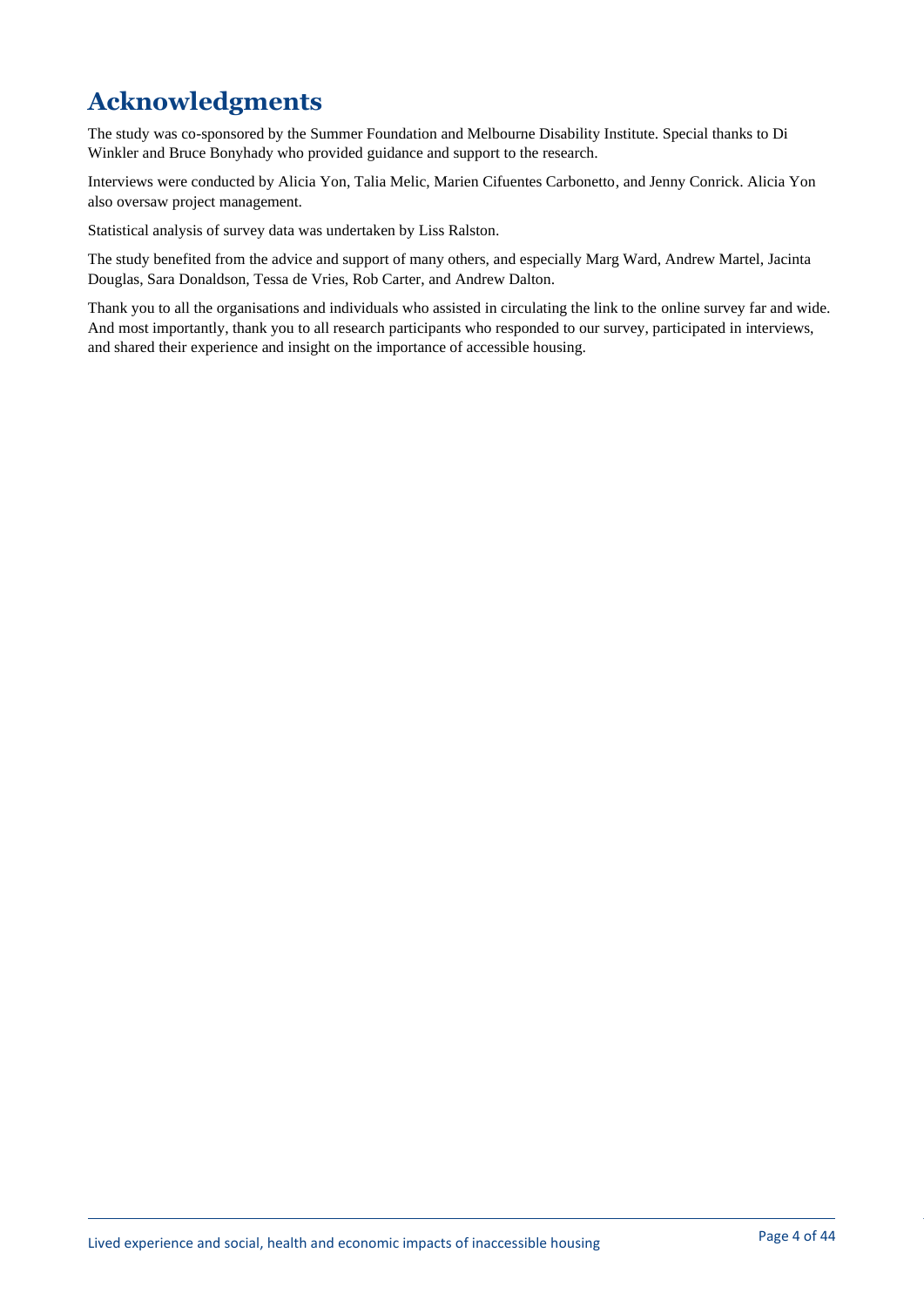# <span id="page-4-0"></span>**Executive summary**

The study included an online questionnaire that elicited 1,187 responses, followed by 45 in-depth interviews, conducted in August 2020. It was initiated in response to the Australian Building Codes Board's (ABCB) consultation on a proposal to include minimum accessibility standards for housing in the National Construction Code. The aim of the study was to address a gap in both qualitative and quantitative (but not monetised) data about the lived experience and social, health and economic benefits of accessible housing. It brings the voices of hundreds of Australians with disability and other mobility limitations into the ABSB consultation.

The analysis presented in this report is focused on measuring and understanding:

- accessible and inaccessible features in the homes of people with mobility restrictions
- mental health and wellbeing outcomes of living in accessible or inaccessible homes
- impacts of housing accessibility on ability to move around the house and perform self-care and homecare activities
- impacts of housing accessibility on social and family relations
- impacts of housing accessibility on need for paid and unpaid support
- impacts of housing accessibility on employment and productivity
- impacts of housing accessibility on housing choice and mobility, including ability to move to another home and ability to stay home and avoid forced moves to other residences or supported accommodation.

Key findings from the study are summarised as follows:

- The majority (73.6%) of respondents live in housing that does not meet, or only partly meets, their accessibility need. People with lower level of impairment were more likely to live in inaccessible housing, possibly because of ineligibility for funds for home modifications, social housing, or specialist housing. People with lower income were more likely to live in inaccessible housing, due to affordability barriers to purchase or rent an accessible home, or to modify their homes. Private renters were most likely to live in inaccessible home (87.6%), but high incidence of inaccessible homes was also recorded for homeowners (71.5%) and social renters (74.8%). Although significantly more accessible than mainstream housing, partial inaccessibility was surprisingly high even in specialist disability housing such as group homes (47.1%) and supported residential services  $(46.2\%)$ .
- Compared to housing constructed to affordability standards, post-construction modifications were more likely to only partly meet people's accessibility requirements. While close to half (46.6%) of survey respondents lived in homes that were modified, most of those (39.1%) reported these modifications met only some of their accessibility needs.
- When modifications are undertaken exclusively in the homes of people who have mobility restrictions, they are unable to visit the homes of their family and friends, resulting in significant social isolation. 80.8% of survey respondents agreed or strongly agreed with the statement "I can't visit friends and family whose homes are inaccessible".
- Individuals' accessibility needs change over the life course, due to ageing, injuries (often due to inaccessibility of homes), and deterioration of disability or illness, requiring ongoing modifications, highlighting need for houses as adaptable as possible, such that they can continue to be modified more effectively and cheaply over time.
- The proportion of survey respondents who lived in housing that was built in a way that meets all their accessibility needs (18.7%), was more than twice as high as those who lived in housing modified to meet all their accessibility needs (7.4%), demonstrating that building to accessible standard is more effective than post-construction modifications.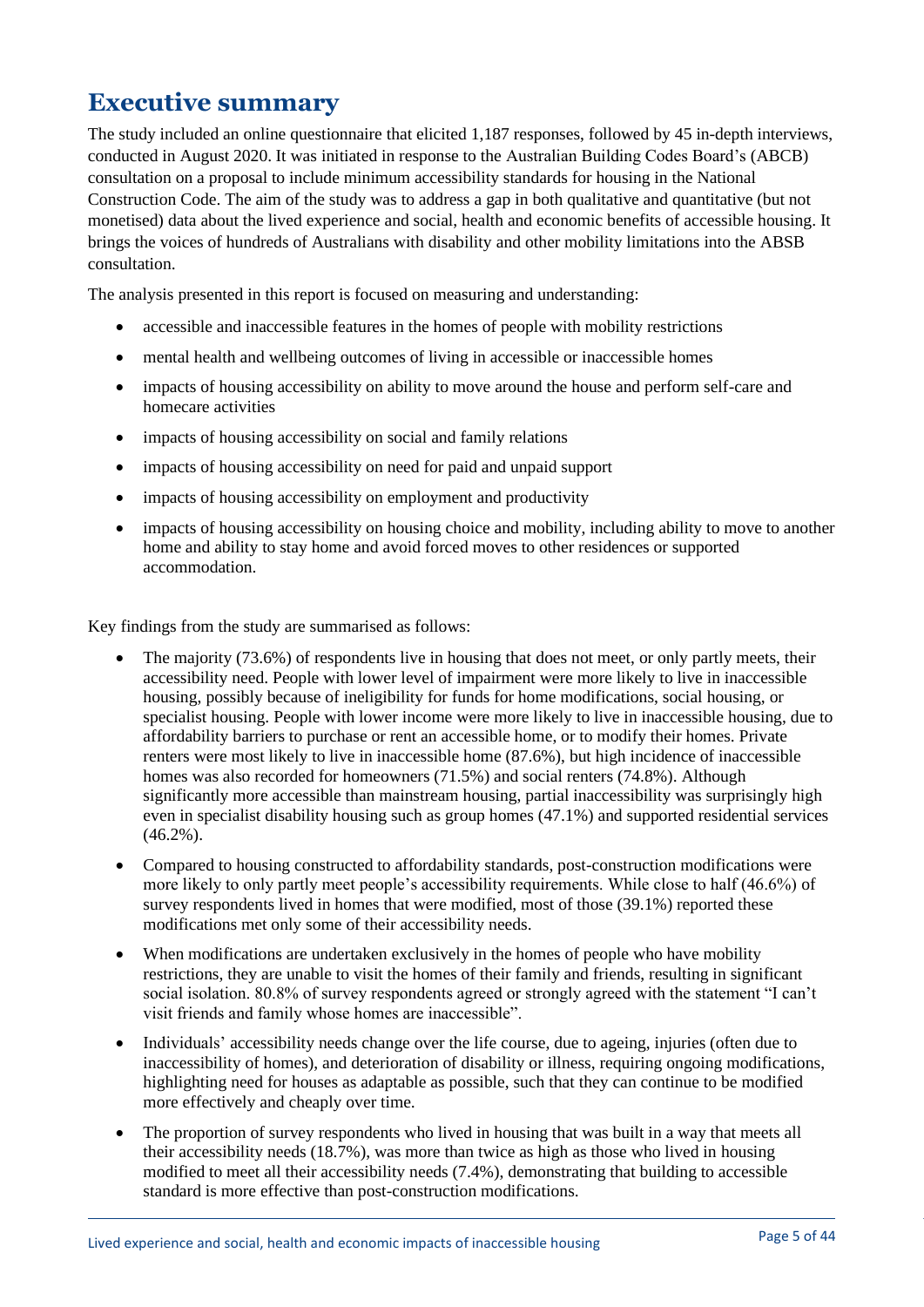- Survey respondents living in homes that were not modified or only partly modified, reported inaccessible housing features further limited their ability to move into and out of their home, and complete self-care and home-care activities. Home-care activities (such as home cleaning) were most limited by housing design, and movement inside the home was the least limited. Inaccessible housing was more limiting for people with high support needs, especially in relation to movement inside the house and home care activities.
- Close to one-third of survey respondents reported lack of accessible housing has resulted in job loss, missed job opportunities, reduced work hours, or reduced productivity at work.
- Many survey respondents and interview participants reported difficulties finding accessible homes close to employment opportunities, while fatigue from living in inaccessible home and the additional time and energy spent on self-care and home-care, reduces productivity, motivation, self-confidence and capacity to work, study or volunteer.
- Inaccessible housing increases support needs for most (65.8-67.1%) of people with high support needs, including both paid and unpaid support. Just over half (51.2%) of people with low support needs living in inaccessible housing reported an increase in need for informal care, and 42.0% of those reported an increase in paid disability support.
- Approximately a quarter (23.0-27.8%) of people with high support needs, and a fifth (20.0-18.8%) of people with low support needs living in accessible or modified homes reported a decrease in their paid and unpaid support needs thanks to accessible design.
- Participants reported spending high proportions of their NDIS support funding on support for selfcare activities they could have done independently in more accessible homes.
- Unnecessary reliance on paid or unpaid support for such activities is not only economically inefficient, but bears additional social and health costs, such as adverse impacts on relations with family members providing informal care; on employment opportunities (e.g. reliance on availability of support to be able to get organised in the morning for work); and on sense of independence and dignity.
- Housing accessibility or inaccessibility has significant impact on self-reported mental health and wellbeing. 60.0% of people with both low and high support needs living in accessible housing reported improved self-reported mental health and wellbeing, thanks to the accessibility of their home. In contrast, 71.7% of people with high support needs, and 50.0% of people with low support needs, living in inaccessible housing reported worsened mental health and wellbeing.
- Participants with high support needs living in inaccessible homes were more likely to express concern about risks such as difficulty affording necessary home modifications in the future (85.7%), being forced to move to another residence (68.0%), or to a nursing home (58.9%). This compares with a minority of people living in accessible homes who reported similar concerns. However, ability to afford home modifications remains a concern even for those living in accessible homes (47.5% of those with high support needs, and 44.2% of those with low support needs) indicating that needs change over time, highlighting the importance of adaptable housing.
- The shortage in accessible housing significantly limits housing choice for people with mobility restriction, especially those with high support needs. Nearly half (48.1%) of people with high support needs living in inaccessible homes, and close to a third (30.7%) of those living in accessible homes, reported a desire to move home but being limited by difficulty finding accessible housing elsewhere. Difficulty finding accessible housing was the key barrier to moving home. People who have already made a substantial investment in modifying their residence are discouraged from moving home when their household or employment circumstances change.

The report concludes that:

1) Existing strategies such as a voluntary building code, reliance on home modifications or provision of accessible social housing have failed to deliver accessible housing for most people with mobility restrictions. Building all new homes to accessible standard will be the most effective way to address the shortage in accessible housing.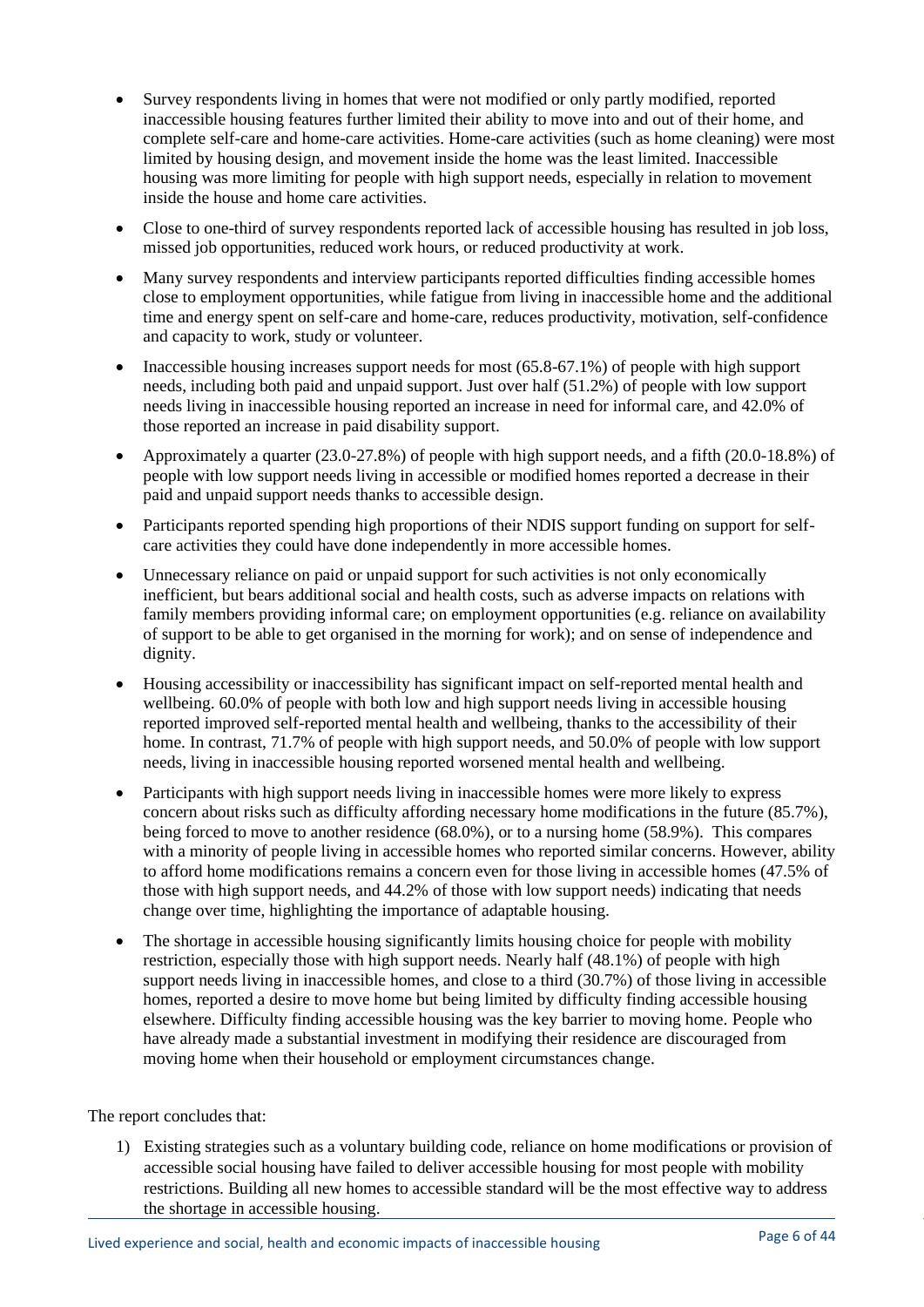- 2) The impact of inaccessible housing on dignity, freedom, social inclusion, health, and workforce participation is profound, and the report presents robust quantitative and qualitative evidence of these. Such impacts must not be measured exclusively in dollar value; rather, the social justice argument for addressing the indignities experienced by people with mobility restrictions must be front and centre to the RIS Consultation considerations.
- 3) Notwithstanding the above, the data indicates the CIE RIS Consultation report has underestimated the economic costs of inaccessible housing, by ignoring impacts on workforce participation and productivity of people with mobility restrictions; underestimating the impact on paid and unpaid support needs; underestimating adverse impacts on mental health and wellbeing; and, underestimating the extent to which a shortage in accessible housing limits housing choice and mobility.
- 4) The range of domestic activities for which paid support is provided, and which can be reduced by accessible housing is broader and more significant than estimated by CIE. The CIE only focused on paid and unpaid assistance with mobility tasks<sup>1</sup>, whereas inaccessible housing also significantly increases need for assistance with self-care and homecare. Furthermore, in estimating the impact on support needs, the CIE excluded those living in housing that has already been modified due to disability or age, assuming that modified housing is fully accessible<sup>2</sup>. However, the qualitative survey shows that most people whose homes have been modified, consider these modifications to only partly address their needs, and they too require additional paid or unpaid support due to inaccessible homes.

<sup>1</sup> The CIE Proposal to include minimum accessibility standards for housing in the National Construction Code, July 2020, p140 2 *ibid*, p140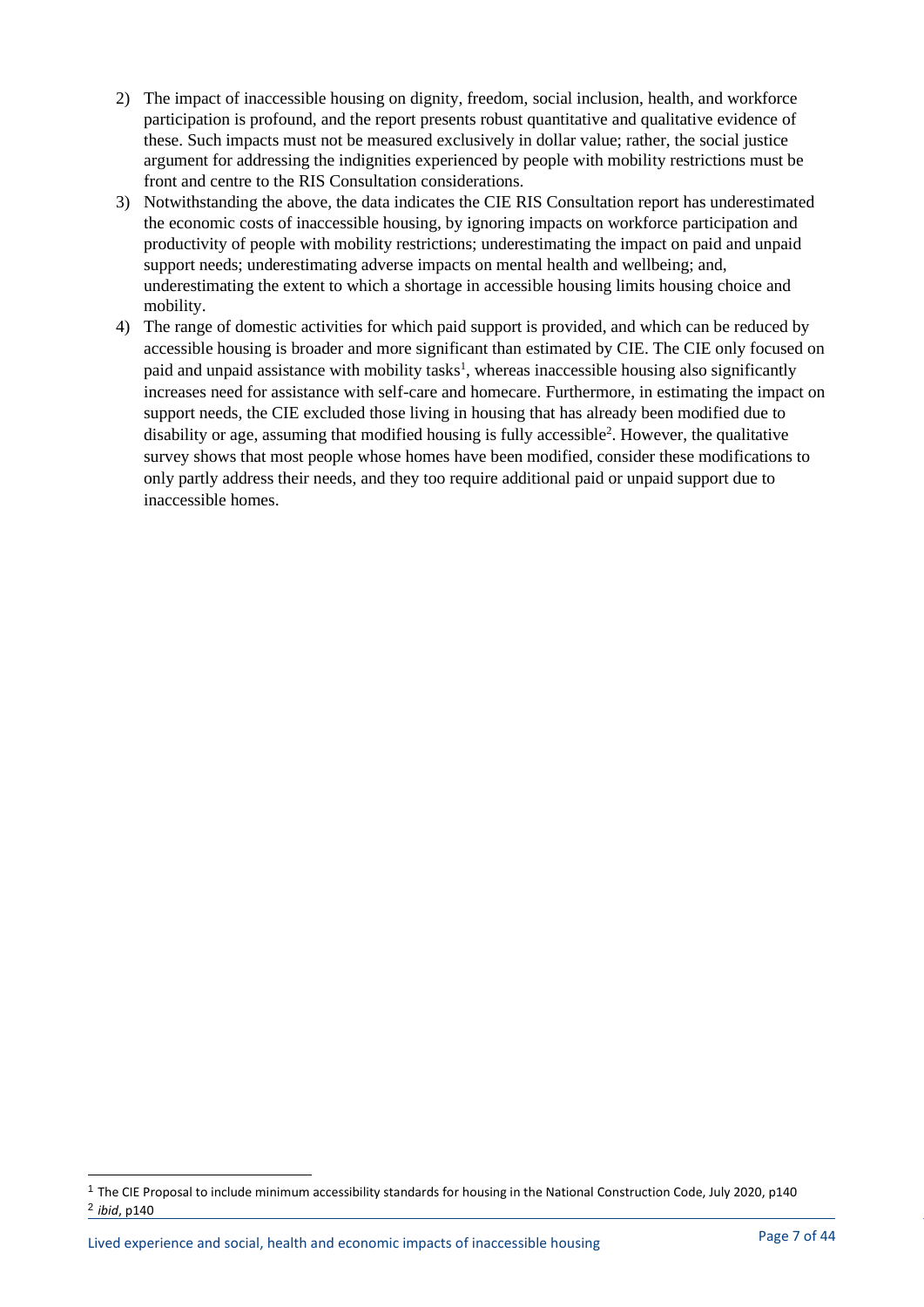# <span id="page-7-0"></span>**1. Introduction**

Extrapolating from Australian Bureau of Statistics (ABS) data and population projections, the Centre for International Economics (CIE) estimated that the number of Australians with a mobility-related disability will increase from 2.9 million in 2018 to around 4.7 million people over the next 40 years, due to population growth and an ageing population. Many people with mobility restrictions have trouble finding housing that meets their accessibility needs. The Australian Building Codes Board (ABCB) is currently investigating options to address this problem and has engaged CIE to develop a Regulatory Impact Statement (RIS) Consultation.

The CIE analysis<sup>3</sup> is focused on quantifying the economic costs and benefits of regulation, with limited reference to equity considerations and in the absence of any qualitative analysis. The Office of Best Practice Regulation in their Guidance Note on Cost-Benefit Analysis<sup>4</sup> states:

- 'CBA [Cost Benefit Analysis] requires you to identify explicitly the ways in which the proposal makes individuals better or worse off.'<sup>5</sup>
- 'You should report cost and benefit estimates within three categories:
	- o monetised
	- $\circ$  quantified, but not monetised
	- o qualitative, but not quantified or monetised.'<sup>6</sup>

The study reported here was initiated in response to the CIE Consultation RIS, and was designed to address a gap in both quantitative (but not monetised) and qualitative (but not quantified or monetised) data about the social, health and economic benefits of accessible housing.

With over 1187 survey responses, and 40 in-depth interviews, the report presents some the most comprehensive data ever collected in Australia about the lived experience of people with mobility limitations living in accessible or inaccessible housing. It brings the voices of hundreds of Australians with disability into the RIS Consultation and the policy debate about the need for regulatory reform in housing accessibility standards.

The analysis presented in this report is focused on measuring and understanding:

- accessibility and inaccessible features in the homes of people with mobility restrictions
- mental health and wellbeing outcomes of living in accessible or inaccessible homes
- impacts of housing accessibility on ability to perform self-care and homecare activities
- impacts of housing accessibility on social and family relations
- impacts of housing accessibility on need for paid and unpaid support
- impacts of housing accessibility on employment and productivity
- impacts of housing accessibility on housing choice and mobility, including ability to move to another home and ability to stay home and avoid forced moves to other residences or supported accommodation.

Although this report does not seek to directly translate findings into monetary costs or benefits, some of the findings presented challenge the assumptions underpinning the CIE analysis. The report also addresses the following questions raised by RIS Consultation:

- The impact of a lack of accessible housing on equity, dignity and employment outcomes is difficult to fully measure. How does a lack of accessible housing contribute to these issues?
- What other information could be used to estimate the costs associated with a lack of accessible housing to make estimates more reliable?

<sup>&</sup>lt;sup>3</sup> The Centre for International Economics (CIE), Proposal to include minimum accessibility standards for housing in the National Construction Code, Consultation Regulation Impact Statement, 2020

<sup>4</sup> Office of Best Practice Regulation, Department of the Prime Minister and Cabinet, Cost-Benefit Analysis Guidance Note, February 2016

<sup>5</sup> p. 4

 $^6$  p. 11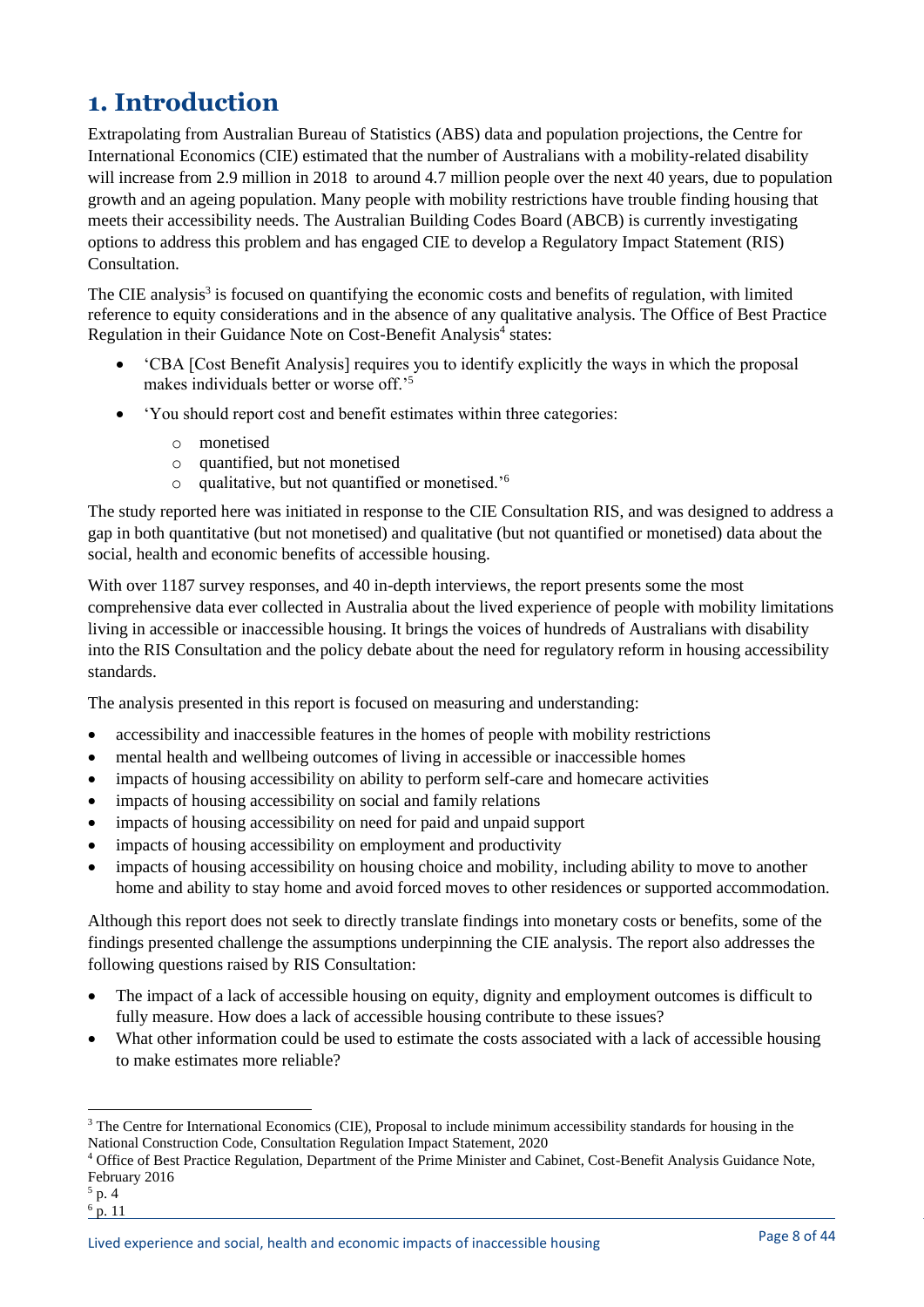- Do you have information about the type and cost of home modifications that are made to improve the accessibility of a home?
- In your opinion what is the main contributor to a lack of uptake of universal design principles in new dwellings?
- Are our assumptions relating to the occupation of accessible housing by owner occupiers and renters over time reasonable? What additional evidence could we consider to make these assumptions more robust?
- To avoid attributing benefits to accessibility features already installed in dwellings under current arrangements, the impacts of the proposal have been reduced in proportion to those elements assumed prevalence and weighted average cost. What additional evidence could we consider to make this assumption more robust?

The scope of the study was limited to understanding the lived experiences of adults with mobility limitations. While some evidence presented is indicative of major impacts of inaccessible homes on informal carers of people with mobility restrictions, in-depth analysis of such impacts was beyond its scope. Further research is needed on the impact of inaccessible housing on wellbeing, physical and mental health, social inclusion, economic productivity and personal freedom and empowerment outcomes for informal carers. Further research is also needed on the impact of inaccessible housing on families with children with disability.

This report presents only a first cut of the data, and further work will be undertaken to analyse at more depth the extensive interview and survey data that has been collected. A key focus of the work will involve analysis of how specific accessibility features impact on specific activity restrictions at home, and the impacts on social, health and employment outcomes. A second report will be published in November 2020, followed by a series of scholarly publications.

The study was co-sponsored by the Summer Foundation and Melbourne Disability Institute (MDI). It was given ethics approval by the University of Melbourne, Science Faculty Human Research Ethics Committee (approval number 2057641).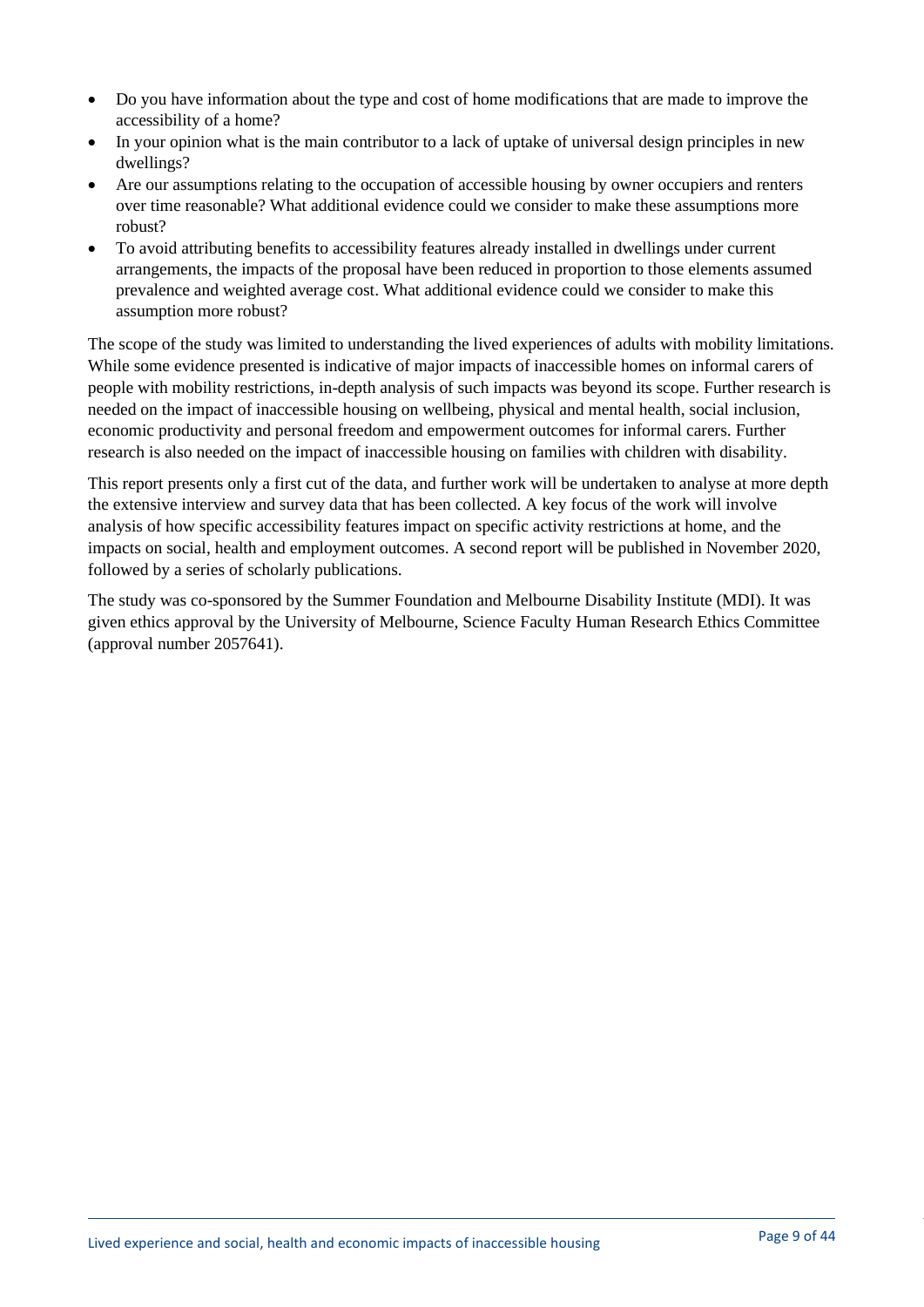# <span id="page-9-0"></span>**2. Method**

The study method consisted of two primary elements: an online questionnaire (1,178 responses) and 40 indepth follow-up interviews.

# **1.1.Online questionnaire**

<span id="page-9-1"></span>An online questionnaire was distributed on the  $17<sup>th</sup>$  August 2020 and closed for responses on the  $28<sup>th</sup>$  August. A link to the survey was circulated widely via email through disability services and advocacy networks.

The questionnaire targeted people over 18 years old with a mobility impairment. It could be filled by the person with a disability or another person assisting them.

The questions included:

- standard demographic information about the respondent (age, gender, occupation, income).
- information about their disability (impairment type and severity, need for assistance with mobility and self-care, and use of mobility aids).
- information about their housing situation (dwelling type, tenure).
- the accessibility of their home (accessibility features; modifications undertaken).
- impact of accessibility in their current home on:
	- o ability to perform domestic activities (moving around, self-care, home care)
	- o ability to study, work, or volunteer
	- o need for paid or unpaid support
	- o social and family relations
	- o health and wellbeing, including risk of injury
	- o risk of being forced to move home
- wider shortage in accessible housing and its impacts on ability to move home; ability to visit friends and family in their home; employment opportunities.
- interest in participating in follow up interview.

The response to the online questionnaire was overwhelming, with 1,178 responses between the 17<sup>th</sup> and 28<sup>h</sup> August. 100 responses were excluded from analysis due to insufficient data.

Analysis of the survey data was undertaken by a statistician (Liss Ralston), and sought to identify patterns in the social, economic and health impacts of housing accessibility or inaccessibility. The large number of responses allowed differentiating results for people living in accessible homes VS those living in inaccessible homes; and, for people with different levels of disability and support needs.

Respondent's level of support needs was assessed based on their responses to two questions: frequency of need for support with body movement and self-care; and, whether they receive NDIS funding.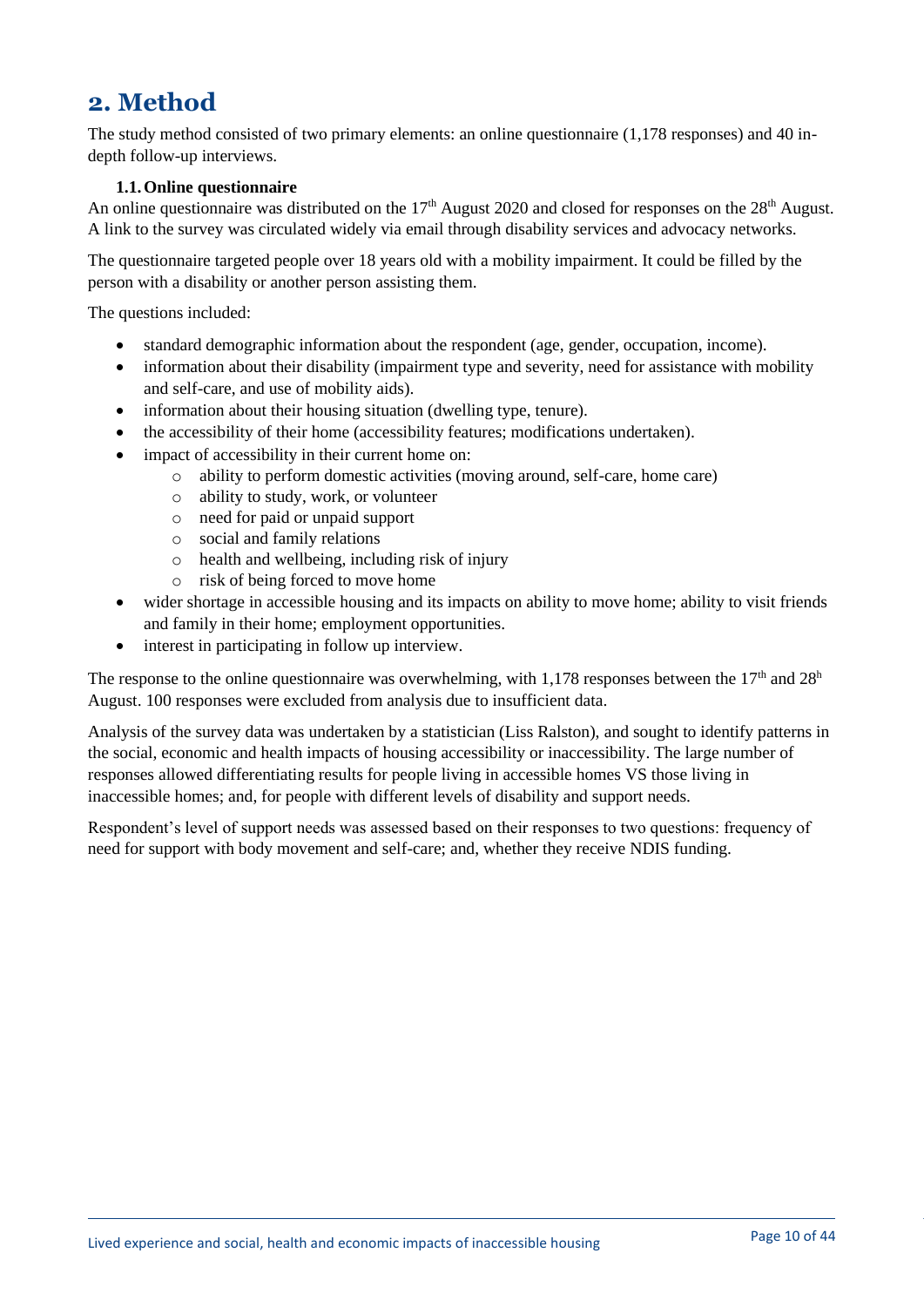# <span id="page-10-0"></span>*Table 1: Survey sample characteristics*

|                                                   | Category                           | Count        | <b>Column N</b><br>$\frac{0}{0}$ |
|---------------------------------------------------|------------------------------------|--------------|----------------------------------|
| What is your age?                                 | 18-30                              | 184          | 17.1%                            |
|                                                   | $31 - 50$                          | 374          | 34.8%                            |
|                                                   | $51-65$                            | 349          | 32.4%                            |
|                                                   | 66-75                              | 126          | 11.7%                            |
|                                                   | 76 or older                        | 43           | 4.0%                             |
|                                                   | <b>Total</b>                       | 1076         | 100%                             |
| What gender do you identify with?                 | Male                               | 330          | 30.6%                            |
|                                                   | Female                             | 719          | 66.7%                            |
|                                                   | Non-binary                         | 29           | 2.7%                             |
|                                                   | <b>Total</b>                       | 1078         | 100%                             |
| How often do you need help with body movement or  | Never                              | 114          | 11.8%                            |
| self-care?                                        | Sometimes                          | 395          | 40.8%                            |
|                                                   | Often                              | 460          | 47.5%                            |
|                                                   | <b>Total</b>                       | 969          | 100%                             |
| Do you receive individual funding from the NDIS?  | Yes                                | 616          | 63.6%                            |
|                                                   | $\rm No$                           | 339          | 35.0%                            |
|                                                   | Not sure                           | 14           | 1.4%                             |
|                                                   | <b>Total</b>                       | 969          | 100%                             |
| How long have you lived in your current home?     | Less than a year                   | 82           | 10.1%                            |
|                                                   | 1-4 years                          | 216          | 26.6%                            |
|                                                   | 5-9 years                          | 162          | 20.0%                            |
|                                                   | 10-19 years                        | 176          | 21.7%                            |
|                                                   | 20 years or more                   | 175          | 21.6%                            |
|                                                   | <b>Total</b>                       | 811          | 100%                             |
| What is your employment status?                   | Employed full time                 | 71           | 8.5%                             |
|                                                   | Employed part time                 | 141          | 16.8%                            |
|                                                   | Receiving Disability Support       | 358          | 42.8%                            |
|                                                   | Pension                            |              |                                  |
|                                                   | Unemployed - seeking work          | 36           | 4.3%                             |
|                                                   | Unemployed - not seeking           | 76           | 9.1%                             |
|                                                   | work                               |              |                                  |
|                                                   | Retired                            | 134          | 16.0%                            |
|                                                   | Other                              | 113          | 13.5%                            |
|                                                   | <b>Total</b>                       | 837          | 100%                             |
| What is your personal annual income (before tax)? | \$37,000 or less                   | 466          | 58.5%                            |
|                                                   | Between \$37,001 and<br>\$48,000   | 69           | 8.7%                             |
|                                                   | Between \$48,001 and<br>\$90,000   | 77           | 9.7%                             |
|                                                   | Between \$90,001 and<br>\$126,000  | 40           | 5.0%                             |
|                                                   | between \$126,001 and<br>\$260,000 | 13           | 1.6%                             |
|                                                   | \$260,0001 or more                 | $\mathbf{1}$ | 0.1%                             |
|                                                   | Prefer not to say                  | 131          | 16.4%                            |
|                                                   | <b>Total</b>                       | 797          | 100%                             |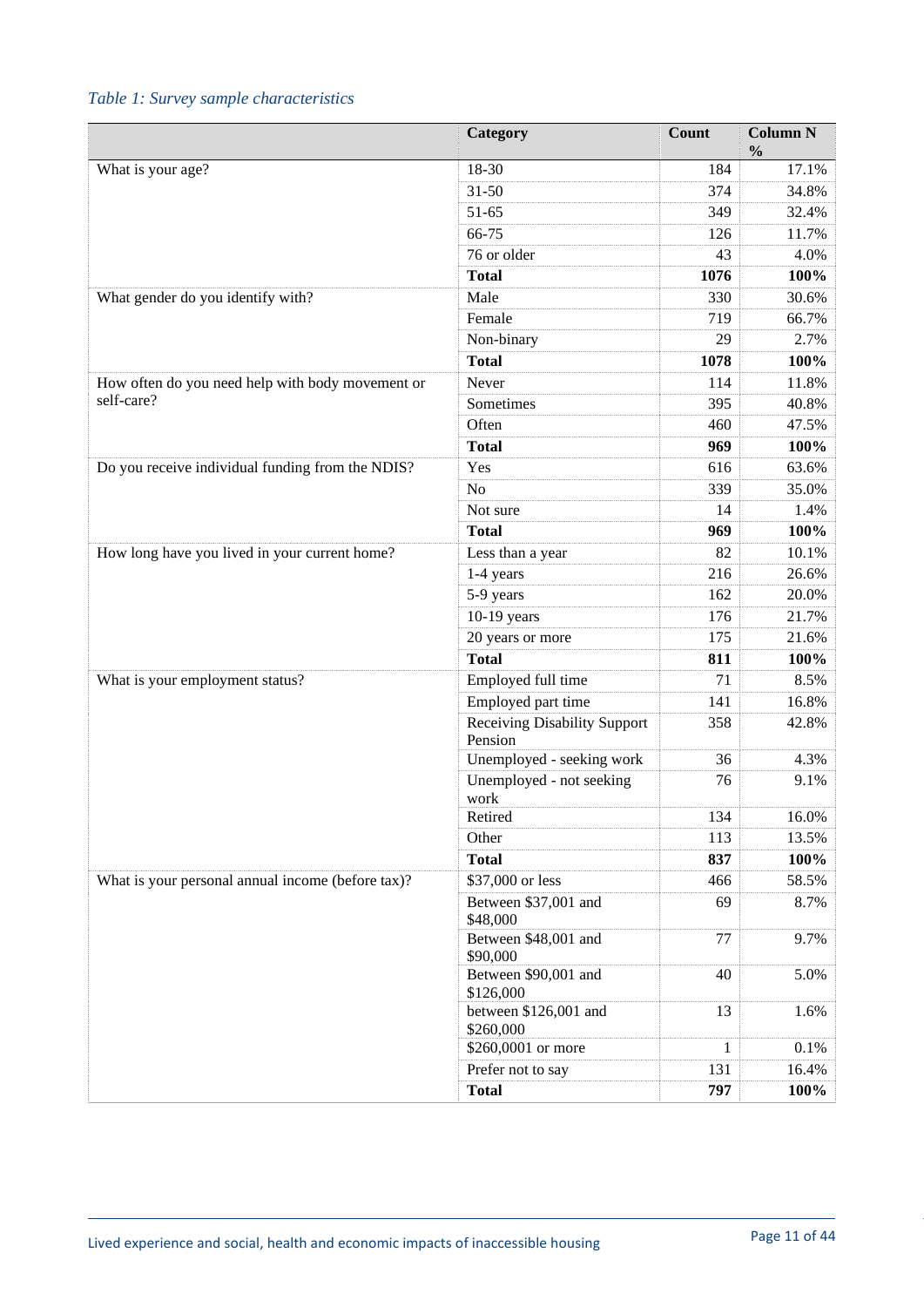# <span id="page-11-1"></span>*Table 2: Classifying 'High' and 'Low' support needs*

|            |       |          | <b>House Design</b> |       |  |  |  |  |  |
|------------|-------|----------|---------------------|-------|--|--|--|--|--|
|            |       | Enabling | Limiting            | Total |  |  |  |  |  |
| Disability | .ow   | 21.5%    | $8.5\%$             |       |  |  |  |  |  |
| level      |       |          | 71.5%               |       |  |  |  |  |  |
|            | Total | 76.3%    | 73 7%               |       |  |  |  |  |  |
|            |       |          |                     |       |  |  |  |  |  |

#### **1.2.Remote interviews**

<span id="page-11-0"></span>In-depth interviews were conducted with 40 participants who expressed an interest and provided their contact details in the online questionnaire. Due to COVID19 social distancing restrictions in Melbourne, all interviews were conducted remotely over the phone or videoconference (using Zoom). Most interviews lasted between 45-60 minutes, and were conducted between the 19<sup>th</sup>-28<sup>th</sup> August, by a team of four research assistants. With participants' consent, all interviews were audio recorded for transcription. Each interviewee received a \$50 shopping e-voucher as a recompense for their time.

Survey data allowed us to select of participants based on their questionnaire responses. In selection of participants we sought a diversity of people in terms of:

- housing tenures with a focus on homeowners and private renters
- demographics (age, gender, disability type and severity)
- accessibility features and barriers in their home
- impacts of accessibility or inaccessibility on daily life, social relations, work opportunities and health.

Due to the short timeframe for the interviews, logistics such as the availability of participants and researchers also played a key role in selection of participants.

The interviews were semi-structured, with the focus of questions adjusted to each participant's individual circumstances, allowing participants to construct narratives in ways that are less restricted by a preconceived format. The themes covered in the interviews corresponded with those of the online questionnaire, but more open-ended in their style to allow participants to share further detail about their housing and life circumstances.

- About the person (e.g. Where do you live? What is your main occupation?)
- About the person's disability and mobility limitations (e.g. What kind of physical impairment do you have? How long have you had it? How does your impairment impact on your mobility, support needs?)
- About the person's home (e.g. When and why did you move into this home? Who do you live with and what is their relationship to you? How would you describe the accessibility standard of your home? What are the main features of your home that limit your ability to move around and carry out domestic activities? What are the main features of your home that enhance your ability to move around and carry out domestic activities?)
- Home modifications (e.g. Have you done any home modifications to improve the accessibility of your home? If so, what and why? What were the main difficulties in getting these or other modifications done? In what ways did these modifications change your life? Do you expect that you will need to take home modifications in the future?)
- Impacts of housing design on study, work, and volunteering (e.g. Does the accessibility of your home or difficulty finding accessible housing limit your opportunities to work or volunteer? Does the accessibility of your home or difficulty finding accessible housing limit your opportunities to study?)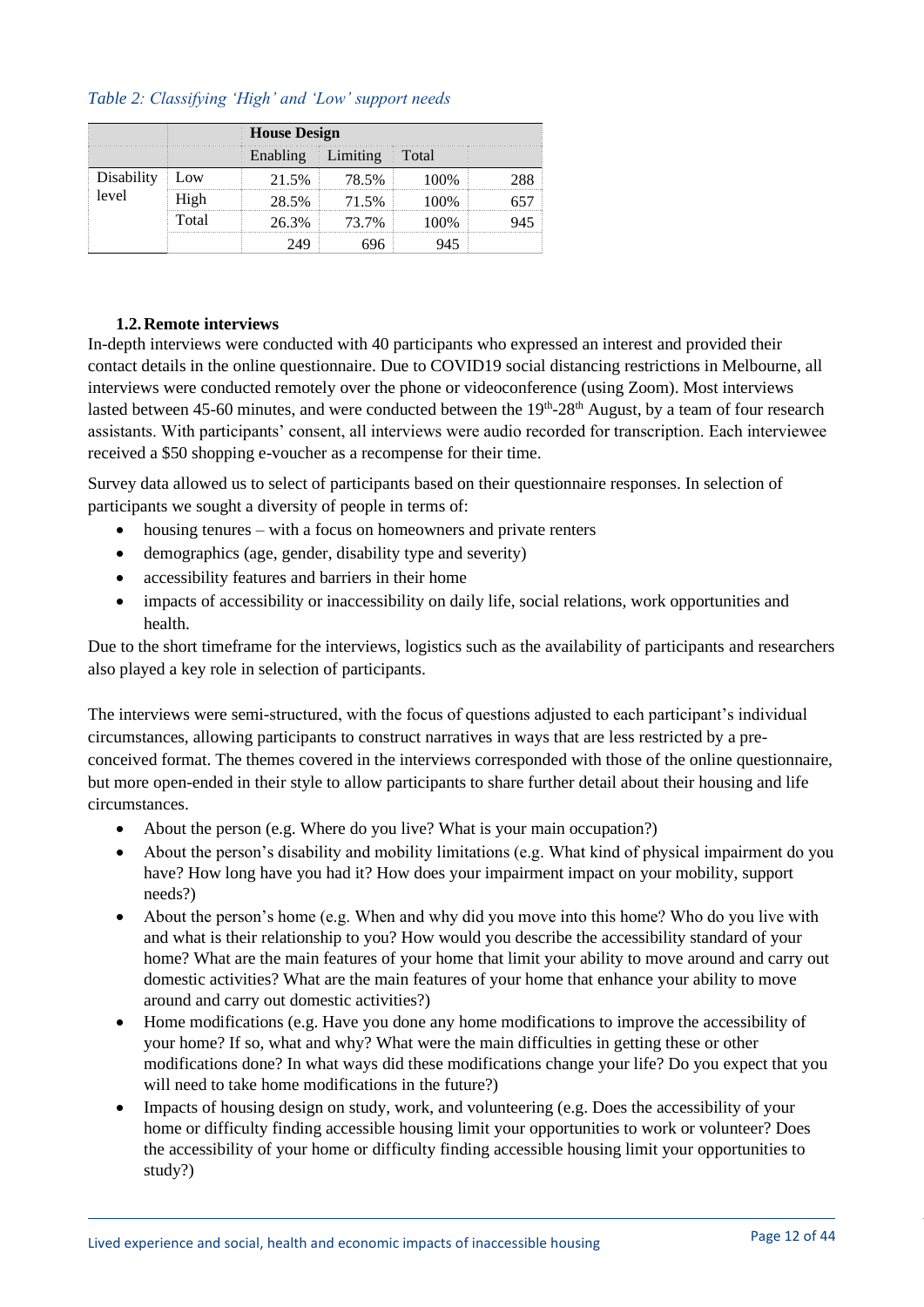- Impact on social life (e.g. How does accessibility or inaccessibility of your own home impact your ability to have a social life, maintain social connections with friends and family – within and outside your household? How does accessibility or inaccessibility of other people's home impact your ability to have a social life, maintain social connections with friends and family?)
- Impact on support needs (e.g. Do you need support from other people to do certain things at home? What if any modifications to your home might reduce your need for support?)
- Other impacts (e.g. Have you ever experienced injury because of difficulty getting in and around your home? How concerned are you about the risk of future injury for that reason? Are you concerned that you might be forced to move to another residence or a nursing home because of accessibility issues? Have you ever had trouble moving home because of difficulty finding accessible housing?)
- Concluding question (All things considered, how does the accessibility/inaccessibility of your home impact on your health, wellbeing, and life opportunities? How different would your life be if you had a more/less accessible home?)

A 2-3-page interview summary was completed by the interviewer for every participant they interviewed. The summary was structured around the 9 interview themes. In this report we draw on these summaries to present some participants' stories as 'case studies' that illustrate how accessibility or inaccessibility features impact on a person's social, health and economic outcomes in a more holistic context of a person's life.

In Phase 2 of the study, which will commence in September 2020, all interview recordings will be fully transcribed and coded using NVivo software, to allow more comprehensive thematic analysis of the interview data.

|                                                 | Category                         | Count          |
|-------------------------------------------------|----------------------------------|----------------|
| What is your age?                               | $18 - 30$                        | 10             |
|                                                 | $31 - 50$                        | 15             |
|                                                 | $51 - 65$                        | 11             |
|                                                 | 66-75                            | $\overline{7}$ |
|                                                 | 76 or older                      | $\mathfrak{D}$ |
| What gender do you identify with?               | Male                             | 14             |
|                                                 | Female                           | 27             |
|                                                 | Non-binary                       | 4              |
| Which of the following best describes your home | Built accessible                 | 14             |
|                                                 | Modified fully accessible        | 6              |
|                                                 | Modified partly accessible       | 11             |
|                                                 | Not built or modified accessible | 14             |
| Tenure                                          | Homeowner                        | 15             |
|                                                 | Private rental                   | 11             |
|                                                 | Social housing                   | 12             |
|                                                 | Group home                       | 1              |
|                                                 | Living with parents              | 4              |
|                                                 | Living in partner's home         | $\mathfrak{D}$ |
|                                                 | <b>Total</b>                     | 45             |

# <span id="page-12-0"></span>*Table 3: Interview participants, selected characteristics*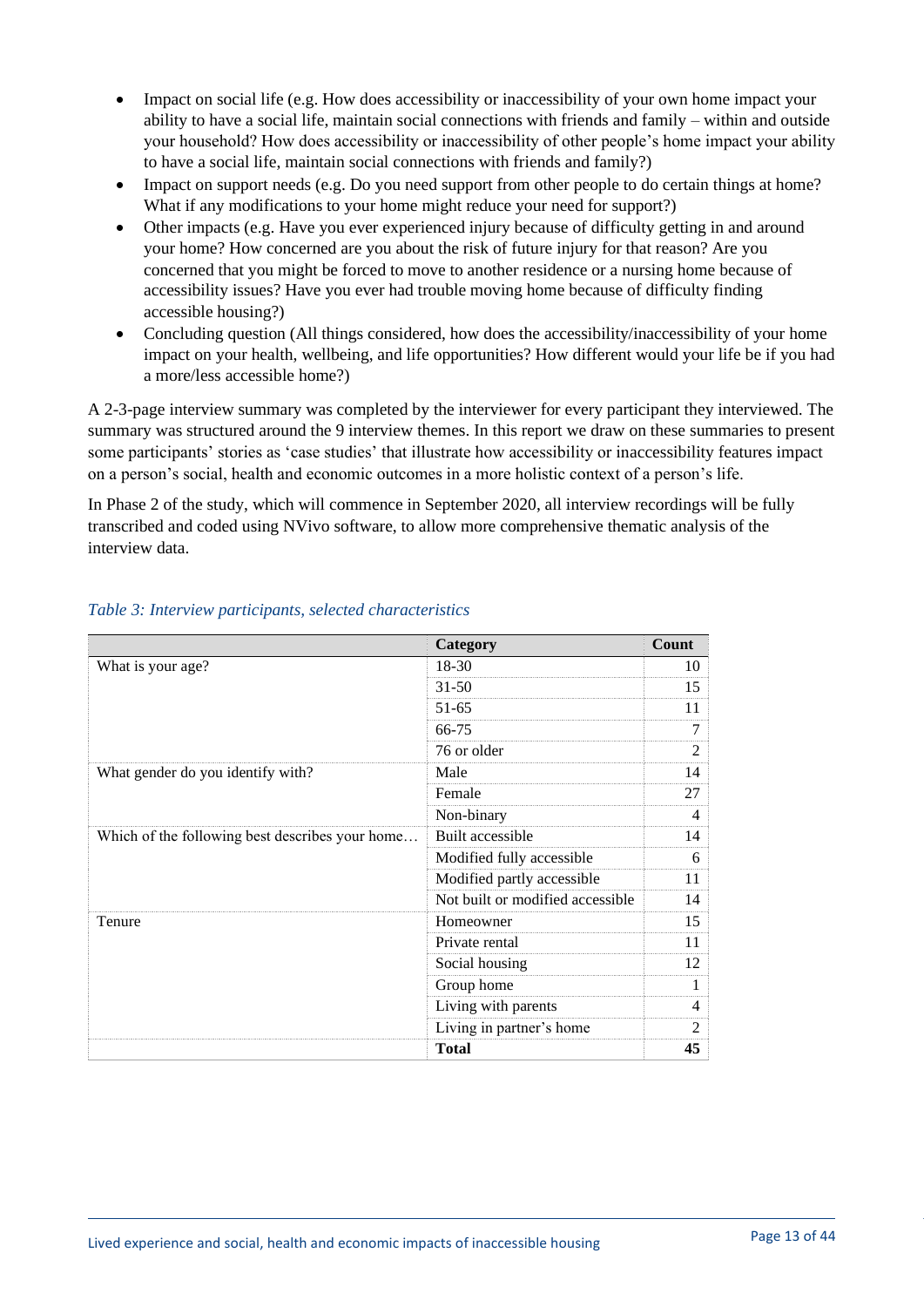# <span id="page-13-0"></span>**3. Results**

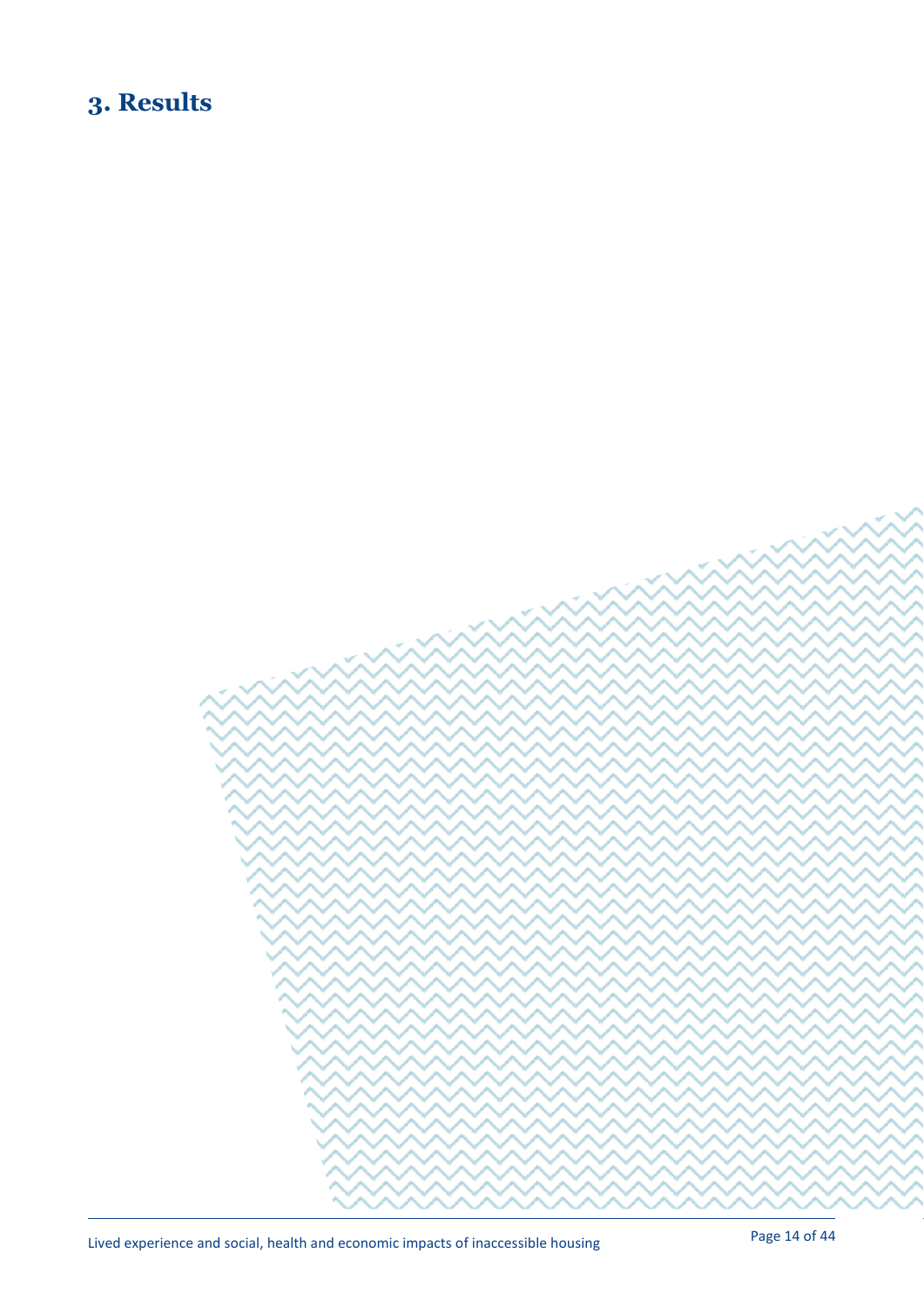#### **1.3.Prevalence of accessibility and inaccessibility features**

<span id="page-14-0"></span>The majority (73.6%) of respondents live in housing that does not meet, or only partly meets, their accessibility need (Table 4). People with lower support needs were more likely to live in inaccessible housing, possibly because of ineligibility for funds for home modifications, or for social or specialist housing (Table 6). Private renters were most likely to live in inaccessible home (87.6%), but high incidence of inaccessible homes was also recorded for homeowners (71.5%) and social renters (74.8%). Although significantly more accessible than mainstream housing, partial inaccessibility was surprisingly high even in specialist disability housing such as group homes (47.1%) and supported residential services (46.2%) (Table 7). People with lower income face significant affordability barriers to purchase or rent an accessible home, or to modify their homes, resulting in higher proportions of people on lower income living in inaccessible homes (despite a higher proportion of low income people living in social housing).

# **Count % Classification** Built in a way that meets my accessibility needs 178 18.7% Accessible<br>Modified to meet all my accessibility needs 71 7.4% Accessible Modified to meet all my accessibility needs  $71$   $71$   $7.4\%$ Not built or modified to meet my accessibility needs 328 34.5% Inaccessible Modified to meet some of my accessibility needs 372 39.1% Inaccessible Total 949

#### <span id="page-14-1"></span>*Table 4: Housing accessibility classification*

Only 21.3% of all respondents – including 37.0% of those who rated their home accessible – had reinforced walls around the toilet, shower and bath that may allow future installation of grabrails, indicating low level of adaptability to changing future needs. The features least often included in dwellings ranked as 'inaccessible' were wide internal doors and corridors, and hobless shower recesses (Table 5).

#### <span id="page-14-2"></span>*Table 5: Accessibility features in respondents' homes*

|                                                                                                        |              | <b>Self-Rated Home Accessibility</b> |              | All respondents |       |       |
|--------------------------------------------------------------------------------------------------------|--------------|--------------------------------------|--------------|-----------------|-------|-------|
|                                                                                                        | Accessible   |                                      | Inaccessible |                 |       |       |
|                                                                                                        | <b>Count</b> | $\%$                                 | Count        | $\%$            | Count | $\%$  |
| Safe continuous step-free path from the street or<br>parking to the entrance                           | 177          | 77.0%                                | 238          | 39.3%           | 417   | 49.5% |
| At least one step-free entrance                                                                        | 134          | 58.3%                                | 240          | 39.6%           | 375   | 44.5% |
| Internal doors and corridors that facilitate comfortable<br>and unimpeded movement                     | 193          | 83.9%                                | 199          | 32.8%           | 394   | 46.8% |
| A toilet on entry level that is easy to access                                                         | 197          | 85.7%                                | 371          | 61.2%           | 569   | 67.6% |
| A bathroom that contains a hobless shower recess                                                       | 185          | 80.4%                                | 244          | 40.3%           | 430   | 51.1% |
| Grabrails in the toilet, shower, or bath                                                               | 134          | 58.3%                                | 298          | 49.2%           | 433   | 51.4% |
| Reinforced walls around the toilet, shower and bath<br>that may allow future installation of grabrails | 85           | 37.0%                                | 93           | 15.3%           | 179   | 21.3% |
| Stairways with a handrail                                                                              | 41           | 17.8%                                | 140          | 23.1%           | 185   | 22.0% |
| Stairways without a handrail                                                                           | 6            | 2.6%                                 | 57           | 9.4%            | 63    | 7.5%  |
|                                                                                                        | 230          |                                      | 606          |                 | 842   |       |

#### <span id="page-14-3"></span>*Table 6: Housing accessibility by support needs*

|                    |                   | <b>House Design</b> |       |  |  |  |  |  |
|--------------------|-------------------|---------------------|-------|--|--|--|--|--|
|                    | <b>Accessible</b> | <b>Inaccessible</b> | Total |  |  |  |  |  |
| Low support needs  | 21.5%             | 78.5%               |       |  |  |  |  |  |
| High support needs | 28.5%             | $11.5\%$            |       |  |  |  |  |  |
|                    | ነና 3%             | 73 7%               |       |  |  |  |  |  |
|                    |                   |                     |       |  |  |  |  |  |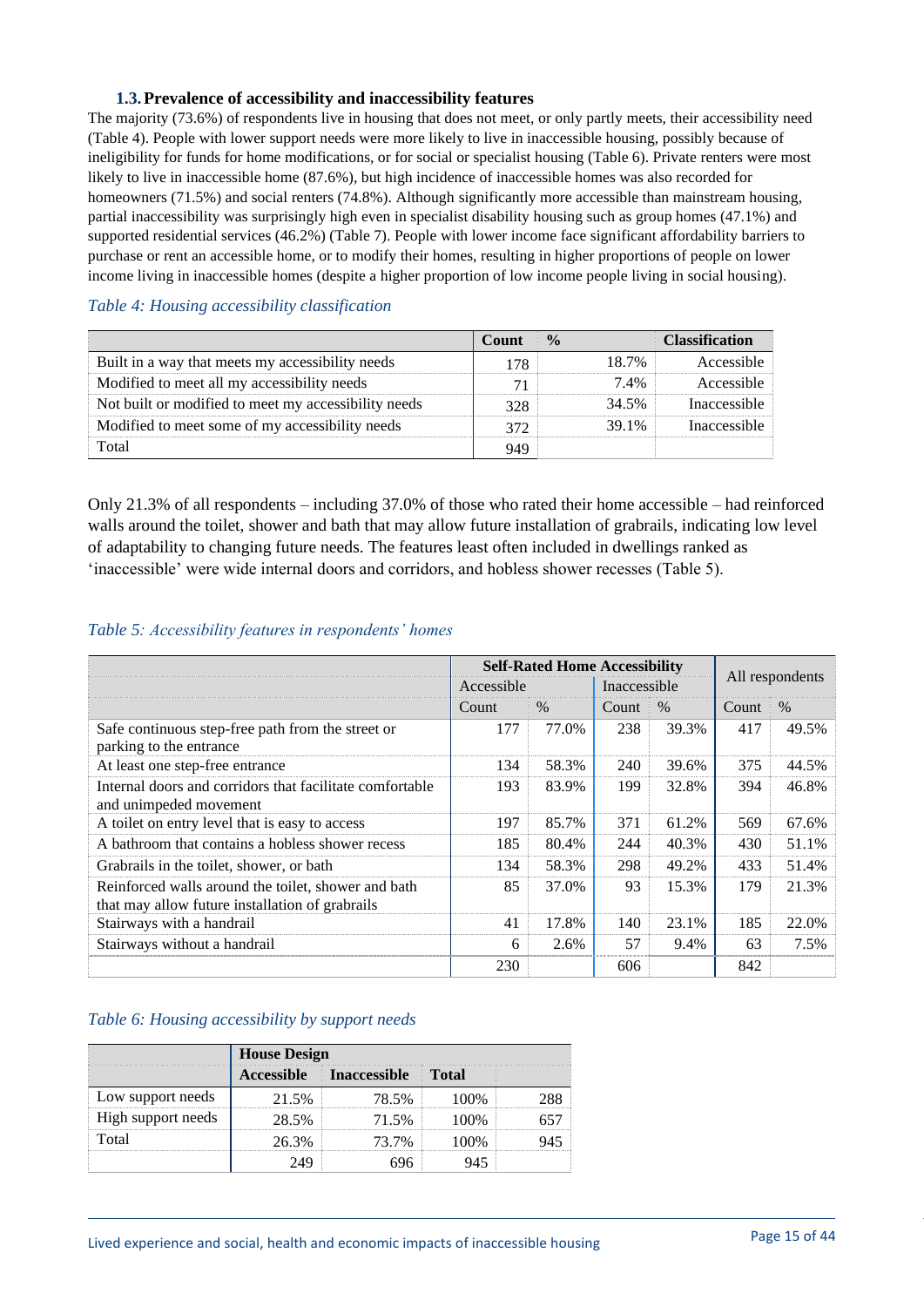#### <span id="page-15-0"></span>*Table 7: Housing accessibility by tenure*

|                                                               | Built in a<br>way that<br>meets my<br>accessibility<br>needs | Modified to<br>meet all my<br>accessibility<br>needs | Accessible | Not built or<br>modified to<br>meet my<br>accessibility<br>needs | Modified to<br>meet some of<br>my<br>accessibility<br>needs | <i>Inaccessible</i> | <b>Total</b> |
|---------------------------------------------------------------|--------------------------------------------------------------|------------------------------------------------------|------------|------------------------------------------------------------------|-------------------------------------------------------------|---------------------|--------------|
| Homeowners                                                    | 17.7%                                                        | 10.8%                                                | 28.5%      | 26.0%                                                            | 45.5%                                                       | 71.5%               | 100%         |
| Private rental                                                | 9.8%                                                         | 2.6%                                                 | 12.4%      | 64.2%                                                            | 23.3%                                                       | 87.6%               | 100%         |
| Social housing                                                | 23.5%                                                        | 1.7%                                                 | 25.2%      | 30.4%                                                            | 44.3%                                                       | 74.8%               | 100%         |
| Living with<br>parents or other<br>relatives in their<br>home | 20.1%                                                        | 9.8%                                                 | 29.9%      | 29.3%                                                            | 40.8%                                                       | 70.1%               | 100%         |
| Other                                                         | 29.4%                                                        | $0.0\%$                                              | 29.4%      | 35.3%                                                            | 35.3%                                                       | 70.6%               | 100%         |
| Group home                                                    | 35.3%                                                        | 17.6%                                                | 52.9%      | 11.8%                                                            | 35.3%                                                       | 47.1%               | 100%         |
| Supported<br>Residential<br>Service                           | 46.2%                                                        | 7.7%                                                 | 53.8%      | 11.5%                                                            | 34.6%                                                       | 46.2%               | 100%         |
| Hostel                                                        | 0.0%                                                         | $0.0\%$                                              | $0.0\%$    | $0.0\%$                                                          | $0.0\%$                                                     | $0.0\%$             | $0\%$        |
| Total                                                         | 18.8%                                                        | 7.5%                                                 | 26.3%      | 34.6%                                                            | 39.1%                                                       | 73.7%               | 100%         |

39.1% of survey respondents lived in homes fully modified to meet their accessibility needs, more than twice as many as those who lived in homes that were built in a way that meets their accessibility needs (18.7%). The survey and interview data highlighted five issues related to such reliance on home modifications to meet accessibility needs.

First, participants faced a range of barriers to home modifications:

- Affordability and funding restrictions: many people with disability have low incomes and therefore often cannot afford to pay for home modifications on their own. Most survey respondents expressed concern about ability to afford necessary home modifications. These concerns were strongest for people living in inaccessible homes (81.6% of those with low support needs, and 85.7% of those with high support needs). Yet concerns about ability to afford necessary home modifications remains a concern even for those living in accessible homes (44.2% and 47.5% respectively) highlighting changing accessibility needs over time, and the need for adaptable housing (Table 8).
- Many people are ineligible for NDIS or other funding for reasons such as low assessment of support needs or living in private rental. (see Rachel's story in box 1).
- Structural restrictions such as homes and rooms that are too small, or doorframes and hallways too narrow, preclude home modifications or limit their efficacy.
- Private renters face significant barriers to modifications, including difficulty getting landlord approval, home modification funding restrictions for renters, and housing precarity heightening the risk associated with personal financial investment in home modifications.
- Body corporate approval is required for structural modifications in apartments.
- <span id="page-15-1"></span>• Shortage in skilled builders for modifications (see Rachel's story in box 1 and Andrea's story in box 2).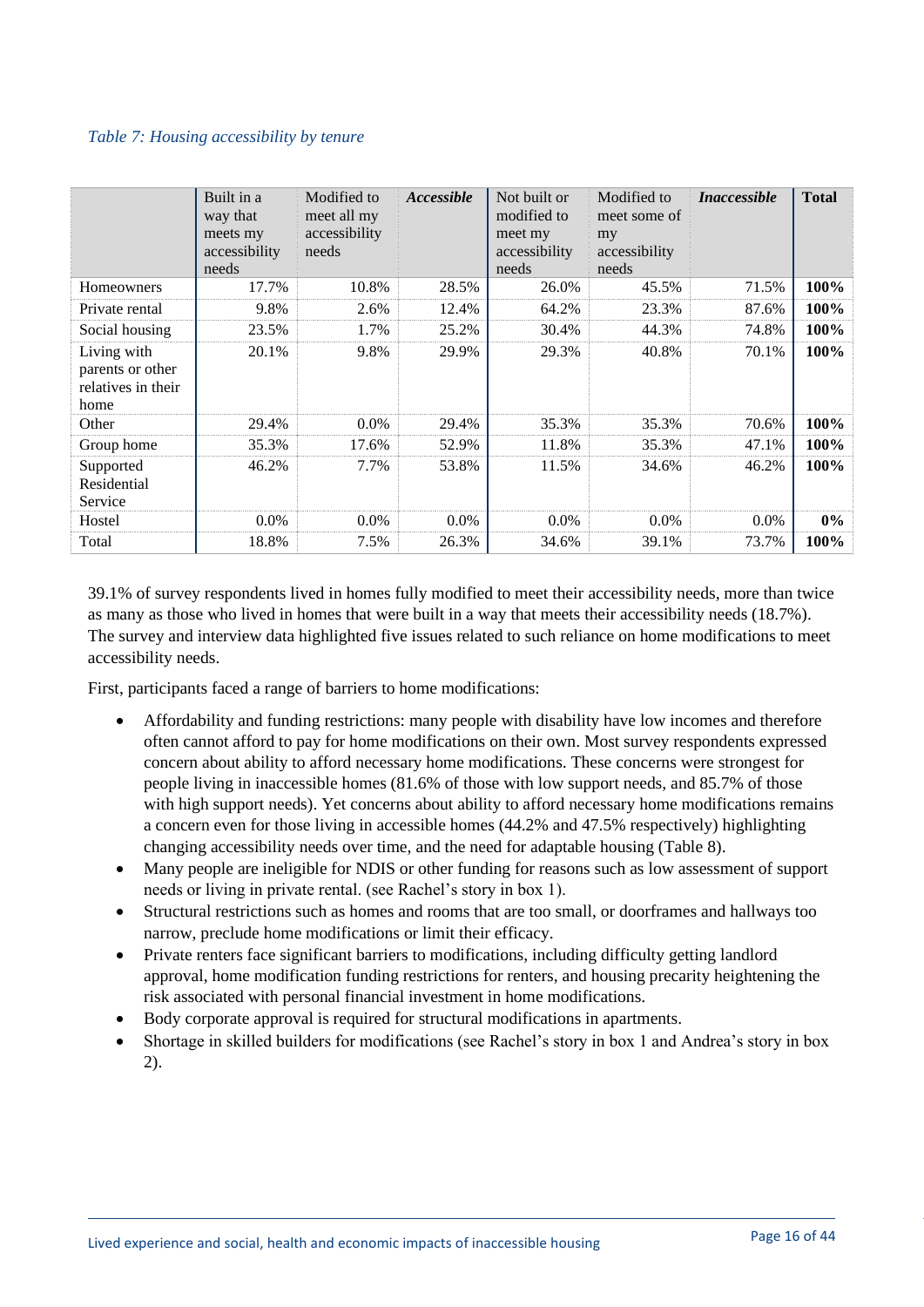|                       | Housing              | Very<br>Concerned | Somewhat<br>concerned | Concerned<br>(total) | <b>Not</b><br>Concerned | Total |     |
|-----------------------|----------------------|-------------------|-----------------------|----------------------|-------------------------|-------|-----|
| Low support<br>needs  | Accessible<br>home   | 16.3%             | 27.9%                 | 44.2%                | 55.8%                   | 100\% | 43  |
|                       | Inaccessible<br>home | 49.4%             | 32.2%                 | 81.6%                | 18.4%                   | 100\% | 174 |
| High support<br>needs | Accessible<br>home   | 21.3%             | 26.3%                 | 47.5%                | 52.5%                   | 100\% | 160 |
|                       | Inaccessible<br>home | 57.7%             | 28.0%                 | 85.7%                | 14.3%                   | 100\% | 407 |

# *Table 8: Ability to afford home modifications, by support needs*

Second, compared to housing constructed to accessibility standards, post-construction modifications were more likely to only partly meet people with disabilities' accessibility requirements. While close to half (46.5%) of survey respondents lived in homes that were modified, most of those (40.2%) reported these modifications met only some of their accessibility needs. The proportion of survey respondents who lived in housing that was *built* in a way that meets all their accessibility needs (18.7%), was more than twice as high as those who lived in housing *modified* to meet all their accessibility needs (7.4%), demonstrating that building to accessible standard is more effective than post-construction modifications.

Third, when modifications are undertaken exclusively in the homes of people who have mobility restrictions, they are unable to visit the homes of their family and friends, resulting in significant social isolation. (see data and discussion in section 3.5).

Fourth, the reliance on modifications restricts people with disabilities' residential mobility (see section 3.7), as most dwellings are inaccessible. People who have already made a substantial investment in modifying their residence will be discouraged from moving home when their household or employment circumstances change. As commented by one survey respondent:

*"I have thrown so much of my savings and you making my current home accessible that should I sell it I wouldn't be making a large profit margin that could be used to add accessibility and the new home. Modifications are made didn't add value to the property but have cost me over \$100,000. Therefore, trying to buy a new property and repeat this is financially disadvantageous*"

Fifth, individuals' accessibility needs change over the life course, due to ageing, injuries (often due to inaccessibility of homes, see section 3.6), and deterioration of capacity, requiring ongoing modifications, highlighting need for houses as adaptable as possible, such that they can continue to be modified more effectively and cheaply over time (see Andrea's story in box 2).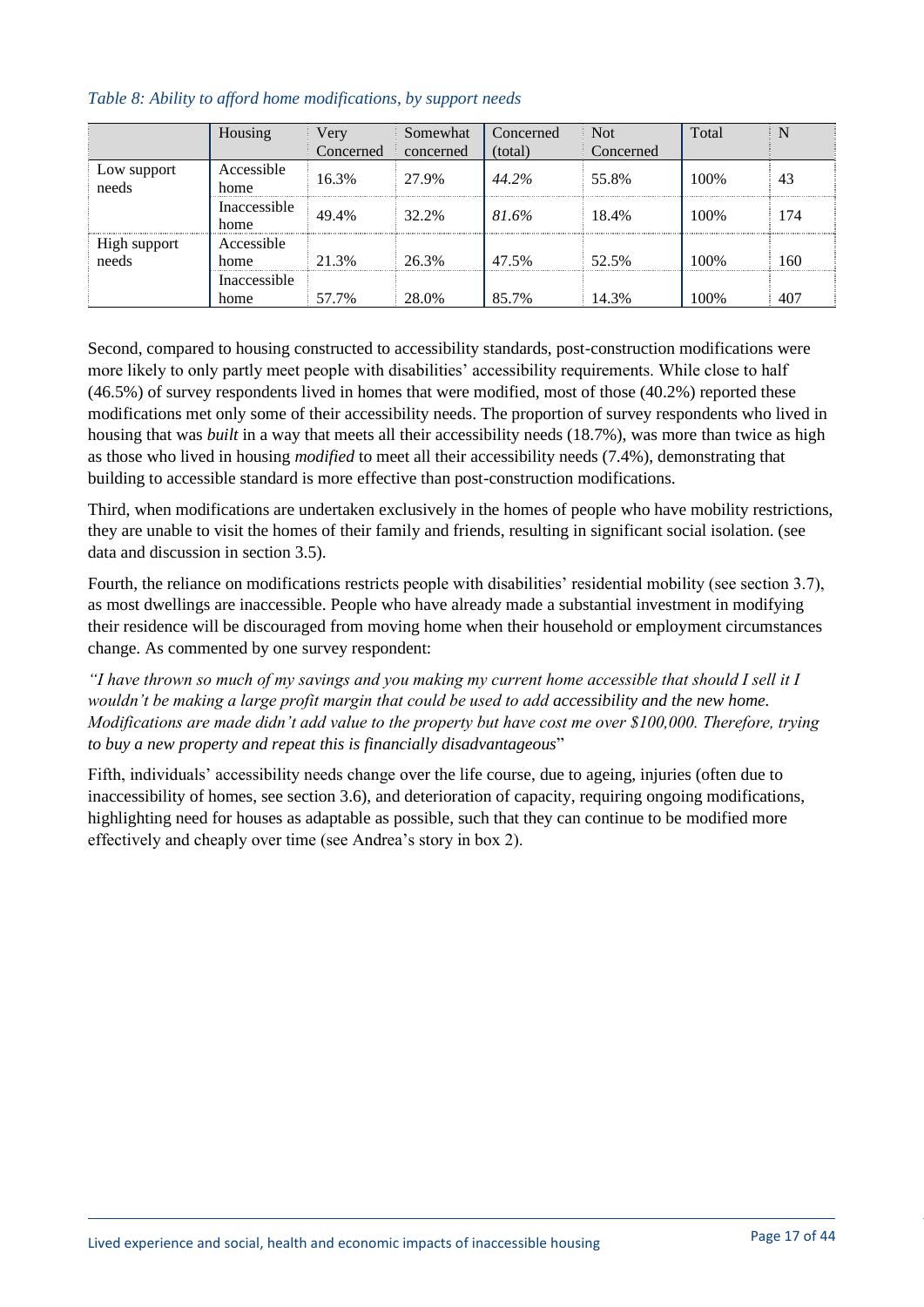#### *Box 1: barriers to home modifications*

#### **Rachel's story**

Rachel, in her 60s, works as an artist, and lives with her partner in a house that they own in Melbourne. Rachel had polio as a child and now lives with post-polio syndrome. Her mobility is significantly impaired by partial paralysis, and she can only walk short distances (up to 30 metres), has difficulties sitting up, lifting herself from a sitting to standing position, dressing and showering, though she continues to perform many of these activities independently. Her mobility is significantly declining over time and she expects to be in a wheelchair later in life.

Rachel and her partner bought a house in Melbourne twenty years ago and have continuously modified their home to meet her changing accessibility needs. These included installing a handrail next to three steps at the front of the house and constructing a ramp at the back to create level entry, which now serves as her entrance into the home. She has also modified the toilet, raising it six inches, and installed a hand shower on a sliding pole and a seat in the bath (her shower is too small to sit in). They have also modified the kitchen to increase the amount of accessible storage.

They have taken loans to finance these modifications, which otherwise they could not have afforded. But with limited income, Rachel had difficulty sourcing a competent and reliable builder for these modifications, instead compromising for an 'informal' and cheaper provider who delivered work of poorer quality.

"I was on a knife edge of anxiety the whole time … It wasn't a very big loan but to me it was just terrifying. Because on the disability support pension it's very low fixed income. And to get into any kind of debt on that is scary."

Despite these compromises, home modifications have made a substantial difference to Rachel's life. Rachel converted her carport into an accessible artist's studio and commented: "An accessible home means an accessible workspace." Having an accessible home is also fundamental to connecting with her family and friends because she cannot meet them in their inaccessible homes. Her support needs are kept low, and independence high, thanks to accessibility features a home. Had Rachel's home not been accessible, she would have been forced to live in specialist disability housing, rather than living with her partner.

"I wouldn't be able to live in a home that was not accessible. I'd have to live in some kind of supported accommodation. So, accessibility in the home means that I can live with my family in my house and be independent. That's the main impact."

As Rachel's mobility continues to deteriorate, further modifications will be required in her bathroom, which she describes being in a "makeshift" condition at present. She would also like to create an accessible emergency exit from her home in case of a fire. But there are challenges getting modifications done. It is difficult to source an NDIS approved builder due to there being so few of them. Another challenge is finding accessible accommodation to live in while the bathroom modifications are being done. Furthermore, there is a limit to how much Rachel's home can be modified to adapt to her changing conditions: once she requires a wheelchair, she will need to move, as the house's hallways and doorframes are too narrow.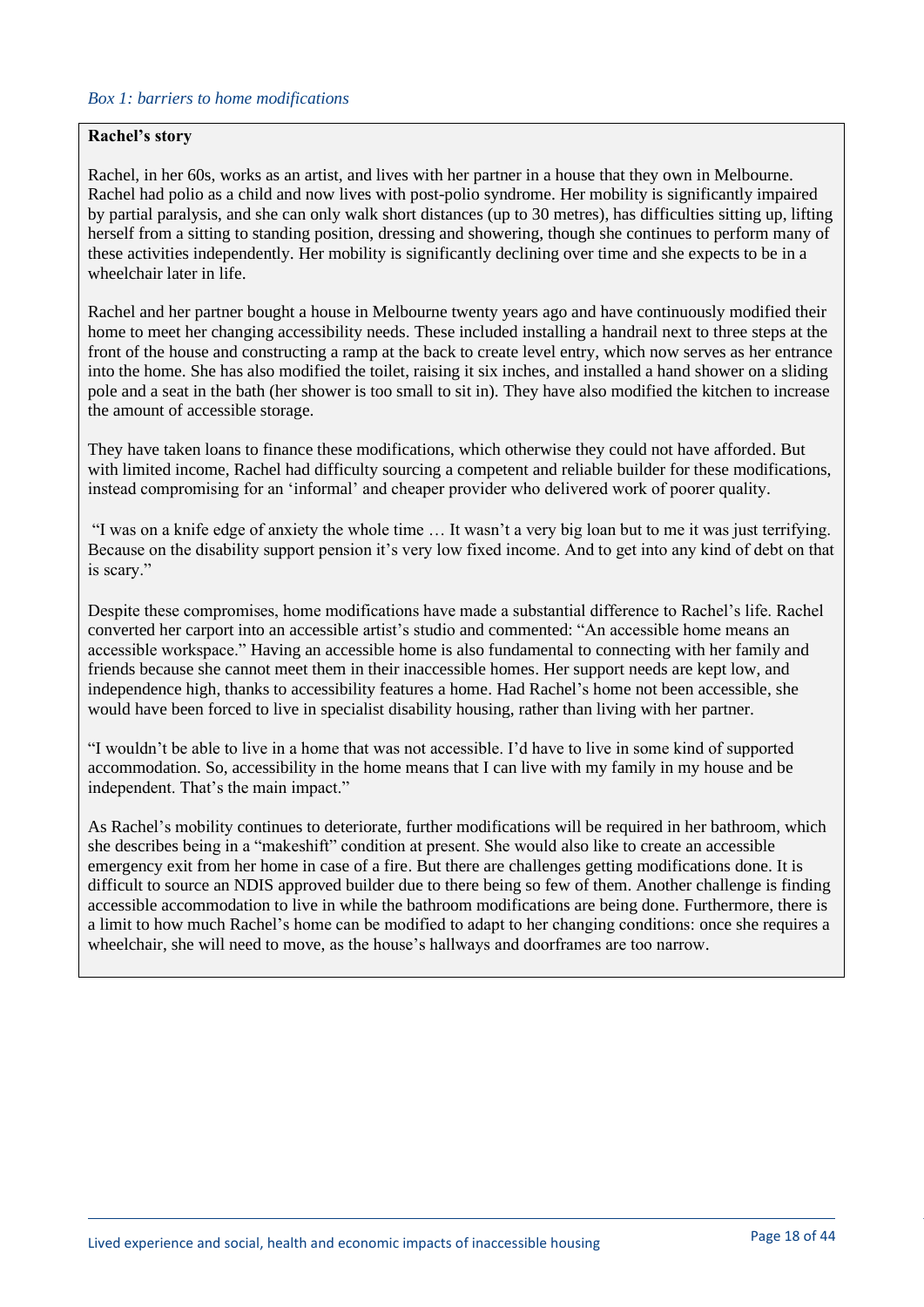#### *Box 2: barriers to home modifications*

#### **Andrea's story**

Andrea, in her 20s, is a university student who lives in Melbourne with her family. Andrea fell ill almost a year ago with a disease that causes her to tremble and to experience seizures. She can walk on a flat surface for up to twenty metres using a frame for support. As her current home cannot accommodate a wheelchair, at present she only uses one when she is outdoors. She has difficulty independently carrying out daily activities such as getting her own food or showering. She uses two shower chairs to assist her with the latter task. She has not been approved for NDIS and she relies entirely on her family for daily support.

Andrea lives with her parents, siblings, and dog in a two-story house. The house has wide hallways and some wide doorframes that she can easily walk through using her walking frame. However, her bedroom is located on the second floor of the house and cannot be moved downstairs as she would then no longer have easy access to a bathroom. As a result, she must sit and use her arms to push herself up and down the stairs, a tiring process that restricts her to descending only once per day.

Within her home, a step into the shower makes it difficult for her to access the shower and old, uneven carpet has caused frequent falls – Andrea sustained four concussions in the past year as a result of tripping and hitting her head on her bedframe. Getting in and out of her home is also a challenge as every entrance into the house has steps. Her family investigated installing a ramp, but the cost was too prohibitive. Her father tried to fabricate a ramp himself, but it did not function well. Andrea's father – who works in construction had previously registered for a course on accessible housing design, but the program was never run due to a lack of interest or no one qualified to teach it. Due to the difficulty in getting outside with her dog, Andrea often crawls around her house and backyard in order to spend time with him.

To solve these problems, her parents decided to move home. Finding a more accessible home was not easy, and Andrea commented: "Everywhere has steps. You don't realise until you actually have to look."

Eventually they found and bought a new single-story house that is not accessible but can be modified to meet Andrea's accessibility needs. Unfortunately, it is further away from public transport which will limit Andrea's ability to travel independently to study or work. The family intends to undertake modifications, including a ramp in the entry, a double shower bathroom with a built-in seat and a lower basin, and railings to the walls, and a modified kitchen with lower countertops. However, due to both financial constraints and difficulty finding builders who are qualified and willing to do this work, renovations will be completed progressively after the family moves in. Andrea is particularly anxious about climbing the three steps to enter the house, and says that while renovations are underway, she will "hide in my room the entire time." When the renovations are completed, Andrea hopes that she will be more independent, and need to ask for less help.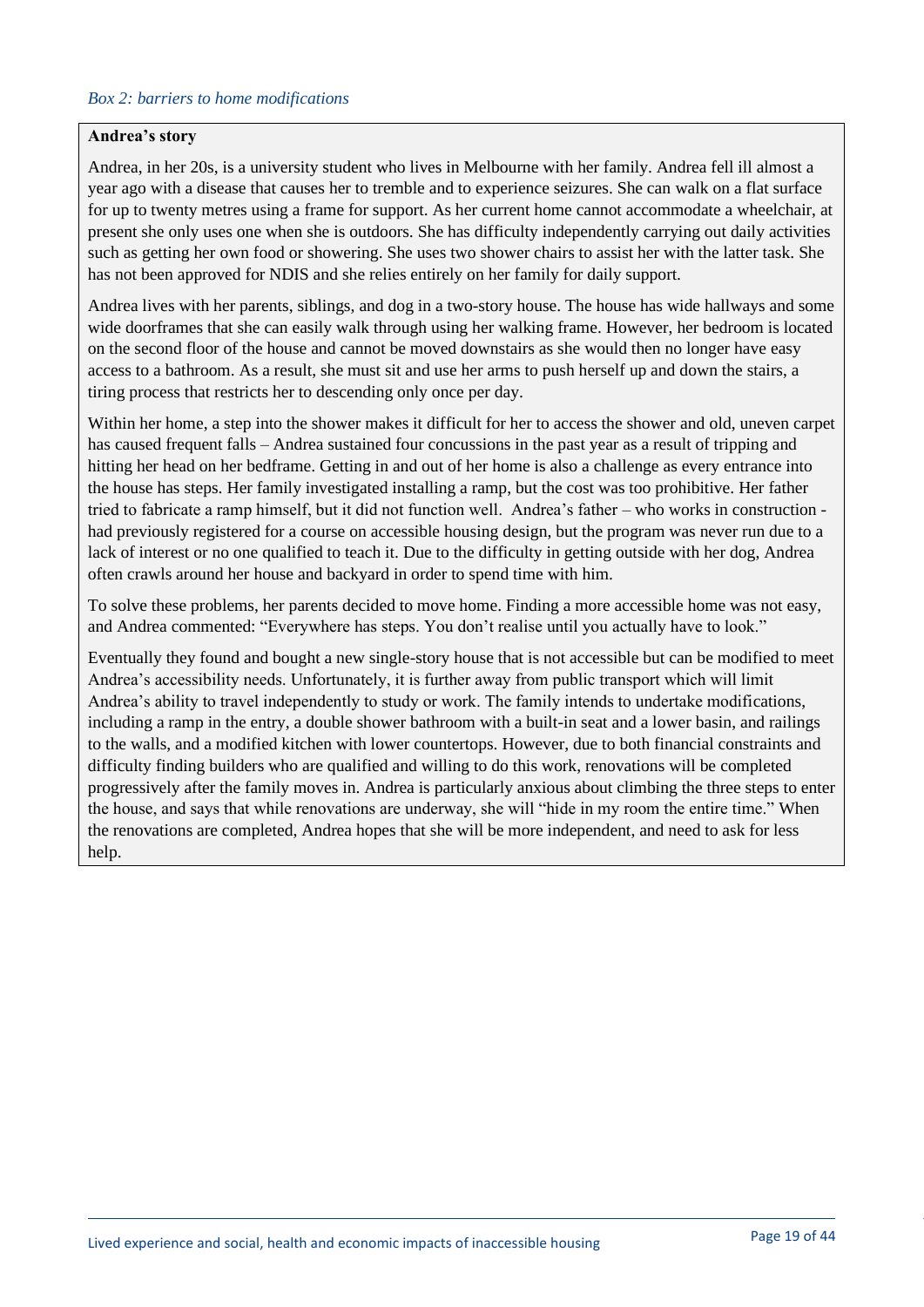#### **1.4.Ability to perform domestic activities**

<span id="page-19-0"></span>Survey respondents living in homes that were not modified or only partly modified, reported inaccessible housing features further limited their ability to move into and out of their home, and perform self-care and home-care activities. Home care activities (such as home cleaning) were most limited by housing design, and movement inside the home was the least limited. Inaccessible housing was more limiting for people with high support needs, especially in relation to movement inside the house and home care activities (Table 9).

|                                   | Low support needs     |                         | <b>High support needs</b>      |       |                         |       |
|-----------------------------------|-----------------------|-------------------------|--------------------------------|-------|-------------------------|-------|
| <b>Activities limited</b>         | Accessible<br>housing | Inaccessible<br>housing | Total<br>Accessible<br>housing |       | Inaccessible<br>housing | Total |
| Entering and<br>exiting the house | 10.9%                 | 60.7%                   | 48.4%                          | 5.7%  | 66.2%                   | 48.4% |
| <b>Internal Mobility</b>          | $0.0\%$               | 37.6%                   | 25.7%                          | 1.9%  | 60.5%                   | 41.0% |
| Personal Care                     | 7.8%                  | 60.1%                   | 48.2%                          | 10.9% | 65.0%                   | 49.7% |
| Home care                         | 28.9%                 | 75.1%                   | 65.9%                          | 34.0% | 87.4%                   | 73.2% |
|                                   | 51                    | 181                     | 232                            | 165   | 398                     | 563   |

<span id="page-19-1"></span>*Table 9: Housing design limitations on activities, by self-rated housing accessibility and support needs*

Some participants reported prioritising certain activities over other – for instance by giving up showers - to reserve their energy for other activities (see for example box 3, Rowena's story).

*Box 3: Domestic activities limitations and trade-offs*

# **Rowena's story**

Rowena, in her 50s, lives in Brisbane and works part-time as a consultant. Prior to falling ill, she worked in executive roles in the public sector. Rowena was diagnosed with chronic fatigue syndrome at the end of 2016. Her condition causes debilitating fatigue and limits the amount of energy she can expend over a day. Every action she takes involves a trade-off whereby, for example, the choice to prepare a meal, or work from home, means doing without a shower that day.

The inaccessibility of her home further limits her choices. To enter or exit her home, Rowena must climb one flight of stairs – there is no elevator – adding a significant drain on her limited daily energy. Each time she enters or exits her home means another activity that she needs to forego (e.g. washing up or spending time with friends or family). She is also concerned about the risk of having difficulty evacuating in the event of an emergency. Other inaccessible design features include her kitchen. It is draining for Rowena to lift her arms to reach the shelves. The height of her microwave is causing particular concern as it requires lifting hot food and could lead to an injury.

As Rowena depends on her livelihood, she prioritises her work when it comes to her energy levels, meaning that she ends up foregoing other aspects of her life, such as showering, when necessary. However, her latest medical results suggest that eight hours of work a week is currently too debilitating for her health. Rowena feels that if her home was designed in a way that enabled her to better balance her energy across the week, she may be able to sustain the eight hours without compromising her health.

There is no single design feature in her home that renders Rowena's life impossible, but the culmination of a number of poorly designed features results in her having to make impossible tradeoffs,

give up fundamental activities, leading to a significantly depleted quality of life. Having to choose between activities that most people take for granted (e.g. preparing meals versus showering) is an ongoing source of stress in its own right.

"Because I have a limited energy envelope, and because I'm expending energy from the climbing of stairs and lifting and so forth, that means I have less energy to do everything else."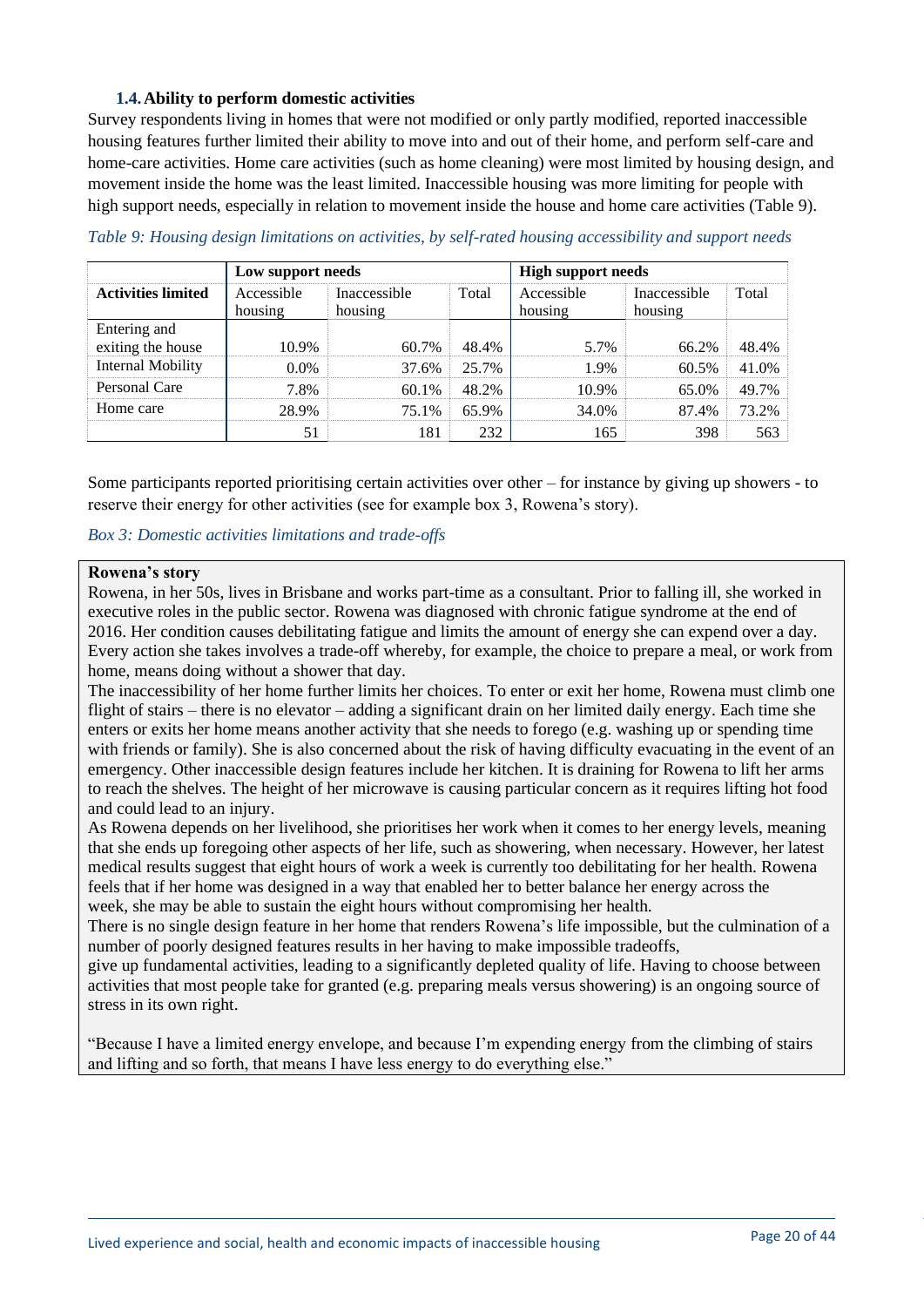### **1.5.Ability to study, work, or volunteer**

<span id="page-20-0"></span>While many survey respondent and survey participants were unable to participate in study or paid/unpaid employments for reasons other than housing accessibility, for those who could participate housing design played an important role in either limiting or enabling work or study.

Excluding those for whom this question was inapplicable (i.e. other reasons preventing paid employment), 96.2% of survey respondents with low support needs, and 88.6% of those with high support needs, living in accessible homes reported their homes were 'enabling' to having paid employment. In contrast, 47.9% of survey respondents with low support needs, and 62.5% of those with high support needs, living in inaccessible homes reported their homes were 'limiting' their ability to have paid employment. Similar results were recorded for study and volunteer work (table 10).

| Low support needs                |                   | Limiting | Enabling | Total | Count |
|----------------------------------|-------------------|----------|----------|-------|-------|
| Study in secondary, tertiary, or | Accessible home   | $6.1\%$  | 93.9%    | 100%  |       |
| continuing education             | Inaccessible home | 39.7%    | 60.3%    | 100%  |       |
| Have paid employment             | Accessible home   | 3.8%     | 96.2%    | 100%  | 26.   |
|                                  | Inaccessible home | 47.9%    | 52.1%    | 100%  |       |
| Do volunteer work                | Accessible home   | 11.1%    | 88.9%    | 100%  |       |
|                                  | Inaccessible home | 44.8%    | 55.2%    | 100%  |       |

<span id="page-20-1"></span>*Table 10: To what extent does the design of your home enable or limit your ability to work, study or volunteer*

| <b>High support needs</b>        |                   | Limiting | Enabling | Total | Count |
|----------------------------------|-------------------|----------|----------|-------|-------|
| Study in secondary, tertiary, or | Accessible home   | $13.5\%$ | 86.5%    | 100%  |       |
| continuing education             | Inaccessible home | 58.3%    | 41.7%    | 100%  | 192   |
| Have paid employment             | Accessible home   | 11.4%    | 88.6%    | 100%  | 88.   |
|                                  | Inaccessible home | 62.5%    | 37.5%    | 100%  | 208   |
| Do volunteer work                | Accessible home   | 8.0%     | 92.0%    | 100%  | 88    |
|                                  | Inaccessible home | 57.9%    | 42.1%    | 100%  | 197   |

Over a third of all survey respondents reported lack of accessible housing has resulted in loss of job opportunities, loss of existing work, reduction in work hours, or reduced productivity at work (Table 11).

#### <span id="page-20-2"></span>*Table 11: Has a lack of accessible housing ever...*

| Prevented you taking a job?        |  |
|------------------------------------|--|
| Reduced your hours of work?        |  |
| Reduced your productivity at work? |  |
| Led to losing or giving up a job?  |  |
|                                    |  |

\* of 948 respondents with sufficient data

Qualitative and quantitative data suggested housing accessibility reduces productivity and work opportunity for people with mobility restrictions in four primary ways.

First, limitations or enablers to work or study from home influenced both employment opportunities and work productivity for those in employment. Survey respondents with both low (40.4%) and high (53.4%) support needs living in inaccessible homes, reported housing design features limiting their ability to work or study from home (table 12). In contrast, those who were able to create modified workstations in their home had significantly improved work opportunities and productivity (see for example box 4, Jack's story). Qualitative data suggested limitations working from home have become especially restricting during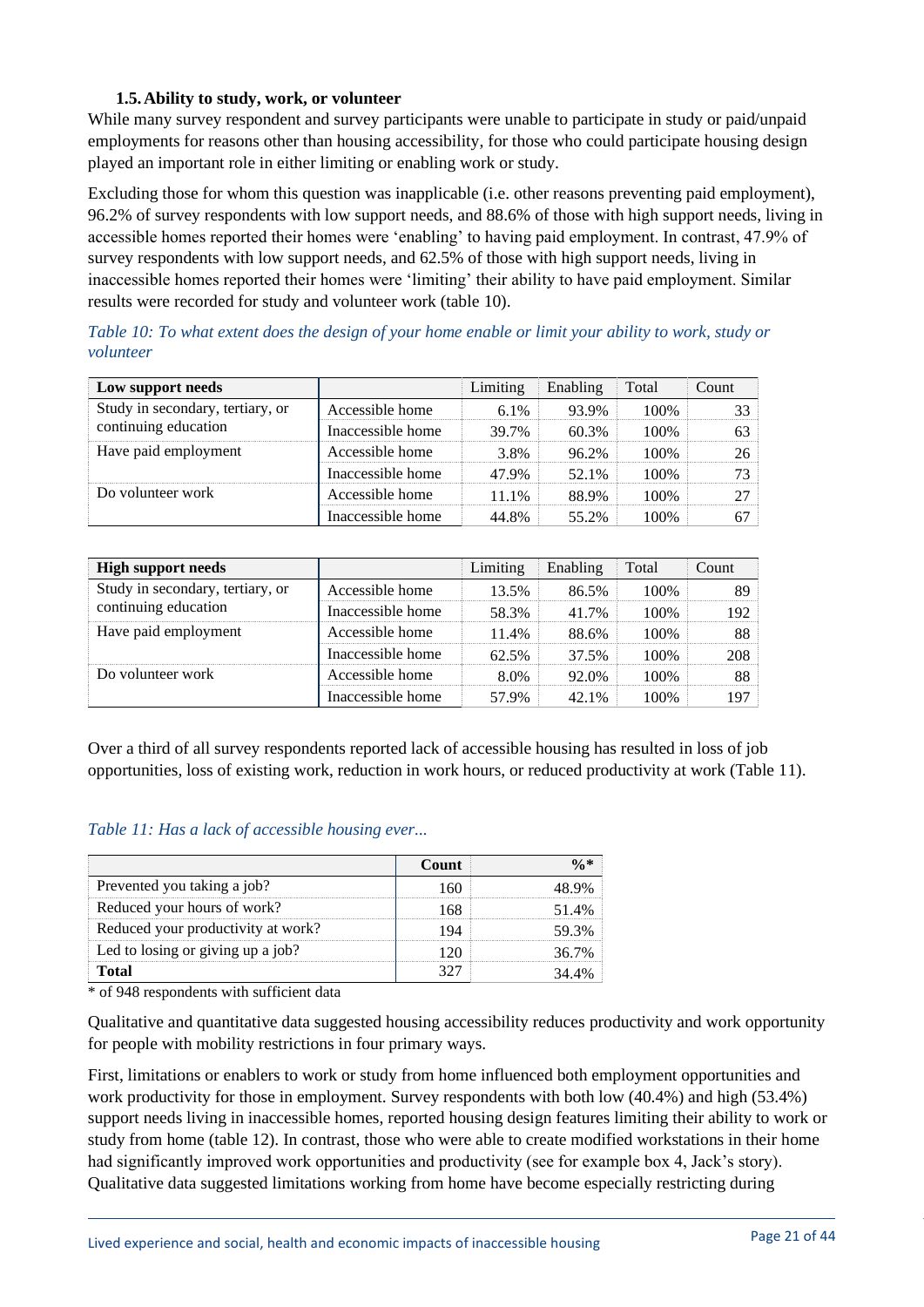COVID19 lockdowns and the requirement to work or study remotely. However, some participants have been working primarily from home even before the pandemic.

<span id="page-21-0"></span>*Table 12: To what extent does the design of your home enable or limit your ability to work or study from home*

|                         | Low support needs |                   |       | <b>High support needs</b> |                                 |       |
|-------------------------|-------------------|-------------------|-------|---------------------------|---------------------------------|-------|
|                         | Accessible home   | Inaccessible home | Total | home                      | Accessible Inaccessible<br>home | Total |
| Work or study from home | 8.3%              | 40.4%             | 31.9% | 14.0%                     | 53.4%                           | 41.2% |

Second, many survey respondents and interview participants reported difficulties finding accessible homes close to employment opportunities. Those who have lived in accessible homes – often after significant investment in home modifications – were reluctant to leave their home for a job opportunity.

Third, fatigue from living in inaccessible home and the additional time and energy spent on self-care and homecare, reduces productivity, motivation, self-confidence, and capacity to work, study or volunteer. For example, difficulty showering because of an inaccessible bathroom limits capacity to take on any work outside the house (see box 7, Edna's story).

Forth, inaccessible housing increased reliance on paid or unpaid support with personal and domestic activities, limiting ability to take on employment, for example due to reliance on assistance in preparation in the morning. Those living in accessible homes reported independence in everyday activities, such as selfcare, which also provided greater capacity to take on work or study outside their home (Table 13).

The productivity of informal carers of people with mobility restrictions living in inaccessible homes is also harmed. Several participants commented on the burden of care placed on relatives – especially parents and partners – including impact on their ability to work. Some participants who were able to move into more accessible homes commented this has had enabled their informal carers to take on more paid work.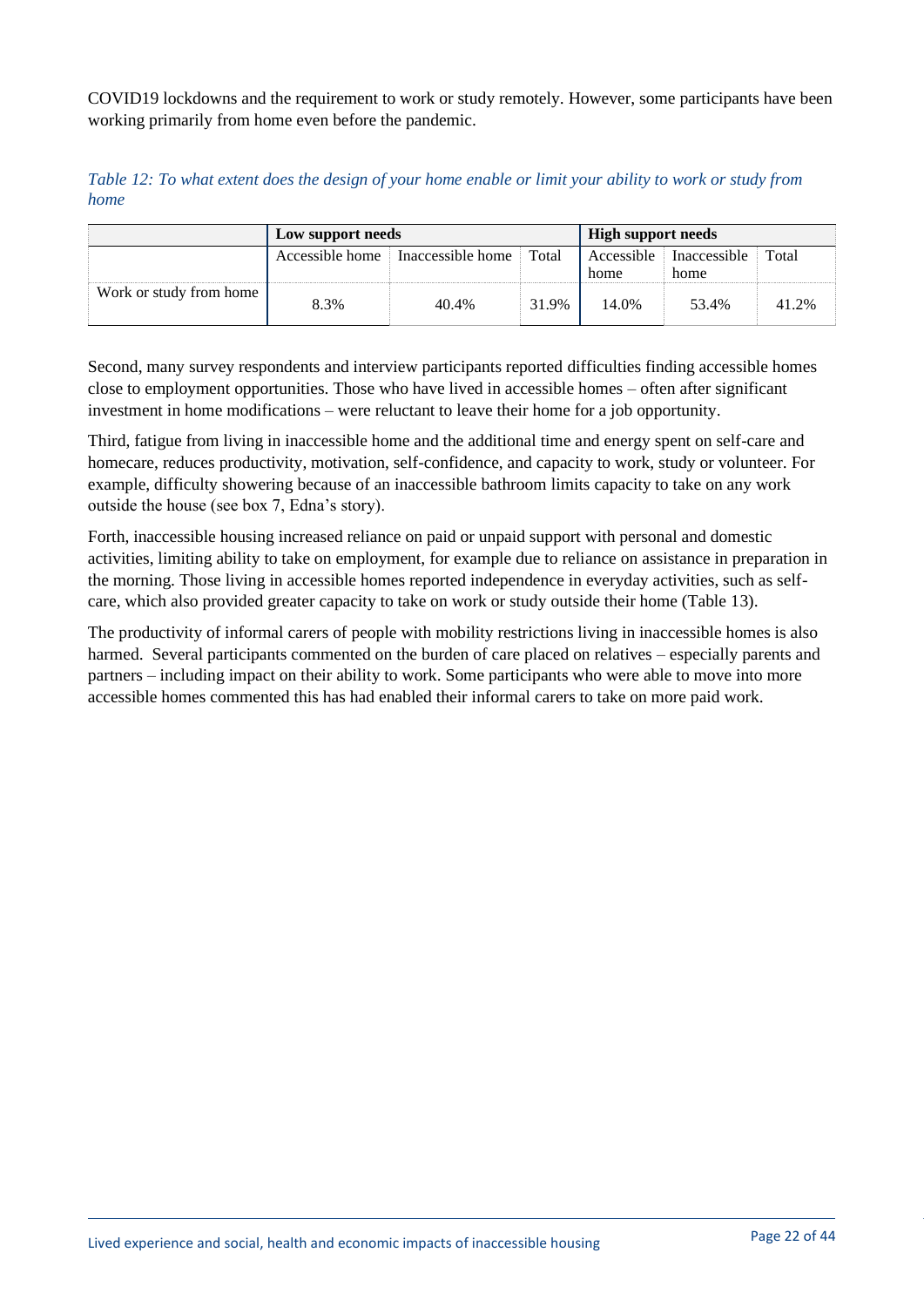# <span id="page-22-0"></span>*Table 13: Survey respondents' comments on housing accessibility impacts of work and study*

| <b>Inaccessible housing</b>                                                                                                                                                                                                                                                                                                                                                                                                                                                                                                   | <b>Accessible housing</b>                                                                                                                                                                                                                                                                                                                 |
|-------------------------------------------------------------------------------------------------------------------------------------------------------------------------------------------------------------------------------------------------------------------------------------------------------------------------------------------------------------------------------------------------------------------------------------------------------------------------------------------------------------------------------|-------------------------------------------------------------------------------------------------------------------------------------------------------------------------------------------------------------------------------------------------------------------------------------------------------------------------------------------|
|                                                                                                                                                                                                                                                                                                                                                                                                                                                                                                                               | Working from home                                                                                                                                                                                                                                                                                                                         |
| Limited facilities to provide room for study materials,<br>laptop etc.                                                                                                                                                                                                                                                                                                                                                                                                                                                        | Accessible housing mean I can work or study whenever I<br>want.                                                                                                                                                                                                                                                                           |
| Study room not modified in any way. [Neither] ADHC<br>nor NDIS are willing to subsidise modification to my<br>desk area nor study area itself.                                                                                                                                                                                                                                                                                                                                                                                | Accessibility makes it possible. Cannot consider moving<br>without considering modifying a house                                                                                                                                                                                                                                          |
| I have owned and lived in my house for some 20 years,<br>which was purchased and (partially) modified soon after<br>my spinal cord injury (T6 complete paraplegia). I do<br>hold a permanent part-time job and have done over this<br>period. Until 2020, this had little detrimental effect on<br>my working life. However, with the COVID pandemic, I<br>have found that my house (in terms of appropriate desk<br>and more particularly "physical space") is NOT meeting<br>my needs and is limiting my work productivity. | I certainly was unable to attend work or study as<br>because the house was inaccessible, I wasn't even able to<br>return home let alone return to work or study. We had to<br>move to another town and purchase a home. The home<br>needed a lot of modifications and once this was all done,<br>I was just then able to return to study. |
| I have a micro business and the lack of space to do my<br>sewing, so it means I have to go to different places to<br>work. Loss around 15 hours a week                                                                                                                                                                                                                                                                                                                                                                        | Working from home has been a dream                                                                                                                                                                                                                                                                                                        |
| Working from home during COVID has been  difficult<br>because of lack of space for an ergonomic accessible<br>work desk.                                                                                                                                                                                                                                                                                                                                                                                                      | Having my modified apartment enabled me to return to<br>work full time, despite my injury.                                                                                                                                                                                                                                                |

*Time and energy available for work*

| Time and energy spent getting prepared for work can<br>take an overall toll on energy left to get to/from work and<br>around the workplace.                                                                                                                                                                                                                                                                                                 | A quiet environment at home, e.g. thick walls, supports<br>my hyperacusis. [Otherwise], high temperatures (due to<br>poor shading on windows) worsen my body's heat<br>regulation and therefore drain my limited energy.                                               |
|---------------------------------------------------------------------------------------------------------------------------------------------------------------------------------------------------------------------------------------------------------------------------------------------------------------------------------------------------------------------------------------------------------------------------------------------|------------------------------------------------------------------------------------------------------------------------------------------------------------------------------------------------------------------------------------------------------------------------|
| When the house is inaccessible time it takes to access the<br>shower and toilet prevented me from taking on paid<br>employment.                                                                                                                                                                                                                                                                                                             | I have a home that makes life easy for me, so I am able<br>to think and plan for things outside the home. Also, I can<br>come home to a place that renews me.                                                                                                          |
| Suitable private rental housing was much further away<br>from work/study so lost 2 hours a week to travel time.<br>Energy required to live/clean/cook/shower in rental<br>housing that didn't meet my access needs meant I<br>decided to work part time (4 days a week). So, I lost 1<br>day a week wages $+$ associated superannuation, leave<br>entitlements + missed promotion opportunities at work<br>due to being part time employee. | Ease of living at home and entering/exiting home<br>improves energy levels to be able to maintain<br>employment                                                                                                                                                        |
| Accessibility directly affects my physical emotional and<br>mental wellbeing and health. Bad design means extra<br>effort which means less capacity for work or study. Bad<br>design means social isolation, and poor mental health.<br>Good access means equity if enjoyment of space and<br>relationships.                                                                                                                                | If our home was not accessible it would severely limit<br>social, mental and creative wellbeing which would<br>impact on ability to sleep/et/bathe suitably and therefore<br>be in a positive way able to attend waged work and<br>thereby contribute to paying taxes. |
| My apartment has incredibly limiting space in the<br>bathroom in particular, and this has meant that I have<br>been late for things, especially when work was still in an<br>office. The space between the wall, my wheelchair and<br>the bed is narrow. My closet is largely inaccessible.<br>Getting ready for anything, but work especially, takes a<br>long time.                                                                       | Without somewhere to shower or sleep, good *** luck<br>trying to hold down a job or focus on other things                                                                                                                                                              |
| The energy which navigating these stairs takes is<br>something which I have to factor into every day That is<br>not even considering the energy needed to cook dinner or<br>perform other typical household chores once I get inside                                                                                                                                                                                                        | I could be more independent and focus time and energy<br>on family and work instead of worrying how I get around<br>my house.                                                                                                                                          |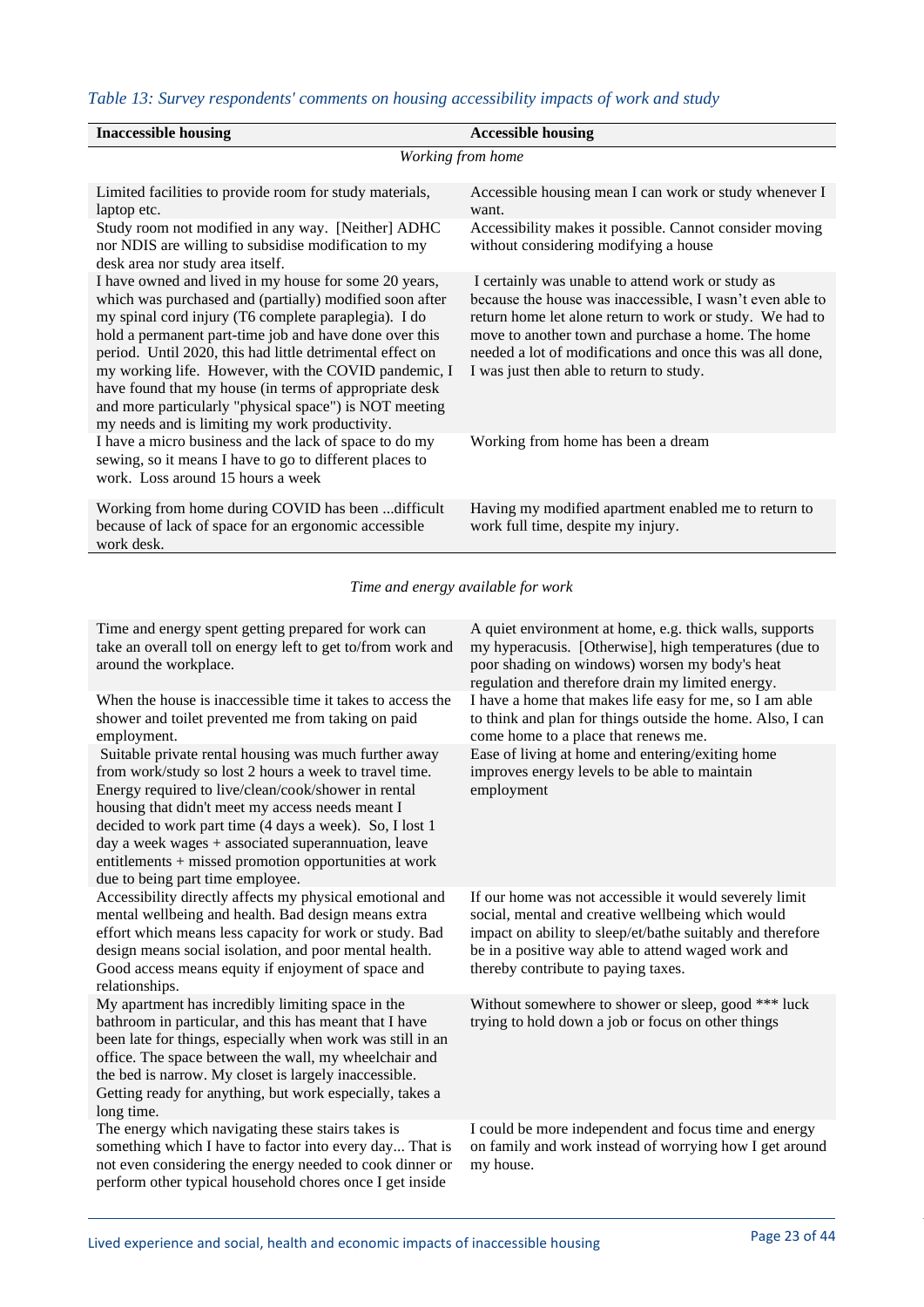|                                                                                                                                                                                                                                                              | Independence                                                                                                                                                |
|--------------------------------------------------------------------------------------------------------------------------------------------------------------------------------------------------------------------------------------------------------------|-------------------------------------------------------------------------------------------------------------------------------------------------------------|
| Being unable to shower or dress myself has caused issues<br>on keeping my employment                                                                                                                                                                         | If my home was not accessible, I would rely heavily on<br>others for assistance, therefore limiting my ability to<br>work or study                          |
| When I lived in a rental that had a step at the front door I<br>really needed other people to always be able to be there<br>to get in and out of the house which meant there were<br>times I couldn't leave the house so I couldn't work                     | My accessible home enables me to live independently<br>and safely on my own.                                                                                |
| I find it hard to lock and open the front door                                                                                                                                                                                                               | Living in an accessible home means I'm able to come<br>and go freely without having to wait on others to assist<br>me                                       |
| Difficult moving in house doorways narrow no safe<br>access into/out of house.                                                                                                                                                                               | If I did not have safe, secure, accessible housing I would<br>not be a PhD or a senior public servant. My study and<br>career over 30 years depended on it. |
| It takes a significant amount of time to get prepared to<br>leave the home with required assistance to bathe due to<br>the design of the bathroom. I would not require<br>assistance if the bathroom had been designed with an<br>accessible thought process | Gaining entry and exit of house enables me to participate<br>in full-time work and occasionally socialise                                                   |

*Accessible housing close to work*

| I chose a house that was accessible but when work<br>relocated the drive was quite far. Expensive by taxi but<br>to find another accessible house precluded a desire to<br>move closer to work.                                                                    | It is sheer luck that I found a ground floor Villa. Now<br>they are all high-rise apartments. I only want to live on<br>ground floor due to access and safety concerns. If I<br>didn't find this home close to public transport, I may not<br>have been able to work as taxi fares are too expensive<br>(compared to bus/train) |
|--------------------------------------------------------------------------------------------------------------------------------------------------------------------------------------------------------------------------------------------------------------------|---------------------------------------------------------------------------------------------------------------------------------------------------------------------------------------------------------------------------------------------------------------------------------------------------------------------------------|
| Due to a lack of even minimal accessible housing I have<br>had to spend all my disposable income travelling to work<br>in a taxi because no accommodation was closer.                                                                                              | If I did not have a fully wheelchair accessible home in a<br>location of my choosing I would have had huge<br>difficulty finding a job, keeping a job due to the fact it<br>takes me a long time to get ready in the mornings and<br>need to be close to my place of work.                                                      |
| Location of houses a long distance away from work,<br>therefore taking 3 hours get ready for work, 1 hour for<br>travel so I need to live closer to the city where my work<br>is. Not enough property close to work.                                               |                                                                                                                                                                                                                                                                                                                                 |
| Having limited accessible housing available means it is<br>not easy to find a suitable living arrangement that is<br>close to work, which causes me to have to travel long<br>distances to my parent's home, limiting the number of<br>hours I can work each week. |                                                                                                                                                                                                                                                                                                                                 |
| I found it hard to find housing without stairs very limited<br>as I have had a few falls from being unsteady on my feet.<br>Spent over two months not being able to work while<br>looking for accommodation.                                                       |                                                                                                                                                                                                                                                                                                                                 |
| I couldn't take internships that would have been excellent<br>because all rental housing was either luxury or<br>inaccessible.                                                                                                                                     |                                                                                                                                                                                                                                                                                                                                 |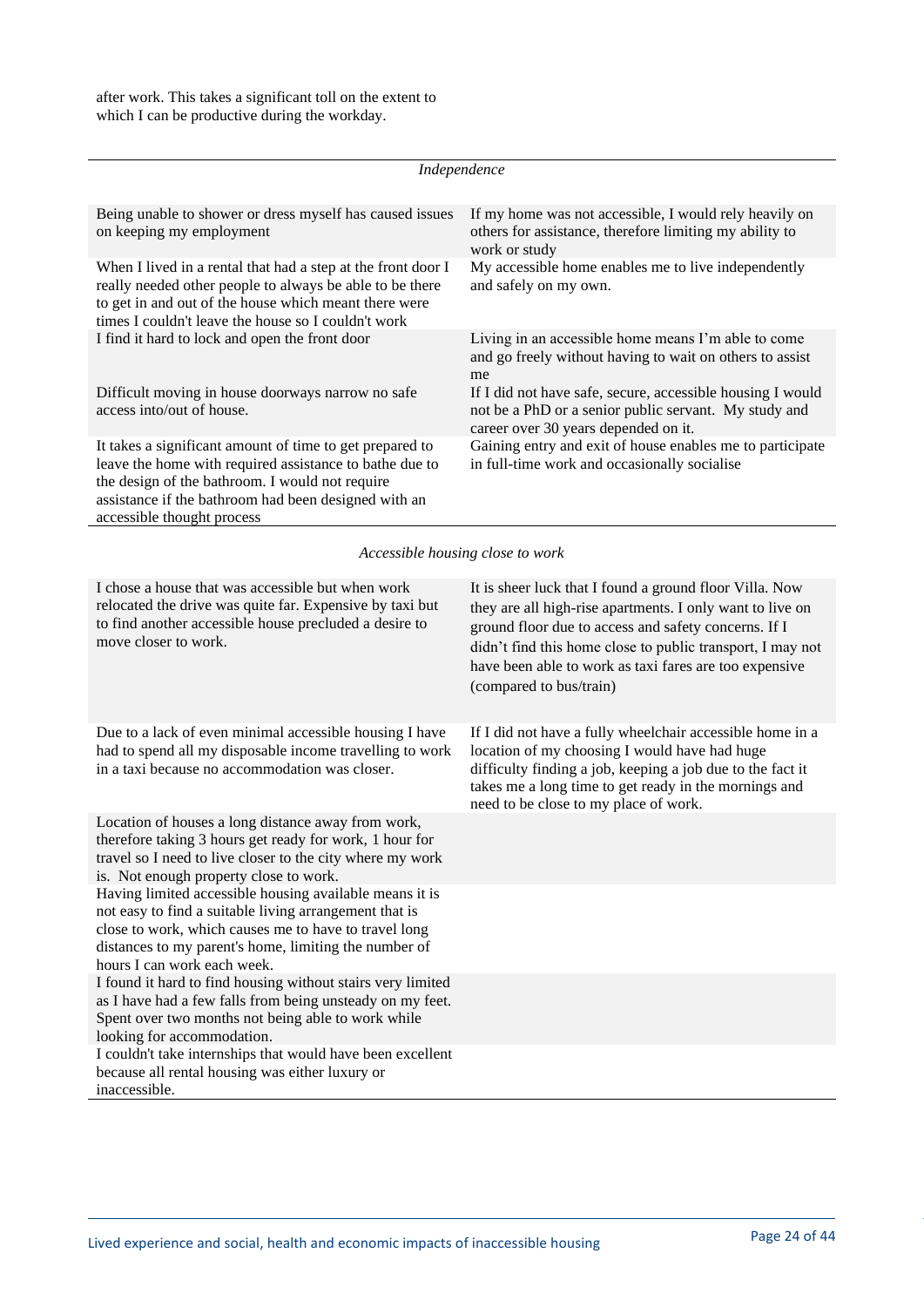#### *Box 4: Accessible housing and work*

#### **Jack's story**

Jack, in his 40s, lives in Sydney. He works part-time for government, studies part-time, and is an active volunteer in disability advocacy. As a result of a spinal injury twelve years ago, Jack has no feeling from the neck down, and no capacity to use his arms and legs. He uses a motorised wheelchair and uses his head to drive the chair and activate other equipment. Since 2010, Jack lives in a group home with three other residents. The house has been purpose-built for people with spinal injuries and is therefore fully accessible.

Each resident has their own bedroom and ensuite. Accessibility features include wide doors and hallways and large living spaces that provide ample room for wheelchairs. The front door has a scanner to allow easy entry. Jack's ability to use assistive technology within his home has reduced his need for paid support. In addition, the house is very centrally located providing easy access to footpaths, transport, shops, amenities, and specialist health services.

Despite its accessibility, living in a group home is challenging. Jack noted the bland, sterile atmosphere of the house that does not feel homely. Another key challenge relates to working from home. Jack notes that unlike an able-bodied person who can just open their laptop in the kitchen, for him, working from home requires an elaborate set-up. He needs a high, adjustable table, multiple computer screens, a microphone for dictation, and adequate space for his wheelchair. As his bedroom is too small, he has set this up in a shared room at the front of the house. On the one hand, working and studying remotely from his accessible workstation at home during COVID19 has allowed Jack to be more productive. On the other hand, he is worried about the impact his work in a shared space has on his flat mates.

Jack has been approved for NDIS Specialist Disability Accommodation and has begun looking into options to live on his own. One of the challenges to finding a suitable SDA home is that those available have been too far from his workplace. Because it takes Jack three hours to get ready in the morning, he cannot afford to lose additional time traveling to work.

Jack's experience has also allowed him to appreciate the ways in which accessible design creates opportunity, as he eloquently articulated:

"I always look at design, not only for the visual things, but also for the hidden things that it brings out and encourages people to do things. We look at design and think oh yeah, just get him through a door. But no, get him through a door to get to work, to get on the train. That's what the right door does, it provides an opportunity. It's all about opportunities. And that's what design does."

"You've got to have a house that helps you produce, helps you participate. Having a house like this, it's like an encouragement. It encouraged me to participate. I get up in the morning and I go: jeez, I can get out the door. And then I went down the road and I volunteered for my Council because I was able to have a good shower, get in my chair, out the door. It induces me to be productive in the community. That's what this house did."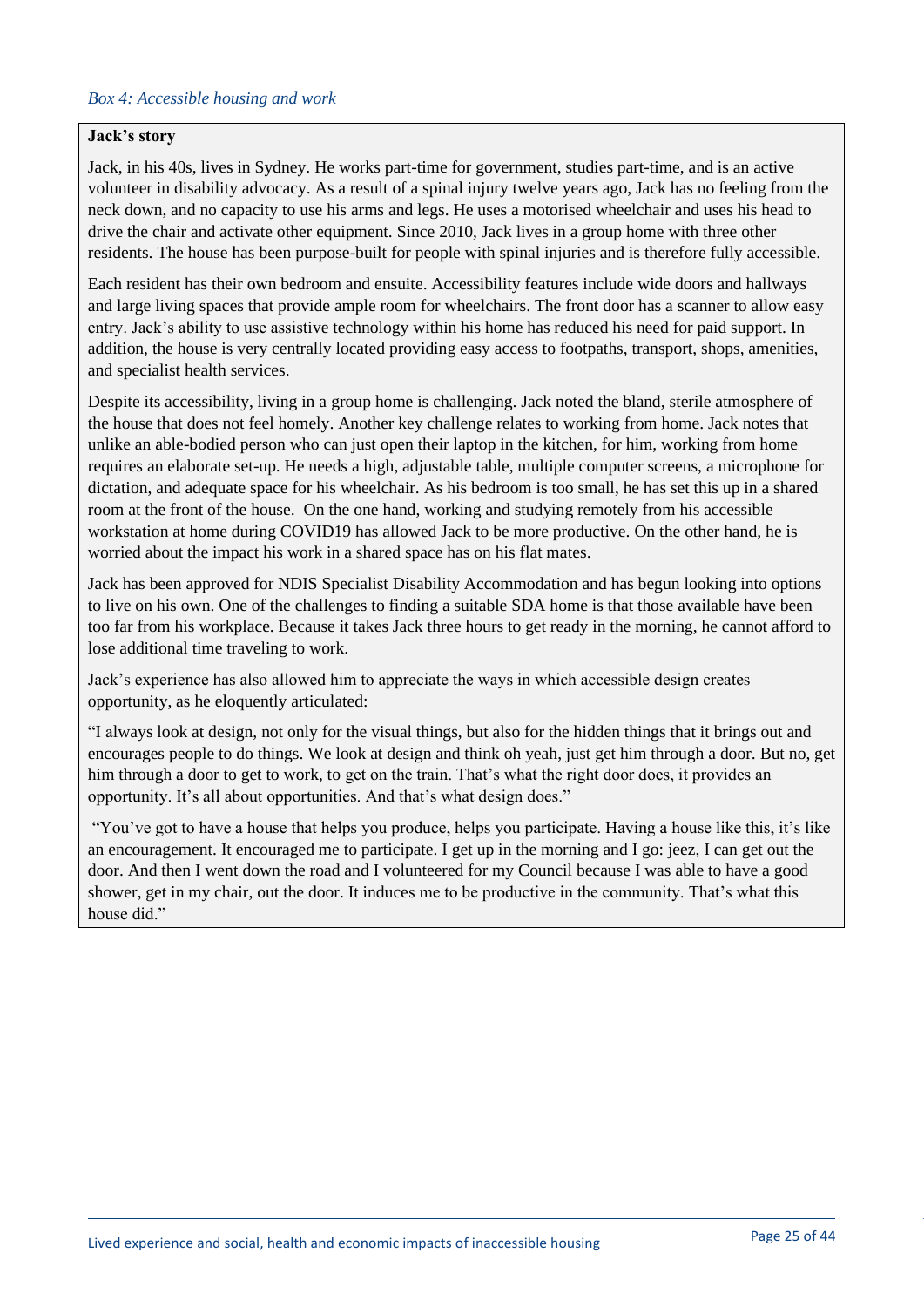### **1.6.Need for paid or unpaid support**

<span id="page-25-0"></span>Inaccessible housing increased need for both paid and unpaid support by most (65.8-67.1%) survey respondents with high support needs. Just over half (51.2%) of respondents with low support needs living in inaccessible housing reported an increase in need for informal care, and 42.0% of those reported an increase in paid disability support. Roughly a quarter (23.0-27.8%) of respondents with high support needs, and a fifth (20.0-18.8%) of those with low support needs living in accessible or modified homes reported a decrease in their support needs thanks to accessible design (Table 14).

<span id="page-25-1"></span>*Table 14: To what extent does the design of your current home affect your need for paid disability support or informal care?*

|              | <b>High support needs</b>               | Increased | Neither | Decreased | Total | Count |
|--------------|-----------------------------------------|-----------|---------|-----------|-------|-------|
| Accessible   | My need for paid disability support has | 31.1%     | 46.0%   | 23.0%     | 100%  | 161 - |
| home         | My need for informal care has           | 24.7%     | 47.5%   | 27.8%     | 100%  | 158 - |
| Inaccessible | My need for paid disability support has | 65.8%     | 28.4%   | 5.9%      | 100%  | 409   |
| home         | My need for informal care has           | 67.1%     | 27.7%   | 5.2%      | 100\% | 404   |

|              | Low support needs                       | Increased | <b>Neither</b> | Decreased | Total | Count |
|--------------|-----------------------------------------|-----------|----------------|-----------|-------|-------|
| Accessible   | My need for paid disability support has | 26.7%     | 53.3%          | 20.0%     | 100%  | 45    |
| home         | My need for informal care has           | 22.9%     | 58.3%          | 18.8%     | 100%  | 48    |
| Inaccessible | My need for paid disability support has | 42.0%     | 54.0%          | 4.0%      | 100%  | 176   |
| home         | My need for informal care has           | 51.2%     | 43.5%          | 5.3%      | 100%  | 170-  |

Qualitative data from the survey and interviews indicated the ways in which inaccessible housing increases support needs, and how accessible housing might reduce these. Participants reported spending high proportions of their NDIS support funding on support for self-care activities they could have done independently in more accessible homes (see box 5, Miriam's story). Beyond the public costs of increased reliance on paid support, the survey and interview pointed to additional social and health costs borne by those living with a disability in inaccessible homes, including negative impacts on relationships with relatives providing informal care; impact on employment opportunities (e.g. reliance on availability of support to be able to get organised in the morning for work); and reduced sense of independence.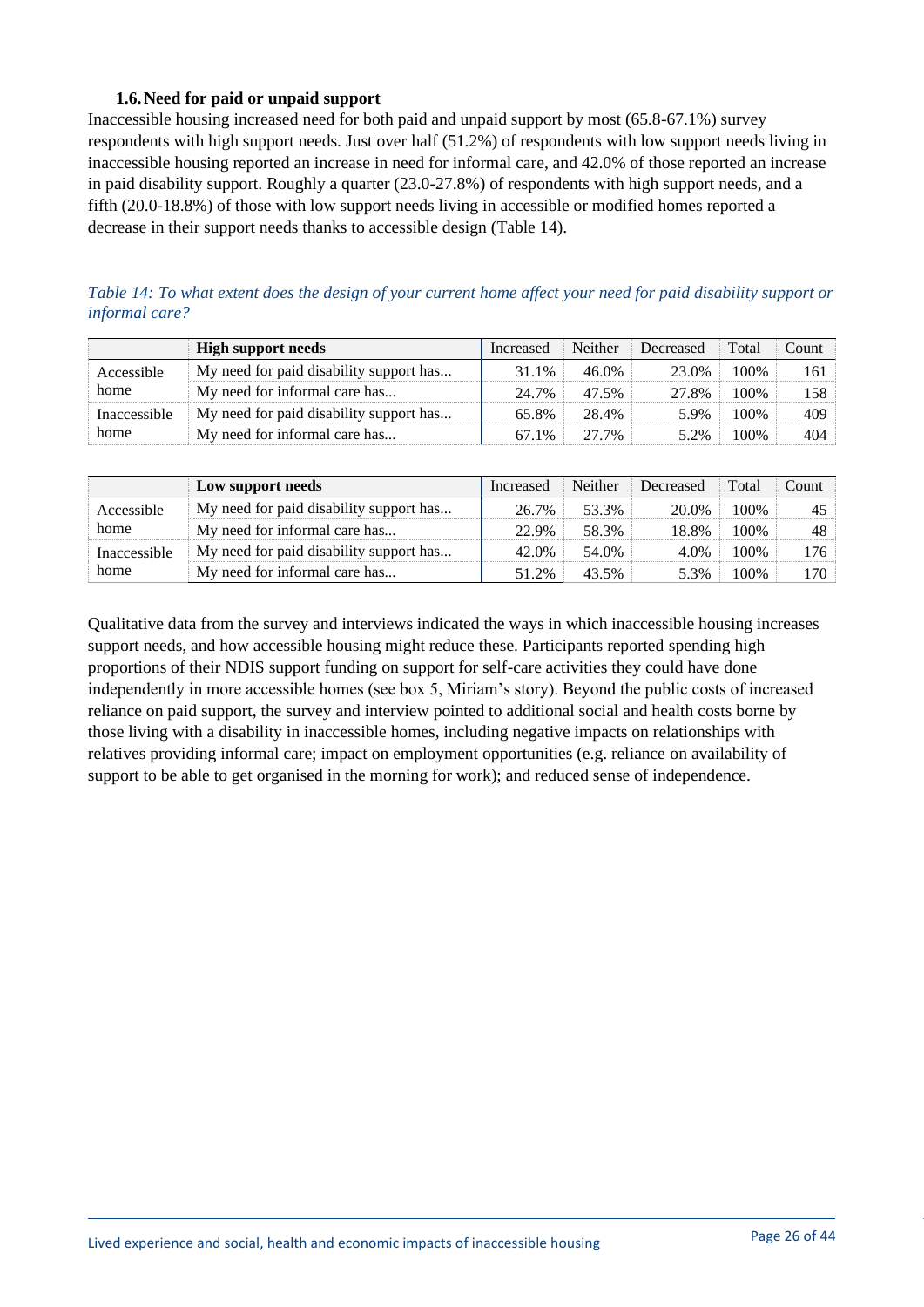#### *Box 5: Inaccessibility and support needs*

#### **Miriam's story**

Miriam, in her 40s, lives on her own in a social housing unit in Melbourne. She is a Paralympic athlete, but she has been unemployed since March. She has had Epilepsy and cerebral palsy since birth, and as a result has trouble walking and occasionally uses a wheelchair, a mobility scooter, or crutches. She used to receive support from the NDIS but now, due to COVID19, she cannot engage workers.

Although she previously lived in a social housing unit that was accessible, she was transferred to the current unit which is not. There are two steps in the entry, and there is not enough space to build a ramp. The unit's shower is over a bathtub, which she cannot safely use without support. The only modification she organised was adding handrails.

This inaccessible feature increases her need for paid support, and effectively drains her full NDIS funding package:

*"On the topic of NDIS: because my housing is inaccessible I have basically 25000 a year funding purely to supervise me [while] showering, which would be completely unnecessary if I had an actual accessible bathroom. It is completely bonkers".*

Miriam notes it would have been cheaper for the NDIS to pay the difference in rent if she had moved into an accessible private rental unit, compared to the cost of paid support resulting from housing inaccessibility. Being dependent on support workers to shower is limiting in many ways, and Miriam highlights the risk of exposure to staff coming in during a pandemic.

Miriam complained about this situation to the Office of Housing but heard in response that they will not modify the bathroom and that there is no other unit she could be transfer to. Because of how poorly accessible her current home is, her isolation has increased. She has less energy to go out. Miriam explained that most of her energy is spent compensating for inaccessible home design, when she could be using that energy for improving herself, taking care of her personal appearance, and increasing her self-confidence.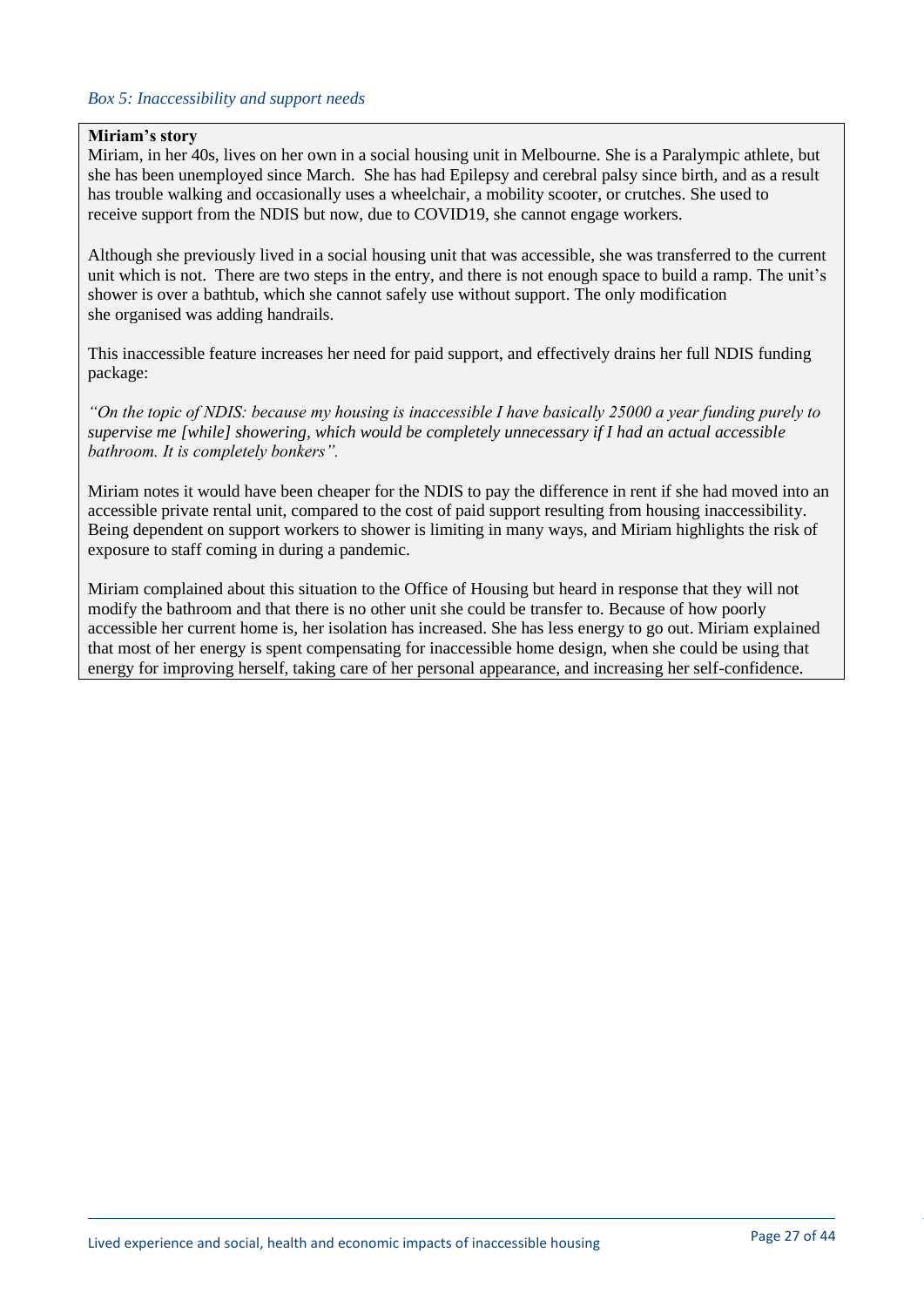# <span id="page-27-0"></span>**1.7.Social and family relations**

The majority (80.8%) of survey respondents agreed or strongly agreed with the statement 'I cannot visit friends and relatives whose homes are inaccessible'. People with high support needs were more likely to agree with the statement (86.5%) than those with low support needs (66.2%) (Table 15). The level of agreement ('strongly agree' as opposed to 'somewhat agree') was also substantially stronger for people with high support needs. This finding highlights the limits of home modifications in producing a built environment that provides inclusion for people with mobility restrictions, as even those with accessible homes remain socially isolated due to limits on visiting others.

<span id="page-27-1"></span>*Table 15: To what extent do you agree or disagree with the statement "I can't visit friends and relatives whose homes are inaccessible"*

|                          | Strongly<br>agree | Somewhat<br>agree | Neither agree<br>nor disagree | Somewhat<br>disagree | Strongly<br>disagree | Co<br>unt | Agree<br>(total) | <b>Disagree</b><br>(total) |
|--------------------------|-------------------|-------------------|-------------------------------|----------------------|----------------------|-----------|------------------|----------------------------|
| Low<br>support<br>needs  | 29.9%             | 36.3%             | 18.4%                         | 10.3%                | 5.1%                 | 234       | 66.2%            | 15.4%                      |
| High<br>support<br>needs | 63.7%             | 22.8%             | 5.9%                          | 5.2%                 | 2.4%                 | 593       | 86.5%            | 7.6%                       |
| <b>Total</b>             | 54.2%             | $26.6\%$          | $9.4\%$                       | $6.7\%$              | $3.1\%$              | 827       | 80.8%            | $9.8\%$                    |

Hundreds of survey respondents added written comments on how being restricted from visiting loved relatives and friends impacts their sense of inclusion, health, and dignity (Table 16).

#### <span id="page-27-2"></span>*Table 16: Selected comments on difficulty visiting friends and relatives*

I'm unable to enter any of the homes of friends or families. The only way I can engage with my 92-year-old mother is either by phone or by meeting her at a cafe somewhere.

Very simple: the only people I can visit are other physically disabled people who live in accessible homes. This means I can't visit family and friends, who stop inviting me to their homes (pre COVID) and often ends up in lack of inclusion in most social activities outside the home. If I'm out of sight, I'm out of mind.

I cannot visit anyone that is in an inaccessible house. I miss out on being with family and friends and they meet without me or we all do not get together. My social and family life is significantly impaired by lack of accessible buildings every day.

It has a profound effect on friendships in particular as my family make the effort to see me despite their homes being inaccessible. I have lost touch with friends due to their houses being inaccessible - I have had to turn down invitations due to inaccessibility, and the embarrassment of their houses not being accessible means I don't get invited any more.

Unable to visit children in two story houses.

I am a hermit! I communicate with the outside world via computer. Occasionally friends drop by, but rarely.

I feel sad and sometimes depressed that I just can't visit people I love as I can't get into their house.

I have one child, who is married with a child... to see my granddaughter… far less often than I wish… causes me great pain and misery, envying friends and neighbours who spend a lot of time with their grandchildren, and can choose to drop in on them, offer to babysit, take them out, etc I feel that my later years of life will remain emotionally barren and both my grandchild and I will miss out on so much.

I can't visit my family... I miss out on building a relationship with my nieces because I can't access their house... I don't really have a close relationship with them at all and I feel like, to some extent… I feel like I've been a bit frozen out at times. So, it's really important that it's not just my home that needs to be accessible. It needs to be other people's homes.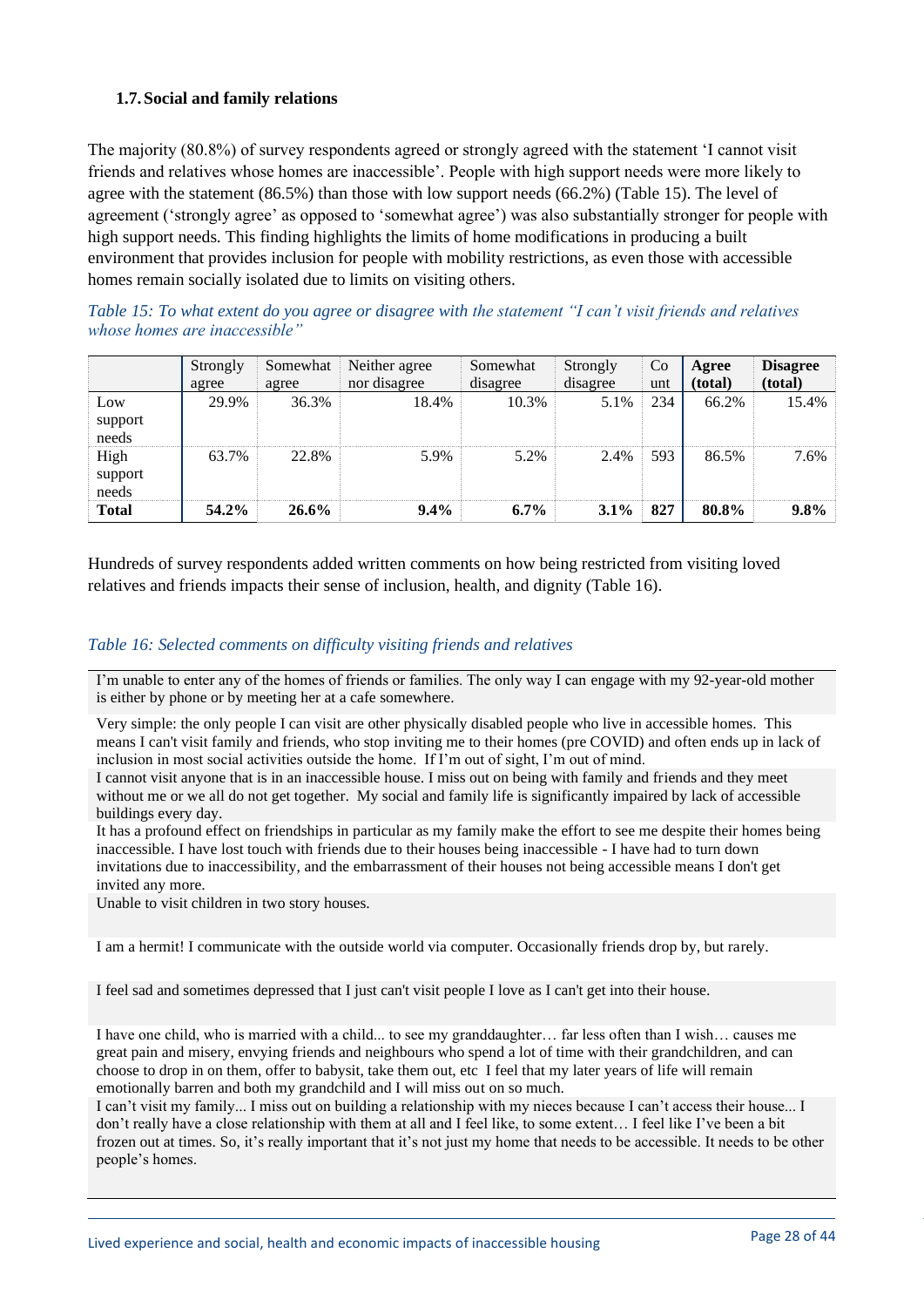Beyond the difficulty of visiting friends and relatives in their own homes, survey respondents and interviewees noted other impacts inaccessible housing has on their social and family relations. Many noted the struggle of living in inaccessible homes leaves them devoid of energy, and with injured self-confidence and mental health, impacting their ability to socialise. Many have also commented that inaccessible housing creates increased reliance on others – especially parents and partners – for support with everyday tasks, and the burden of care can severely strain relationships. Restricted housing options due to housing inaccessibility (see section 3.7) also isolates people with mobility restrictions from their family and social networks, including barriers to living together with an intimate partner (see box 6, Kelly's story).

Having an accessible home thus can relieve some of the pressures on social and family lives, by reducing reliance on family for support with everyday domestic tasks; freeing up energy previously spent on negotiating inaccessible homes for socialising; improving self-confidence to socialise; and creating a space where friends and family both with and without disability can visit (Table 17)

#### <span id="page-28-0"></span>*Table 17: Impact of inaccessible housing on social and family relations*

| <b>Inaccessible housing</b>                                                                                                                                                                                                                                                                                                      | <b>Accessible housing</b>                                                                                                                                                                                                                                                                                                |  |  |  |
|----------------------------------------------------------------------------------------------------------------------------------------------------------------------------------------------------------------------------------------------------------------------------------------------------------------------------------|--------------------------------------------------------------------------------------------------------------------------------------------------------------------------------------------------------------------------------------------------------------------------------------------------------------------------|--|--|--|
| maintain relationships                                                                                                                                                                                                                                                                                                           | Lack of energy, injured self-confidence, and mental health pressures due to inaccessible housing makes it difficult to                                                                                                                                                                                                   |  |  |  |
| The less accessible my house is, the more energy it<br>takes for me to do the most basic things, leaving no<br>energy left for social relationships or a life in general.                                                                                                                                                        | [social life improved] Immensely! Good access means good<br>self-worth, self-capacity, independence and, self-<br>motivation, energy for life rather than struggling for day to<br>day tasks.                                                                                                                            |  |  |  |
| Living in inaccessible housing has negatively affected<br>my wellbeing and mood, so I didn't have energy to have<br>friends and family over                                                                                                                                                                                      | Without accessible housing I would not have the freedom<br>of movement or energy to care for my children                                                                                                                                                                                                                 |  |  |  |
| Living in inaccessible housing increases the care burden on family and friends, straining relationships                                                                                                                                                                                                                          |                                                                                                                                                                                                                                                                                                                          |  |  |  |
| Struggle to maintain relationships due to accessibility<br>issues or lack of accessibility, entirely. Too much strain<br>on other person to do tasks that I otherwise am fully<br>capable of doing, had there been minor adjustments.<br>Leads to "carers" having resentment and leaves Self<br>vulnerable to neglect and abuse. | When living with my parents I couldn't always have friends<br>at home but now in my own fully accessible house and<br>without my parents (24/7 Support workers instead) I can<br>have friends over or I can go out to social events my<br>parents couldn't take me to. Now my parents can be Mum<br>& Dad not my carers. |  |  |  |
| The less accessible my house is the more I depend on<br>my family for help, which definitely hinders our<br>relationships on multiple levels.                                                                                                                                                                                    | Having an accessible home enables me to independently<br>assist around the home, decreasing my reliance upon others<br>to assist me, thereby improving my relationship with my<br>wife and children.                                                                                                                     |  |  |  |
| Having an accessible home makes it easy to be visited by friends and family                                                                                                                                                                                                                                                      |                                                                                                                                                                                                                                                                                                                          |  |  |  |
| My elderly parent and my sister cannot visit due to the<br>stairs, as they both have bad backs. My mother also has<br>problems with her hips.                                                                                                                                                                                    | Having an accessible bathroom on the entry level means<br>that my friends with mobility impairments can visit me.                                                                                                                                                                                                        |  |  |  |
| I have many friends in wheelchairs who cannot visit my<br>home. We have to pay for venues if we want to do an<br>activity, which usually means we don't do them.                                                                                                                                                                 | We built this house specifically for access and have a<br>brilliant toilet design which means, two friends with<br>wheelchairs can visit for a long time (pre COVID19) as<br>they are able to use our toilet                                                                                                             |  |  |  |

The pain of not being able to visit family and friends in their homes was equally shared by research participants who lived in accessible homes, and those who did not. However, those who lived in accessible homes had greater capacity to host friends and family in their home. Those living in inaccessible housing – low and high support needs alike – were more likely to agree with the statement "Friends and family can't visit me because my home is inaccessible" (Table 18). Qualitative data suggested many people who have friends or relatives with a disability, and thus the inaccessibility of their home is a barrier to having friends over. One participant commented: ""it is disappointing that my friends with disabilities can't come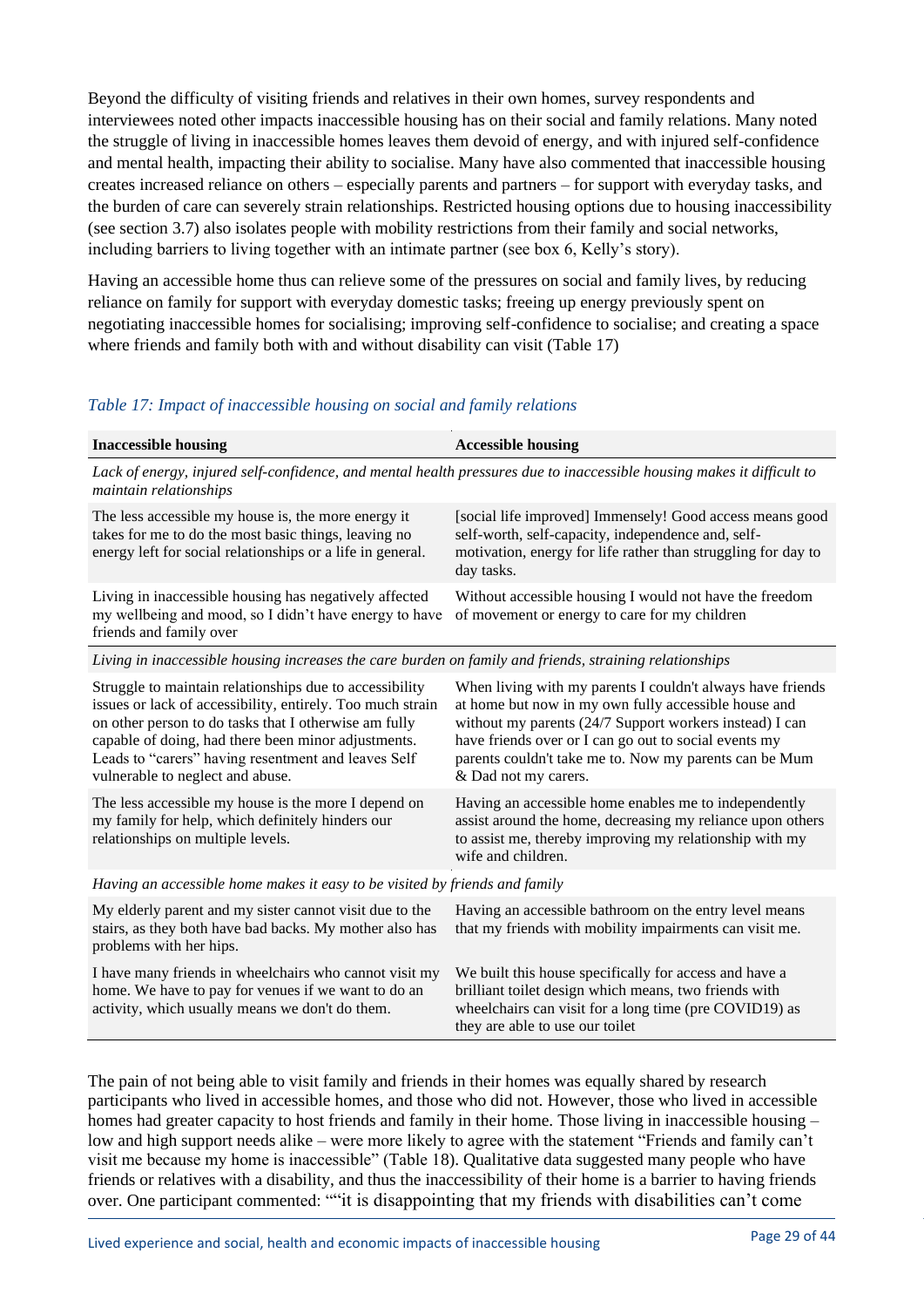over to my house because it is inaccessible. It disconnects me from my community, my disability community".

<span id="page-29-0"></span>*Table 18: To what extent do you agree or disagree with the statement "Friends and family can't visit me because my home is inaccessible"*

|              | Agree    | Disagree |
|--------------|----------|----------|
|              | (total)  | (total)  |
| Accessible   |          |          |
| housing      | 8.7%     | 78.8%    |
| Inaccessible |          |          |
| housing      | 32.3%    | 44.3%    |
| Total        | $26.2\%$ | 53.2%    |

#### *Box 6: Housing accessibility and social and family relationships*

#### **Kelly's story**

Kelly, in her 40s, is a mental health professional. She was born with spina bifida and has severe scoliosis, and uses a manual wheelchair since she is not able to stand or walk.

Kelly rents a detached social housing unit, in which she has been living on her own for close to 20 years. The unit was built to standard accessibility specifications. However, some features of the house do not meet her personal needs, including the laundry trough and kitchen shelves that are too high, and insufficient space to comfortably maneuver her wheelchair, especially in the bathroom. Nevertheless, Kelly says the house is good enough for her to get around to do what she needs to do.

Her main concerns relate not the accessibility of her own home, rather those of her family and friends. Kelly is a very social person, but access barriers significantly restrict her from spending time with her family and friends. She cannot visit her friends at their inaccessible homes without assistance to be able to move around and use their toilets. She commented:

"… we are no longer stuck in institutions, but we are stuck at home because of poor design."

Her father recently contracted builders to construct a new home that was supposed to be fully accessible, yet his plans were met with pushback from the builders who rejected critical accessible design features he asked for. This was extremely disappointing for Kelly who had been eagerly looking forward to finally be able to gather with her extended family in her father's home. Kelly is convinced this would not have happened if minimum accessibility standards were included in the building code.

Housing accessibility also impacted her long-term intimate relationship with an able-bodied partner of 20 years. They have not been able to move in together due to the difficulty finding housing that is designed for an inter-abled couple. For example, her kitchen bench has been lowered to meet her needs but would be uncomfortable for her partner to use. The unit is also too small, and with another person around it would be difficult for her to move around.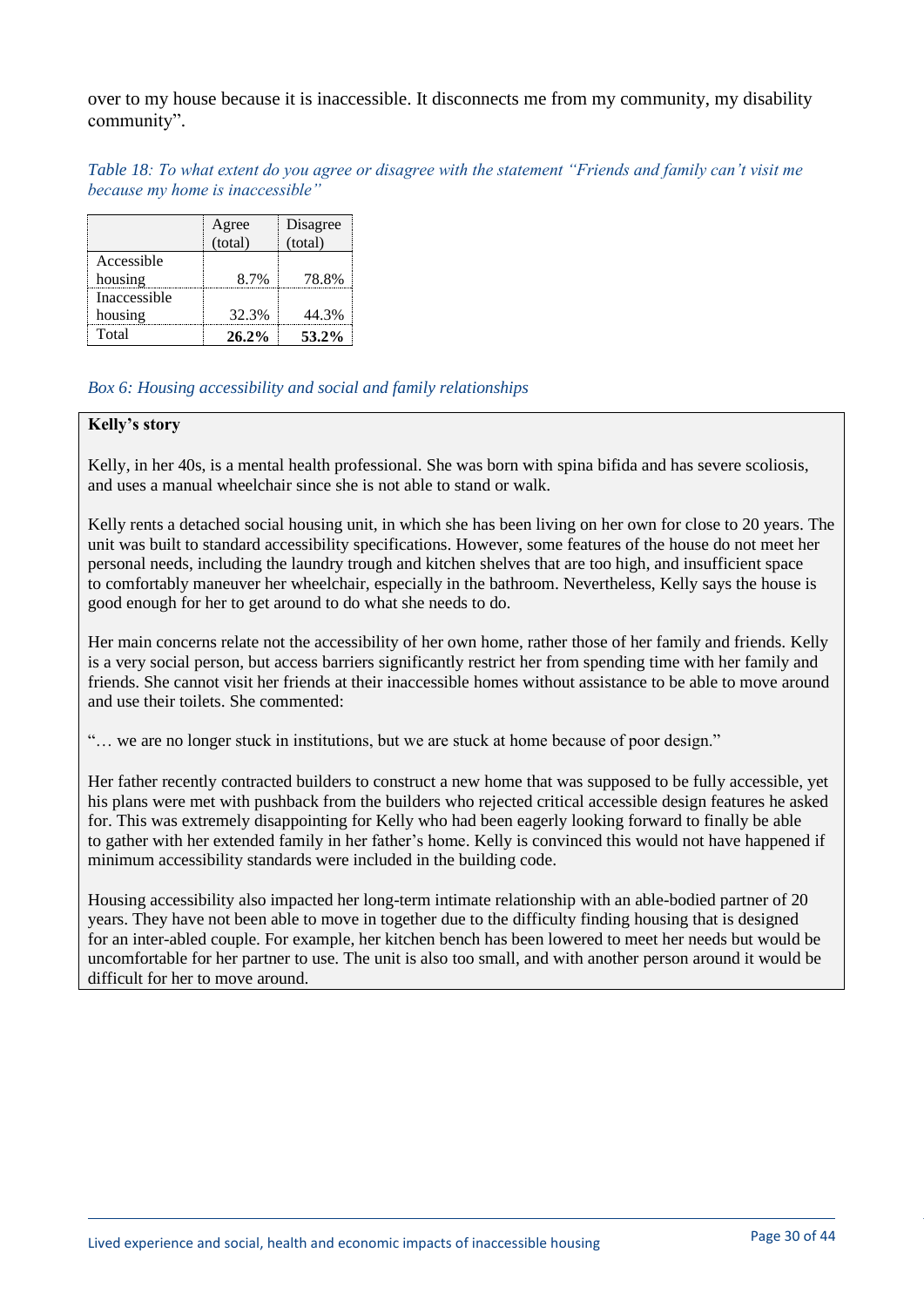# <span id="page-30-0"></span>**1.8.Health and risk of injury**

Housing accessibility or inaccessibility has significant impact on self-reported mental health and wellbeing. 60.0-60.1% of respondents living in accessible housing reported improved mental health and wellbeing, thanks to the accessibility of their home. In contrast, 71.7% of people with high support needs, and 50.0% of people with low support needs, living in inaccessible housing reported worsened mental health and wellbeing (Table 19).

<span id="page-30-1"></span>

|                                                              | Table 19: To what extent has the accessibility standard of your current home - and ability to get in and |  |
|--------------------------------------------------------------|----------------------------------------------------------------------------------------------------------|--|
| around the home - affected your mental health and wellbeing? |                                                                                                          |  |
|                                                              |                                                                                                          |  |

|                       |                      | Worsened | N <sub>0</sub><br>Impact | <b>Improved</b> | Total | Count |
|-----------------------|----------------------|----------|--------------------------|-----------------|-------|-------|
| Low support<br>needs  | Accessible<br>home   | 15.6%    | 24.4%                    | 60.0%           | 100\% | 45    |
|                       | Inaccessible<br>home | 50.0%    | 34.7%                    | 15.3%           | 100\% | 176   |
| High support<br>needs | Accessible<br>home   | 16.6%    | 23.3%                    | $60.1\%$        | 100\% | 163   |
|                       | Inaccessible<br>home | 71.7%    | 16.2%                    | $12.1\%$        | 100\% | 414   |

Worsened mental health was a consequence or culmination of the various impacts discussed in other sections:

- fatigue caused by spending more time and effort completing everyday self-care and home-care chores due to inaccessible housing features (especially stairs, and inaccessible bathrooms and kitchens)
- social isolation due to difficulty socialising with friends and family
- strained relations with family members providing additional informal care due to inaccessible housing
- anxiety about risks posed by inaccessible housing, including risk of injury (table 20), being forced to move into a nursing home or other residence; or being unable to escape the house in the event of fire or another emergency. Such anxieties were reinforced by past traumatic experiences of injury. Some participants who moved out of shared supported accommodation noted experiences of abuse in such settings, increasing their current anxiety of being forced to move back to shared accommodation due to accessibility constraints in their own home.
- reduced self-confidence and sense of self-worth due to increased dependence on formal and informal support for everyday chores (table 21)

<span id="page-30-2"></span>Inaccessible housing design also posed physical health hazards, and many participants reported repeated injuries in their homes (see boxes 7 and 8, Edna's and Ian's stories). Most survey respondents (75.9% of those with low support needs, and 83.6% of those with high support needs) living in inaccessible homes reported concern about the risk of injury in their home, compared to only 36.4%/32.1% of those living in accessible homes. The level of concern reported ('very concerned' as opposed to 'somewhat concerned') was substantially higher for people with high support needs.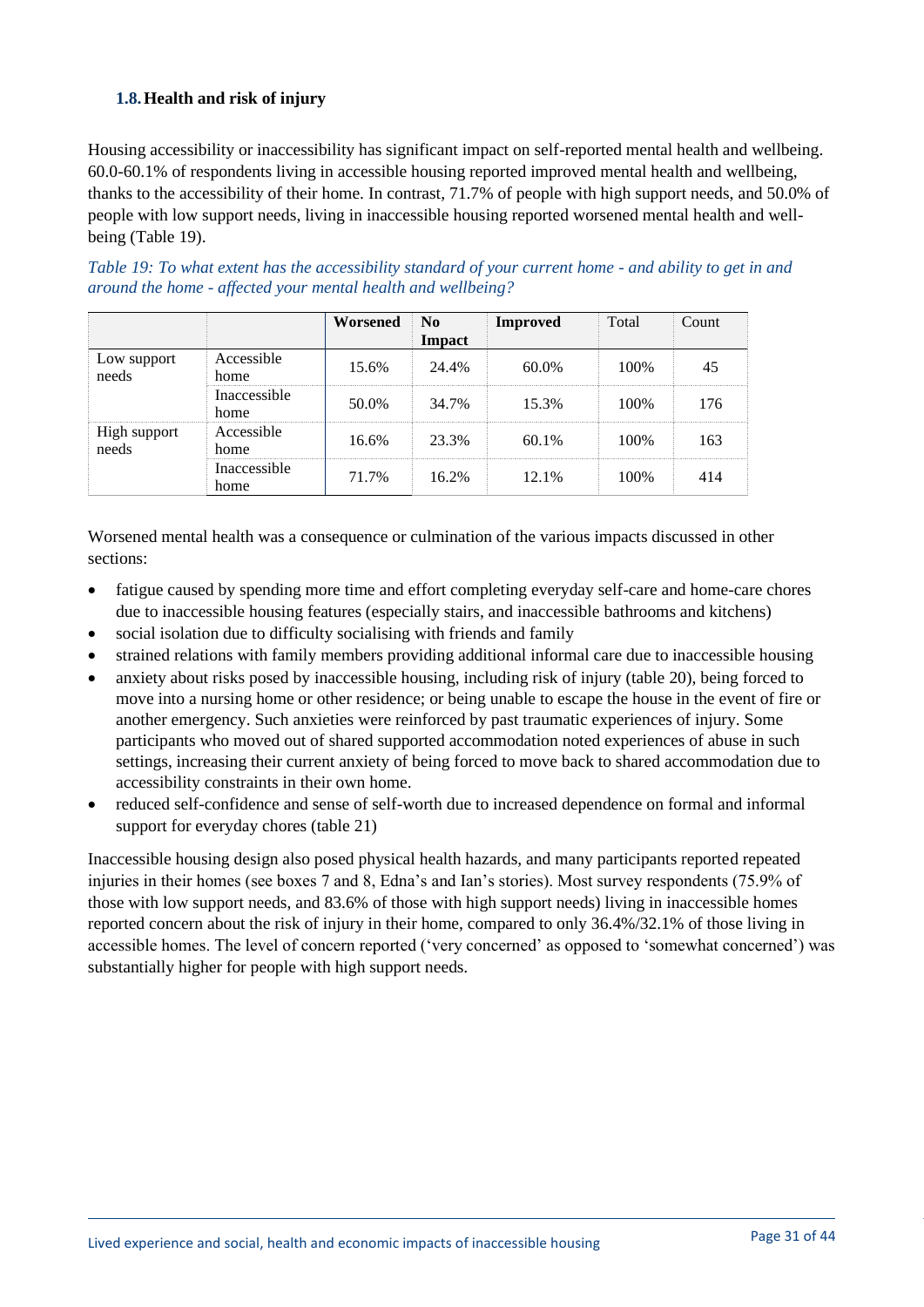*Table 20: How concerned are you about risk of injury because of difficulty getting in and around your home related to the accessibility of your home?*

|                      | Housing      | Very      | Somewhat  | <b>Concerned</b> | <b>Not</b> | Tota          | N   |
|----------------------|--------------|-----------|-----------|------------------|------------|---------------|-----|
|                      |              | Concerned | concerned | (total)          | Concern    |               |     |
|                      |              |           |           |                  | ed         |               |     |
|                      | Accessible   |           |           |                  |            | 100           |     |
| Low support<br>needs | home         | 13.6%     | 22.7%     | 36.4%            | 63.6%      | $\frac{0}{0}$ |     |
|                      | Inaccessible |           |           |                  |            | 100           |     |
|                      | home         | 22.4%     | 53.4%     | 75.9%            | 24 1%      | $\%$          |     |
| High support         | Accessible   |           |           |                  |            | 100           | . 5 |
| needs                | home         | 16.0%     | 16.0%     | $32.1\%$         | 67.9%      | $\frac{0}{0}$ |     |
|                      | Inaccessible |           |           |                  |            | 100           | 40  |
|                      | home         | 49.9%     | 33.7%     | 83.6%            | 16.4%      | $\%$          |     |

One participant interviewed commented that the health impacts of inaccessible homes are often overlooked by health professionals, or are inadequately addressed through medical interventions rather than design interventions, because of the nature of clinical assessments:

*"So often people who are seen in the medical sector, are only seen in their clinical situation, or their surgery, they are not seen in their home, but when you actually go to somebody's house and see what the access is like within it, it has huge implications on how they live and how they get around. And a lot of people don't understand that's the barrier, and that it can be removed, you know?"*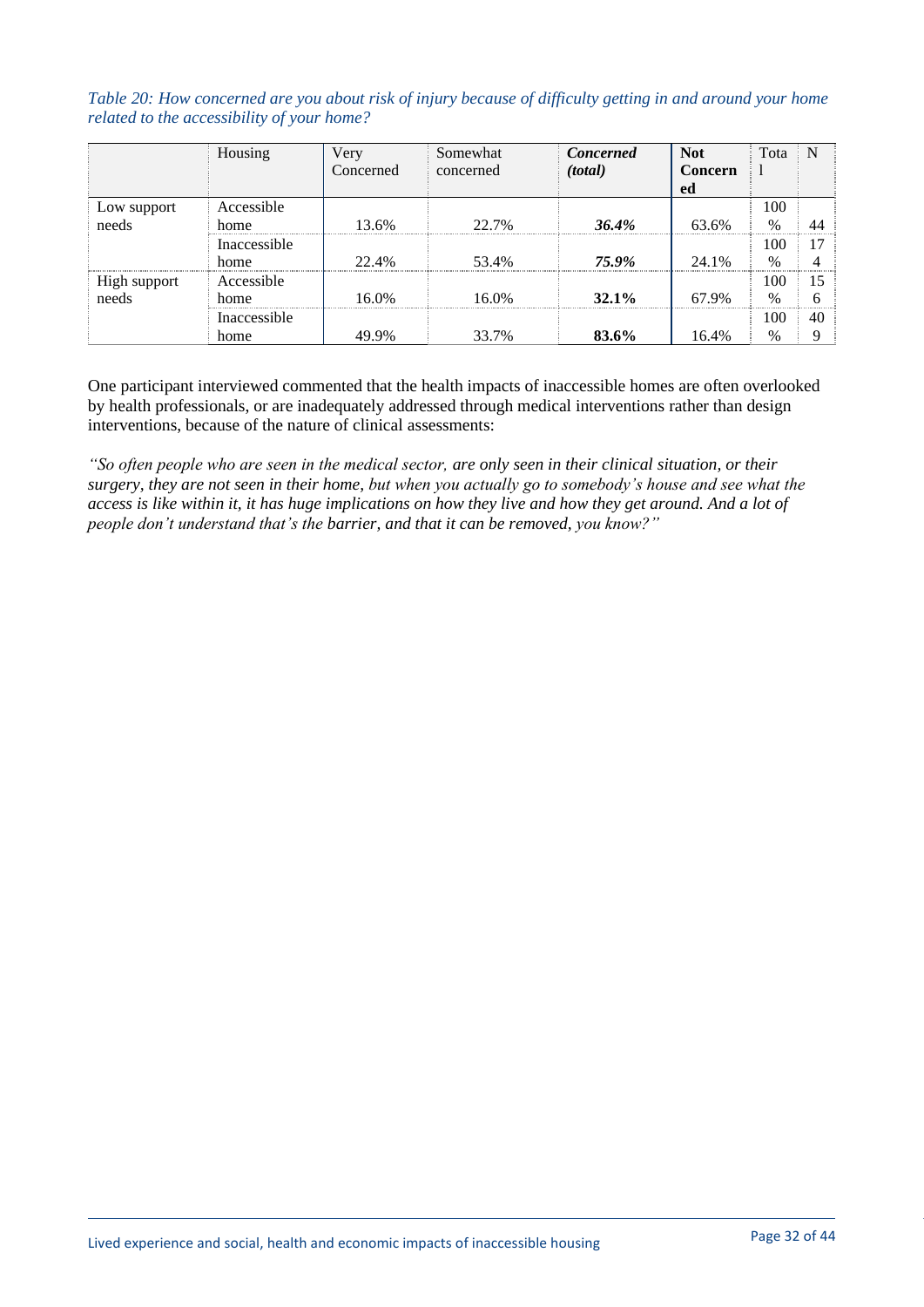| Mental health deterioration in inaccessible homes                                                                                                                                                                                                                                                                                                                       | Mental health improvement in accessible homes                                                                                                                                                                                                                                                                                                                                        |
|-------------------------------------------------------------------------------------------------------------------------------------------------------------------------------------------------------------------------------------------------------------------------------------------------------------------------------------------------------------------------|--------------------------------------------------------------------------------------------------------------------------------------------------------------------------------------------------------------------------------------------------------------------------------------------------------------------------------------------------------------------------------------|
|                                                                                                                                                                                                                                                                                                                                                                         | Social isolation / belonging                                                                                                                                                                                                                                                                                                                                                         |
| It is very depressing to not be able to go out easily, or<br>have friends visit because my house is inaccessible. It<br>makes me feel very isolated and alone.                                                                                                                                                                                                          | We have a home that is easily accessed by anyone, so<br>visits by other people with disabilities are easy, and they<br>find that rare.                                                                                                                                                                                                                                               |
| I feel isolated, because it takes so much energy and effort<br>to get in and out of my home.  I feel hopeless<br>sometimes because housing accessibility is probably my<br>biggest barrier to achieving independence, but I'll never<br>get there if houses aren't built with disabled people in<br>mind.                                                               | The fact that my apartment is accessible, improved my<br>mental health tremendously! I feel included in the<br>community. I can go anywhere, invite my friends, etc.                                                                                                                                                                                                                 |
| Not being able to fully access my friend's homes and<br>have them access my homes has had a huge impact on<br>my mental health. It feels like it is my fault for not being<br>able to find an accessible place. I also feel disempowered<br>because when my health is bad, I have to ask friends and<br>family for help because my own home is not fully<br>accessible. | Because I was able to easily modify my existing family<br>home, I have been able to remain at home with my<br>young family despite my increasingly poor mobility.<br>This has given my life meaning. We also welcome<br>family and friends to our house Without the<br>modifications to our own home I would have been forced<br>to move to a nursing home because of my high needs. |
| Access to my shower and toilet isn't easy and it's hard as<br>my partner needs to help me shower. This often makes<br>me procrastinate showering/self-care etc as showering<br>already makes me unwell and fatigued as it is which then<br>makes me feel horrible and gross.                                                                                            | Means I can live a near to normal life and have time with<br>my baby daughter.                                                                                                                                                                                                                                                                                                       |
| It has dehumanised me to the point that I have become a<br>recluse and am suicidal.                                                                                                                                                                                                                                                                                     | It has allowed me to have showers with an attendant<br>rather than just sponge baths, so has made me feel<br>cleaner.                                                                                                                                                                                                                                                                |
| Anxiety / Security                                                                                                                                                                                                                                                                                                                                                      |                                                                                                                                                                                                                                                                                                                                                                                      |
| My greatest fear is becoming homeless due to the<br>inaccessibility of housing. It has led to suicidal thoughts.                                                                                                                                                                                                                                                        | Happy, knowing I have future options that can be used to<br>allow me to stay in my home longer if my condition<br>deteriorates.                                                                                                                                                                                                                                                      |
| If I can open the front door I won't burn to death it is<br>really frightening. That one modification would be<br>fantastic. I would really like to be able to get out of<br>the front door.                                                                                                                                                                            | It is an enormous relief to live in an accessible house and<br>I know that as my condition is most likely to worsen, I<br>am still secure here in my home with my husband.                                                                                                                                                                                                           |
| I'm not confident in my ability to stop myself falling it's<br>made me fearful and reclusive.                                                                                                                                                                                                                                                                           | Having a house of my own that is modified to meet all<br>my accessibility needs has given me a feeling of stability<br>and confidence for my future that I have never felt since<br>I acquired my disability 24 years agoknowing that my<br>everyday life is so much easier, my physical needs are<br>met and this will be my home for the rest of my life.                          |
| When my ability to move around my house is hampered<br>by low accessibility; It usually leaves me in more pain<br>and being less productive, which makes me anxious, and<br>makes my depression worse.                                                                                                                                                                  | If I can move easily around my home and attend to all<br>my daily living requirements, like everyone else can, I<br>feel more relaxed, independent, and resilient.                                                                                                                                                                                                                   |
| I worry now that I won't get better or more mobile so<br>will I be able to keep living at home? Going into aged<br>care terrifies me, especially now with the pandemic.                                                                                                                                                                                                 | I feel grateful every day that I now live in a purpose built<br>fully accessible home of my own. I feel safer, more<br>secure, it has led me to feeling free and liberated.                                                                                                                                                                                                          |
| Bathing and self-care is traumatic and upsetting with<br>physical risk which is stressful and makes me anxious<br>and upset leading to self-harm.                                                                                                                                                                                                                       | Because I am lucky to live in an accessible home with<br>my daughter, I am actually more mobile which has<br>helped improve my independence which has been<br>wonderful for my mental health. Also, the fact that I<br>don't live with the constant fear of falling.                                                                                                                 |
|                                                                                                                                                                                                                                                                                                                                                                         | Withering / Flourishing                                                                                                                                                                                                                                                                                                                                                              |
| The less accessible my house is, the more I am reliant on<br>carers and loved ones, which has a huge impact on my<br>mental health and wellbeing. I highly value my<br>independence.                                                                                                                                                                                    | I am more in control of my life and that means<br>everything.                                                                                                                                                                                                                                                                                                                        |

# <span id="page-32-0"></span>*Table 21: Selected quotes on mental health impacts of accessible and inaccessible homes*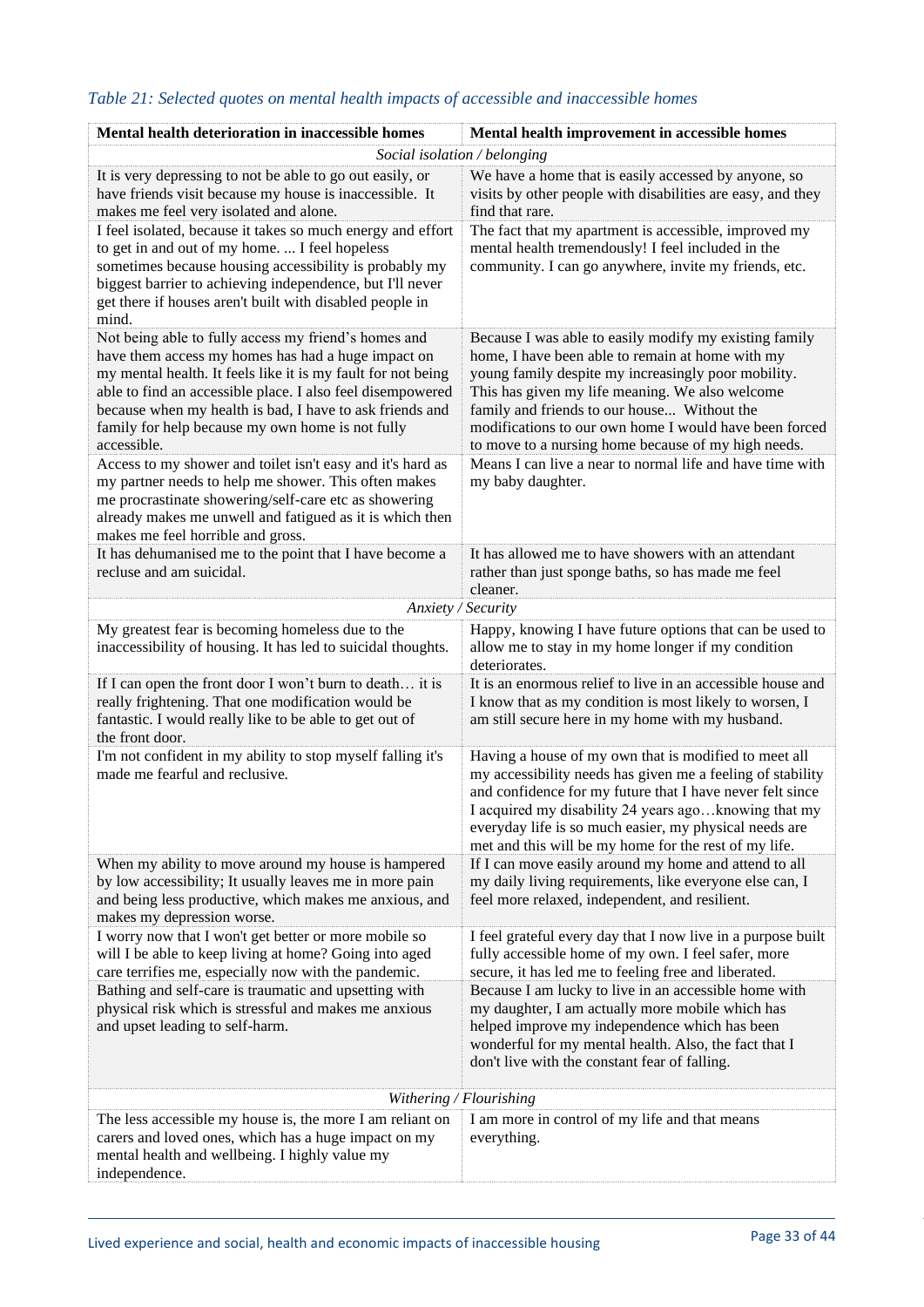| Mental health deterioration in inaccessible homes                                                                                                                                                                                                                                                                                                                                                                                                                                                                         | Mental health improvement in accessible homes                                                                                                                                                                         |
|---------------------------------------------------------------------------------------------------------------------------------------------------------------------------------------------------------------------------------------------------------------------------------------------------------------------------------------------------------------------------------------------------------------------------------------------------------------------------------------------------------------------------|-----------------------------------------------------------------------------------------------------------------------------------------------------------------------------------------------------------------------|
| I've felt stuck and limited by my home. I get frightened<br>by the insular nature of staying home. Unsettled sleep I<br>find I get headaches stress and anxieties.                                                                                                                                                                                                                                                                                                                                                        | Being able to enter and exit my home, and shower<br>independently, has improved my sense of self-worth.                                                                                                               |
| I used to have a passion for cooking and can't, nor to do<br>my study or hobbies, I have become more depressed as I<br>feel the environment has taken me from rather<br>independent to fully dependant beyond need, general<br>apathy and frustration.                                                                                                                                                                                                                                                                    | My current house is very accessible and located near<br>town and activities I enjoy.                                                                                                                                  |
| Not being able to turn on taps results in me crying every<br>day.                                                                                                                                                                                                                                                                                                                                                                                                                                                         | Living in an accessible home means I'm able to do more<br>things independently which has a positive impact on<br>mental health. I don't feel like a burden anymore.                                                   |
| I look at the steps to my front door from my wheelchair<br>and I am defeated. There is no way around it and you<br>can't sugar-coat it.                                                                                                                                                                                                                                                                                                                                                                                   | It feels wonderful to be able to enter and leave my home<br>independently without assistance. This is something<br>everybody should be able to do.                                                                    |
| Sense of home                                                                                                                                                                                                                                                                                                                                                                                                                                                                                                             |                                                                                                                                                                                                                       |
| It just feels awful. It feels like I'm fighting the space<br>that's supposed to be a sanctuary for me.                                                                                                                                                                                                                                                                                                                                                                                                                    | We adapted this house to serve us in this period of our<br>lives. is very comfortable so we are content.                                                                                                              |
| It is extremely depressing to be incapacitated by the<br>limitations of your own house. To own rooms you<br>cannot go into, to not be able to exit from all areas, to not<br>be able to access the backyard. To not be able to get a<br>drink from the fridge or use the stove.                                                                                                                                                                                                                                           | I can't imagine living in a house where you haven't seen<br>every inch of the house you live in. Having a house that<br>allows me to get to every part of it means I am included<br>in every part of day to day life. |
| Not being able to access all of my garden, watching my<br>lawns get full of weeds and overgrown. Unable to reach<br>areas in my house to clean, frightened of falling in my<br>shower Not being able to get to the pantry because the<br>doors open outwards and block access. I don't know<br>what is in the pantry until someone comes and I can ask<br>them. I cannot access furniture in bedroom because I am<br>in a wheelchair. I don't know what is in them anymore<br>I find the whole situation very depressing. | Having an accessible house makes even my worst days<br>not as bad as I can still function around the house<br>without any issue or frustration.                                                                       |
| My home is supposed to be my space and yet even here I<br>can't do basic things. It weighs hard on your heart.                                                                                                                                                                                                                                                                                                                                                                                                            | I was very happy when I moved into my home because<br>everything from showering to watering my garden was<br>so easy I had not been able to water a garden for 20<br>years.                                           |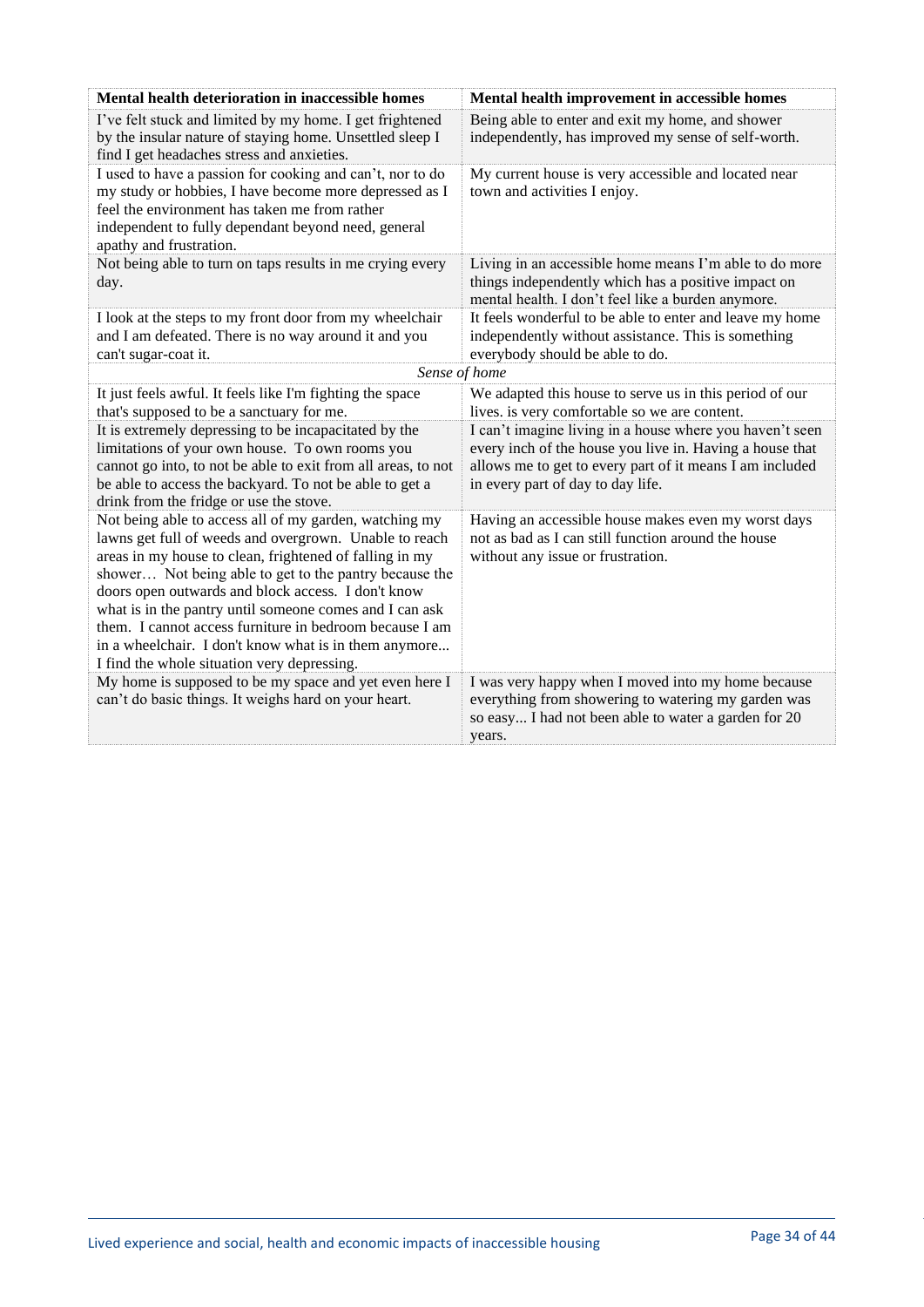#### *Box 7: Health and risk of injury*

#### **Edna' story**

Edna is a self-employed professional working from home – a private rental unit - on a casual basis. She's lived with muscular dystrophy for her entire life. It is a progressive disease that has become more debilitating over time. When Edna moved into the unit, she was still able to walk, and the unit seemed to meet her needs at that time. However, within fifteen months an injury in her home led to her losing the ability to stand and walk. She was pulling a trolley carrying her meal over a slight step, lost her balance and fell. This accident could have been prevented if there had been a step-free threshold. The unit is poorly designed to meet her current needs and abilities, significantly enhancing her need for paid support funded by the NDIS. More so, Edna is anxious about the risk of another injury at home.

Edna worries that if she were to fall within the cramped conditions of her shower and toilet, she might seriously injure herself or become stuck and unable to ask for help. She is also worried that the set up in her home could lead to her support workers being injured. For example, while Edna's unit has two bathrooms, both are too small to accommodate the mobility aids that she requires. Entering and exiting without a rolling chair demands too much effort and is so time consuming and exhausting that she skips showering when she needs to go out in the morning. This gives rise to anxiety about her hygiene and odor throughout the entire day and restricts her ability to work outside her home.

Her ensuite bathroom has been set up for toilet use, however as there is inadequate space for her toilet transfer bench, she has to reverse on her wheelchair out of the bathroom, often hitting the door on her way out. These safety hazards due to the cramped conditions and lack of accessibility features prey on her mind: if she falls, she could get stuck without no one to assist.

Edna's housing choices are highly restricted. Many of the design problems in her home are structural in nature and thus not easily modifiable, especially given that this is a private rental unit. She cannot afford to buy her own home, even with the assistance of family members who are willing to contribute. She cannot return to her parents' home - while they had thought that they were building her an accessible home, now that she is in a wheelchair, this is no longer the case. Edna has been approved to move into Specialist Disability Accommodation (SDA) but has many concerns about this transition, particularly around lack of choice over housemates, being forced to move further away from her family, a perceived loss of freedom and autonomy as well as health concerns relating to group living during a pandemic. Edna has already spent three months in a transitional nursing home and describes a lingering feeling of being "fenced in".

Edna describes her home as a prison and points out the kinds of restrictions many Australians experienced for the first time during COVID19 lockdowns, for her are just an ordinary routine:

"I came home and there were months at a time when I was stuck at home. I couldn't go to my friends' place because I couldn't use their toilets, or I couldn't get in the door or whatever it was. All I could see out the backyard at that time was a dead garden and a fence and no view to the outside world and that was really isolating. And people would say, 'I'll come around and visit you.' It didn't make any impact on my mental health because I still had that same feeling when I came home that my home was a prison and not a home. So, the joy of moving out and being by myself and getting my own space just disappeared after that experience. And I felt like it was a prison. This lockdown is not my first rodeo. I've built resilience prior to this."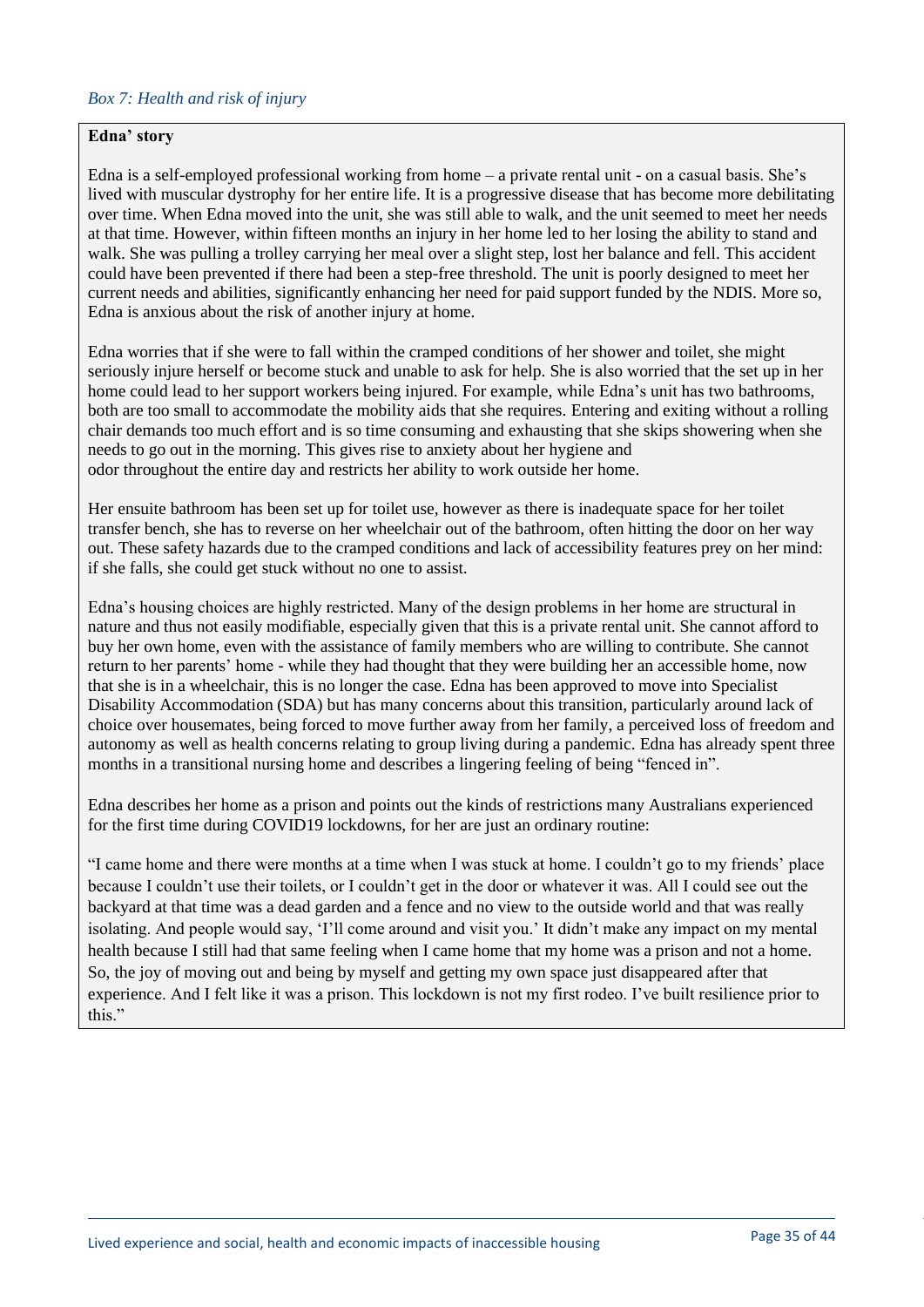#### **Ian's story**

Ian is a retired homeowner and has lived with his partner and his two sons in a freestanding house in Melbourne for twenty years. He has paraplegia due to a spinal cord injury that occurred 35 years ago. He uses a manual wheelchair for his daily activities.

He has been able to modify his current home to meet his accessibility needs, at a cost of approximately 28,000 AUD funded by insurance compensation. He fully renovated the bathroom with a flat entry for the wheelchair, a rolling shower chair, and reinforced floor and walls to support the hoist and handrails. He has also installed ramps in the front and back door and widened a few doorways. The modification that most reduced his need for assistance from others was an overhead hoist that allows him to go into bed without help despite his arms and shoulder muscles' deterioration. Nevertheless, he still needs assistance transferring into a seat, accessing the shower, for dressing and undressing.

Before the modifications of his home, Ian broke his leg several times from falls when transferring to a seat, but thanks to the modifications he is no longer concerned about such injuries. However, he expects his sons to move out of the house, and the need to relocate with his wife to a smaller home, which might require further investment in home modifications.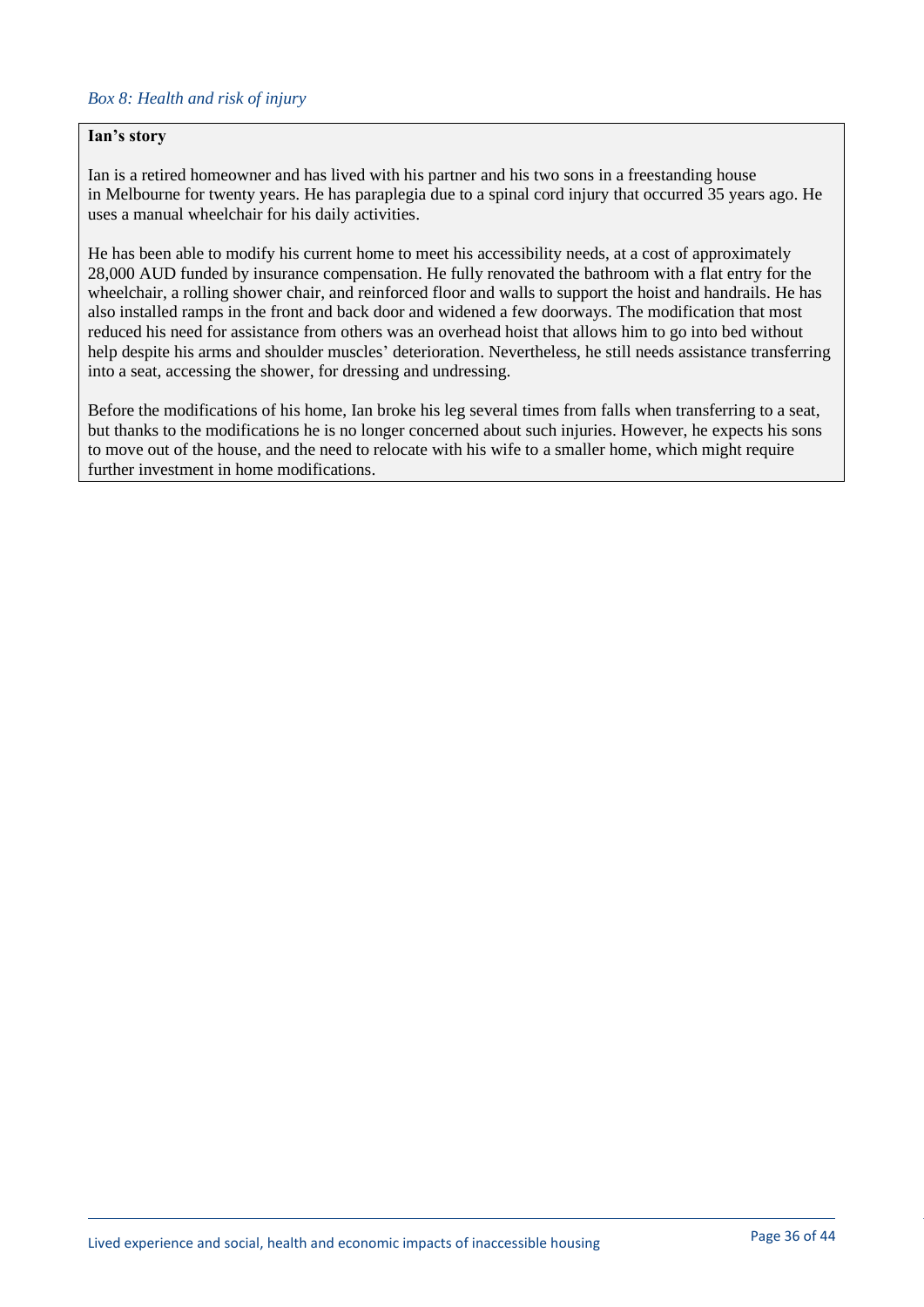#### **1.9.Housing choice: Ability to stay or move home**

<span id="page-36-0"></span>The shortage in accessible housing limits housing choice for people with mobility restrictions in two ways: firstly, by increasing the risk of forced moves due to the inaccessibility of their own homes; and secondly, by limiting the range of housing options they can choose from should they move home on their own volition.

Participants living in inaccessible homes were more likely to express concern about the risk of being forced to move to another residence (68.0% of those with high support needs, and 55.7% of those with low support needs), or to a nursing home (58.9% and 45.0% respectively). This compares with a minority of people living in accessible homes who reported similar concerns, demonstrating that accessible home significantly reduces such risks (Table 22).

| Low support needs                                    | Housing                 | Very      | Somewhat  | <b>Concerned</b> | <b>Not</b> | Total | N   |
|------------------------------------------------------|-------------------------|-----------|-----------|------------------|------------|-------|-----|
|                                                      |                         | Concerned | concerned | (total)          | Concerned  |       |     |
| Being forced to move to                              | Accessible              |           |           |                  |            |       |     |
| another residence                                    | housing                 | 13.6%     | 20.5%     | 34.1%            | 65.9%      | 100\% | 44  |
| because of difficulty<br>getting around your<br>home | Inaccessible<br>housing | 29.5%     | 26.1%     | 55.7%            | 44.3%      | 100%  | 176 |
| Being forced to move to<br>a nursing home because    | Accessible<br>housing   | 18 2%     | $91\%$    | 27.3%            | 72.7%      | 100\% | ΔΔ  |
| of difficulty getting<br>around your home            | Inaccessible<br>housing | 22.2%     | 22.8%     | 45.0%            | 55.0%      | 100\% |     |

# <span id="page-36-1"></span>*Table 22: How concerned are you about the following impacts related to the accessibility of your home?*

| <b>High support needs</b>                                                                            | Housing                 | Very      | Somewhat  | Concerned | <b>Not</b> | Total | N   |
|------------------------------------------------------------------------------------------------------|-------------------------|-----------|-----------|-----------|------------|-------|-----|
|                                                                                                      |                         | Concerned | concerned | (total)   | Concerned  |       |     |
| Being forced to move to<br>another residence<br>because of difficulty<br>getting around your<br>home | Accessible<br>housing   | 14.5%     | 10.1%     | 24.5%     | 75.5%      | 100\% | 159 |
|                                                                                                      | Inaccessible<br>housing | 41 2%     | 26.9%     | 68.0%     | 32.0%      | 100\% | 413 |
| Being forced to move to<br>a nursing home because                                                    | Accessible<br>housing   | 20.1%     | 8.8%      | 28.9%     | 71.1%      | 100\% | 159 |
| of difficulty getting<br>around your home                                                            | Inaccessible<br>housing | 36.9%     | 22.0%     | 58.9%     | 41.1%      | 100%  | 404 |

For people with mobility restrictions who do wish to move home, the shortage in accessible housing significantly limits the choices available, especially for those with high support needs. Most (56.6%) people with high support needs living in inaccessible housing wanted to move home but were limited in doing so, reflecting again the detrimental effects of housing inaccessibility. Difficulty finding accessible housing was the most significant barrier to moving home. Nearly half (48.5%) of people with high support needs living in inaccessible homes, and close to a third (31.2%) of those living in accessible homes, reported a desire to move home but being limited by difficulty finding accessible housing elsewhere (Table 23). Private renters were three times as likely to want to move home but be limited because of difficulty finding accessible housing than homeowners (Table 24).

<span id="page-36-2"></span>The difficulty finding an accessible home is evident in both Ken's story (box 9) and the quotes below:

"*There is not great awareness within the broader community about how little accessible housing is available. I think that there is an expectation that people with a disability… don't have a family or don't have pets or don't have a job and so can live in an apartment by themselves. However, we have families, we have jobs and we have pets and we have a right to have all those things, but that means that we should have housing options that suit us."*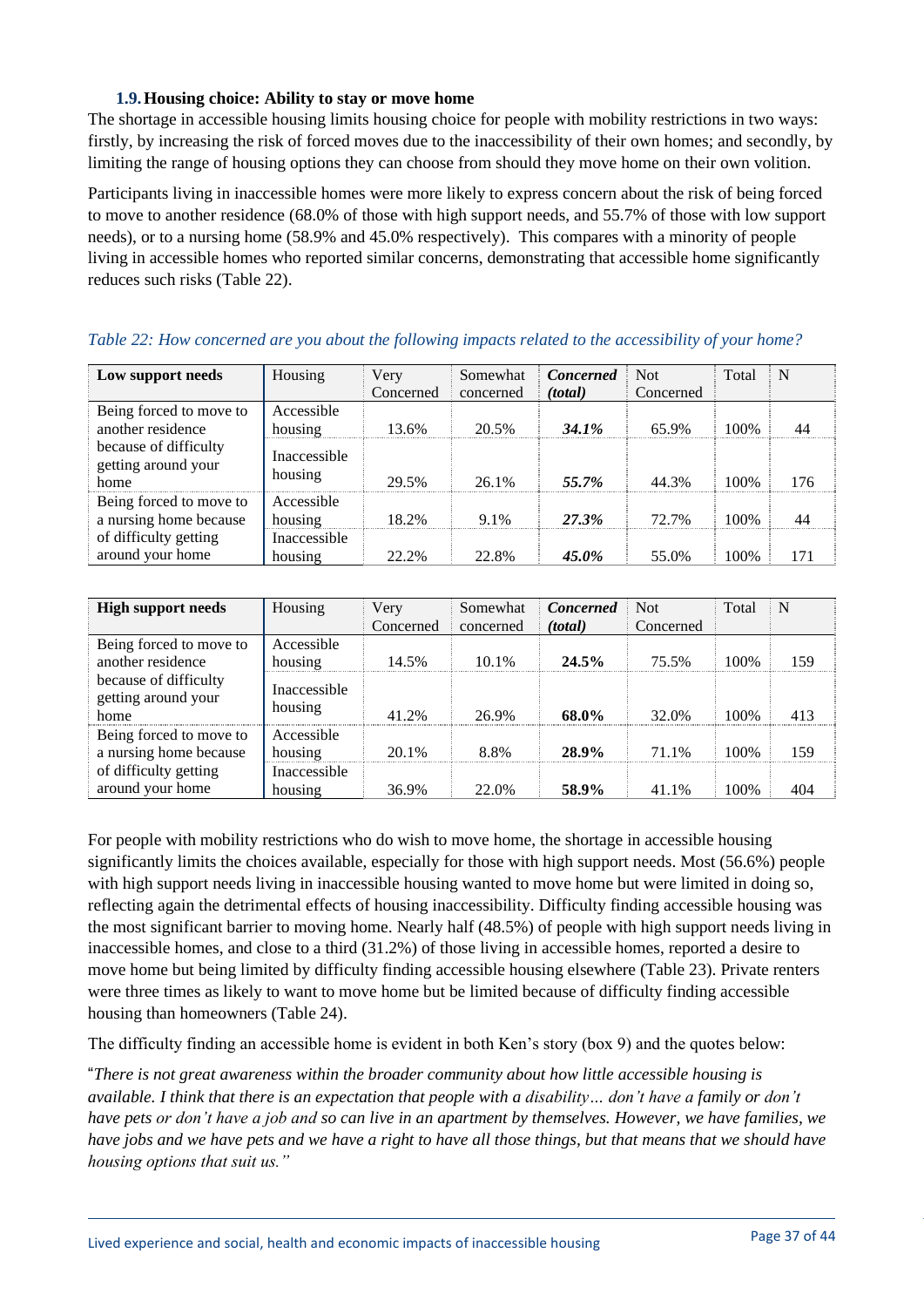*"When I went through a property settlement and the court ordered me to sell my accessible house, I was very anxious and quite terrified that I would not find an accessible home with the amount [of time] the court gave me… there was insufficient stock of accessible homes available. It was a terrifying time and caused me great anxiety, depression and sleepless nights."*

Other interview participants and survey respondents pointed out the difficulty to hold on to jobs – or to seek new ones – while searching for an accessible home in a market where these are a rare commodity.

|                       |                         | I would like<br>to move<br>home, but<br>limited<br>because of<br>difficulty<br>finding<br>accessible<br>housing | I would like<br>to move<br>home, but<br>limited for<br>reasons other<br>than<br>accessibility | I am not<br>interested in<br>moving home<br>right now | Total | Count |
|-----------------------|-------------------------|-----------------------------------------------------------------------------------------------------------------|-----------------------------------------------------------------------------------------------|-------------------------------------------------------|-------|-------|
| Low support<br>needs  | Accessible<br>housing   | 11.9%                                                                                                           | 4.8%                                                                                          | 83.3%                                                 | 100%  | 42    |
|                       | Inaccessible<br>housing | 23.5%                                                                                                           | 15.3%                                                                                         | 61.2%                                                 | 100%  | 170   |
| High support<br>needs | Accessible<br>housing   | 31.2%                                                                                                           | 8.4%                                                                                          | 60.4%                                                 | 100%  | 154   |
|                       | Inaccessible<br>housing | 48.5%                                                                                                           | 8.1%                                                                                          | 43.4%                                                 | 100%  | 394   |

*Table 23: Does a difficulty finding accessible housing limit your ability to move home? By support needs*

#### <span id="page-37-0"></span>*Table 24: Does a difficulty finding accessible housing limit your ability to move home? By tenure*

|                                      |                 |                         | I would<br>like to<br>move<br>home, but<br>limited<br>because of<br>difficulty<br>finding<br>accessible<br>housing | I would like<br>to move<br>home, but<br>limited for<br>reasons other<br>than<br>accessibility | I am not<br>interested<br>in moving<br>home right<br>now | Total |
|--------------------------------------|-----------------|-------------------------|--------------------------------------------------------------------------------------------------------------------|-----------------------------------------------------------------------------------------------|----------------------------------------------------------|-------|
| I own this home                      | Low<br>level    | Accessible<br>housing   | 10.3%                                                                                                              | 0.0%                                                                                          | 89.7%                                                    | 100%  |
|                                      |                 | Inaccessible<br>housing | 11.7%                                                                                                              | 8.5%                                                                                          | 79.8%                                                    | 100%  |
|                                      |                 | Total                   | 11.4%                                                                                                              | 6.5%                                                                                          | 82.1%                                                    | 100%  |
|                                      | Severe<br>level | Accessible<br>housing   | 18.8%                                                                                                              | 1.6%                                                                                          | 79.7%                                                    | 100%  |
|                                      |                 | Inaccessible<br>housing | 24.6%                                                                                                              | 6.0%                                                                                          | 69.4%                                                    | 100%  |
|                                      |                 | Total                   | 22.7%                                                                                                              | 4.5%                                                                                          | 72.7%                                                    | 100%  |
| I rent this home<br>(private rental) | Low<br>level    | Accessible<br>housing   | 0.0%                                                                                                               | 0.0%                                                                                          | 100.0%                                                   | 100%  |
|                                      |                 | Inaccessible<br>housing | 39.5%                                                                                                              | 18.4%                                                                                         | 42.1%                                                    | 100%  |
|                                      |                 | Total                   | 36.6%                                                                                                              | 17.1%                                                                                         | 46.3%                                                    | 100%  |
|                                      | Severe<br>level | Accessible<br>housing   | 33.3%                                                                                                              | 16.7%                                                                                         | 50.0%                                                    | 100%  |
|                                      |                 | Inaccessible<br>housing | 70.1%                                                                                                              | 9.3%                                                                                          | 20.6%                                                    | 100%  |
|                                      |                 | Total                   | 66.1%                                                                                                              | 10.1%                                                                                         | 23.9%                                                    | 100%  |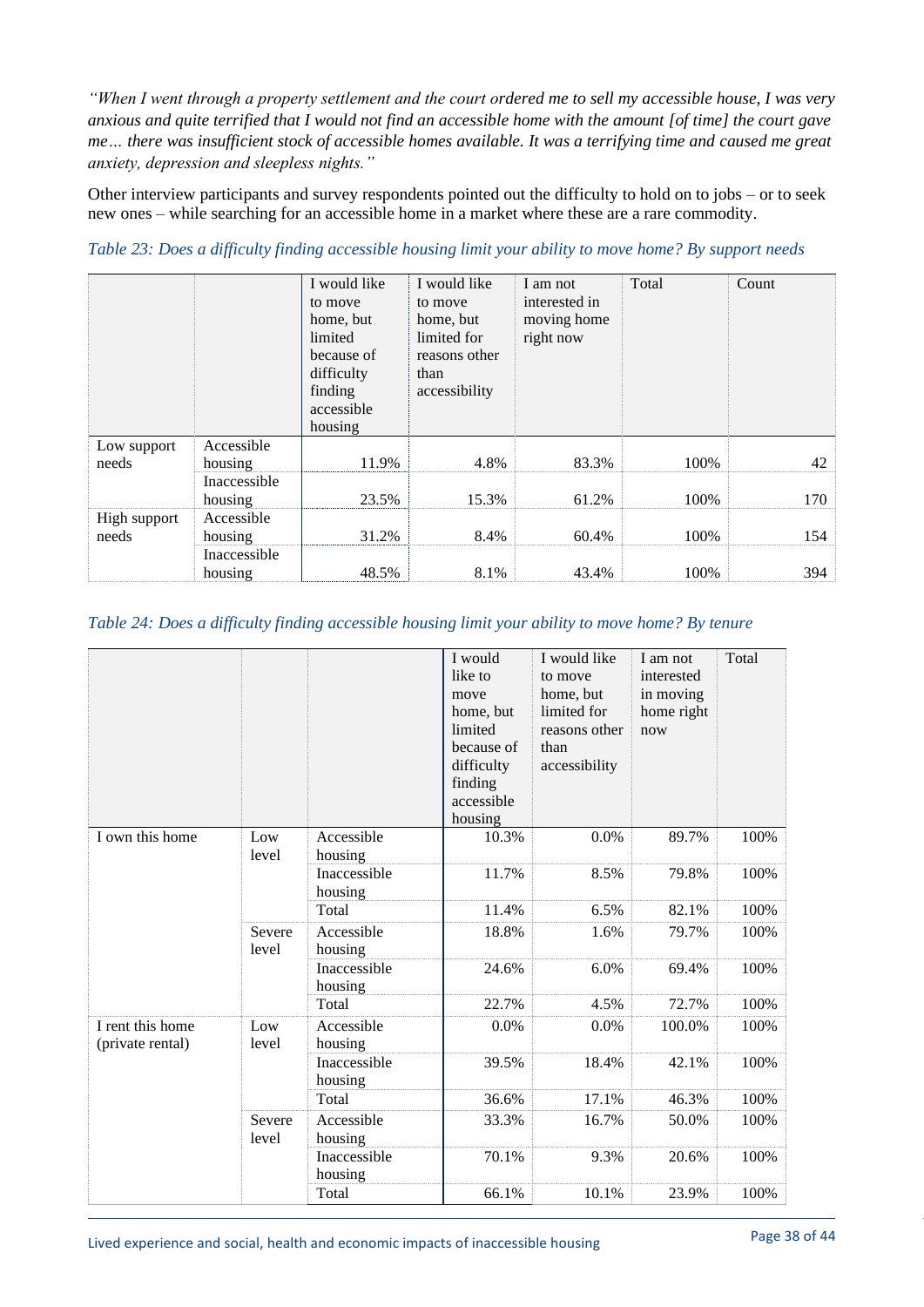#### **Ken's story**

Ken moved out of supported accommodation (group home) after experiencing abuse. To avoid Ken moving into a nursing home – and while waiting on an NDIS decision on SDA funding - his mother searched for a private rental unit where Ken could live. His mobility is very limited. Ken uses an electric wheelchair outside the house and a walking frame inside the house. He needs an accessible home with a fully accessible bathroom and a Hi-Lo bed, in addition to 24/7 support.

The search for an accessible and affordable home in a location that was easily accessible to a pool of support workers, took almost a year, and involved inspections of 32 rental listings. Eventually they found and compromised on a standalone house that was modified to be only partly accessible, with a ramp at the entry into the house and a small partly accessible bathroom. The internal layout means Ken cannot use his electric wheelchair inside the house, and his walker only narrowly fits through the doorways and hallways, leaving only an inch on either side. Ken likes to help with meal preparation, but the kitchen design does not allow him to do that. The bathroom is partly accessible, but there is barely enough room to fit in a shower chair, Ken's incontinence aids or a support worker to safely assist him. Ken's mother invested time and money in small modification to the house, including a ramp in the rear entry to facilitate backyard access. The landlord approved those modifications because they were planning to knockdown and rebuild the house anyway. However, this of course creates uncertainty about the long-term sustainability of Ken's tenancy. In these circumstances the NDIS will not approve funding for further modifications, even if recognized as necessary.

With the outbreak of COVID19, because of difficulty getting support workers to visit his home, as well as his being highly immunocompromised, Ken moved back to live with his mother temporarily. He continues to pay rent on the now vacant property to maintain the lease, since finding an alternative home that meets Ken's accessibility requirements will be again extremely difficult and long.

Trapped in a home that does not meet some of his basic needs, but unable to find alternatives, Ken's mother commented: "A safe home to stay happy and healthy shouldn't be impossible to do."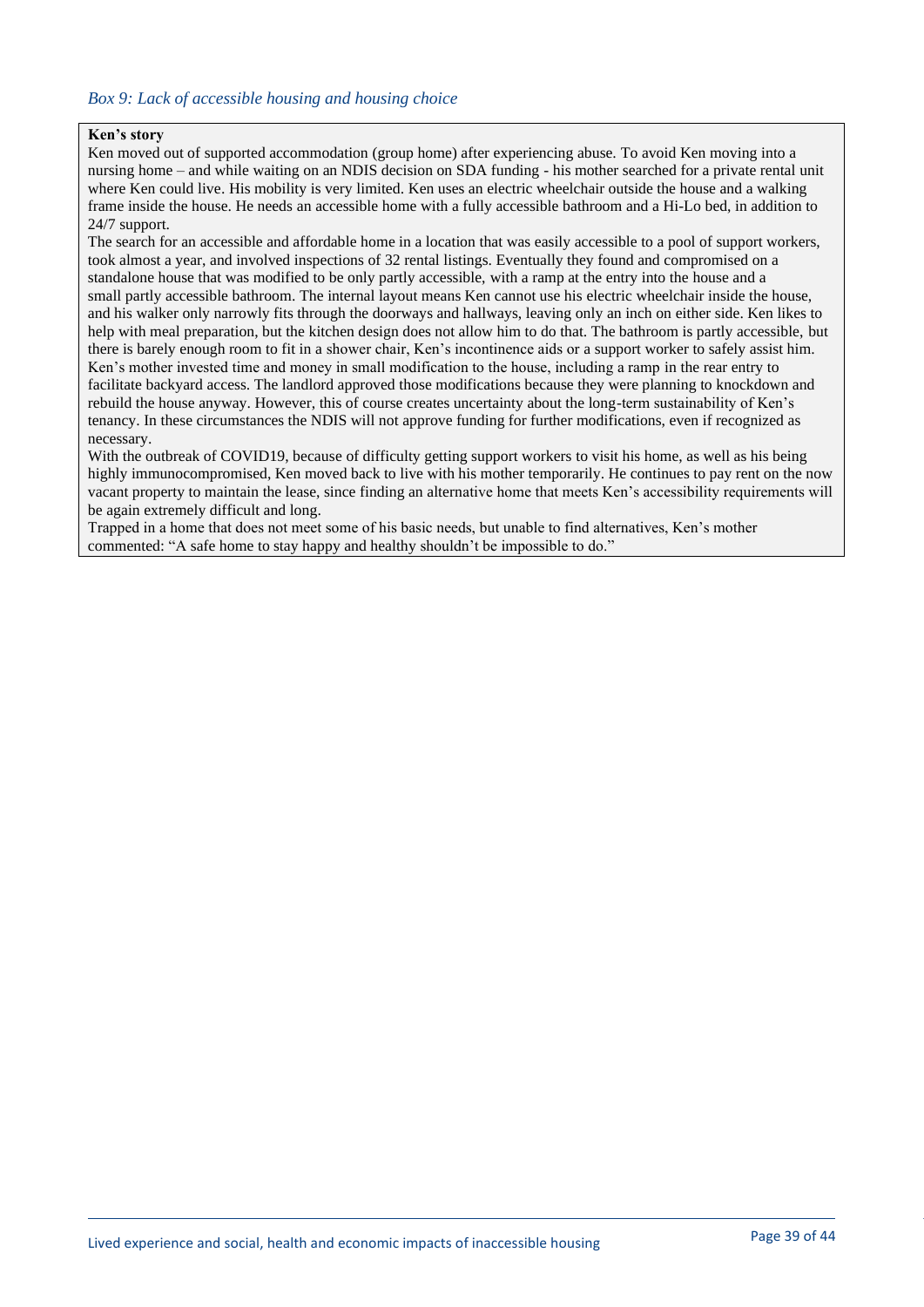# <span id="page-39-0"></span>**4. Conclusions**

1) **Existing strategies such as the voluntary building code, reliance on home modifications or provision of accessible social housing have failed to deliver accessible housing for most people with mobility restrictions. Building all new homes to accessible standard will be the most effective way to address the shortage in accessible housing**.

The existing reliance on voluntary construction of accessible homes, or postconstruction modification of inaccessible homes has not delivered accessible homes for people with limited mobility, leaving most people with mobility restrictions in homes that do not meet their needs. Ability to finance or access funds for home modifications is unequally distributed, and there are major barriers to home modifications in private rental, or in homes with structural physical constraints. Most modifications undertaken only partly address the accessibility needs of people with mobility restrictions. Home modifications do not adequately address changing needs over time. Most importantly, modifications only in the homes of people with mobility restrictions limit their housing choice and increase their social isolation.

 $CIE<sup>7</sup>$  notes provision of accessible social housing as a strategy to improve housing accessibility for people with mobility restrictions, however there is a severe shortfall in social housing; and our study also found the majority of people with mobility restrictions in social housing still live in homes that do not meet their accessibility needs.

### 2) **Inaccessible housing severely harms the dignity, freedom, social inclusion, health and wellbeing of people with mobility restrictions**.

The report presented robust quantitative and qualitative evidence of the harms caused by inaccessible housing.

- 80.8% of survey respondents agreed or strongly agreed with the statement "I can't visit friends and family whose homes are inaccessible". The stories behind this statistic are profoundly disturbing: people with mobility limitations unable to visit their elderly parents, losing connection with siblings and close friends; not being invited to family gatherings; missing out on social events; and living 'hermit' lives that many participants have described in terms of deep loneliness and isolation.
- 71.7% of people with high support needs, and 50.0% of people with low support needs, living in inaccessible housing reported worsened mental health and wellbeing. The difference accessible housing can make was illustrated starkly in contrasting comments made by two participants. One, living in an inaccessible home vividly described the despair she feels because she is not able to access rooms and the garden in her own home, "watching my lawns get full of weeds and overgrown". The other woman moved into a new accessible home and expressed the joy of being able to water her garden for the first time in 20 years.
- Participants with high support needs living in inaccessible homes were anxious about the possibility of being forced to move to another residence (68.0%), or to a nursing home (58.9%). One participant said: "My greatest fear is becoming homeless due to the inaccessibility of housing. It has led to suicidal thoughts." For another participant, having an accessible home meant she was able to remain at home with her young family despite increasing support needs, which otherwise would have forced her to move into a nursing home. The accessibility of her home, and the things it made possible, "has given my life meaning."
- Nearly half (48.1%) of people with high support needs living in inaccessible homes, and close to a third (30.7%) of those living in accessible homes, reported a desire to move home but being limited by difficulty finding accessible housing elsewhere.

 $7$  CIE, 2020, p. 2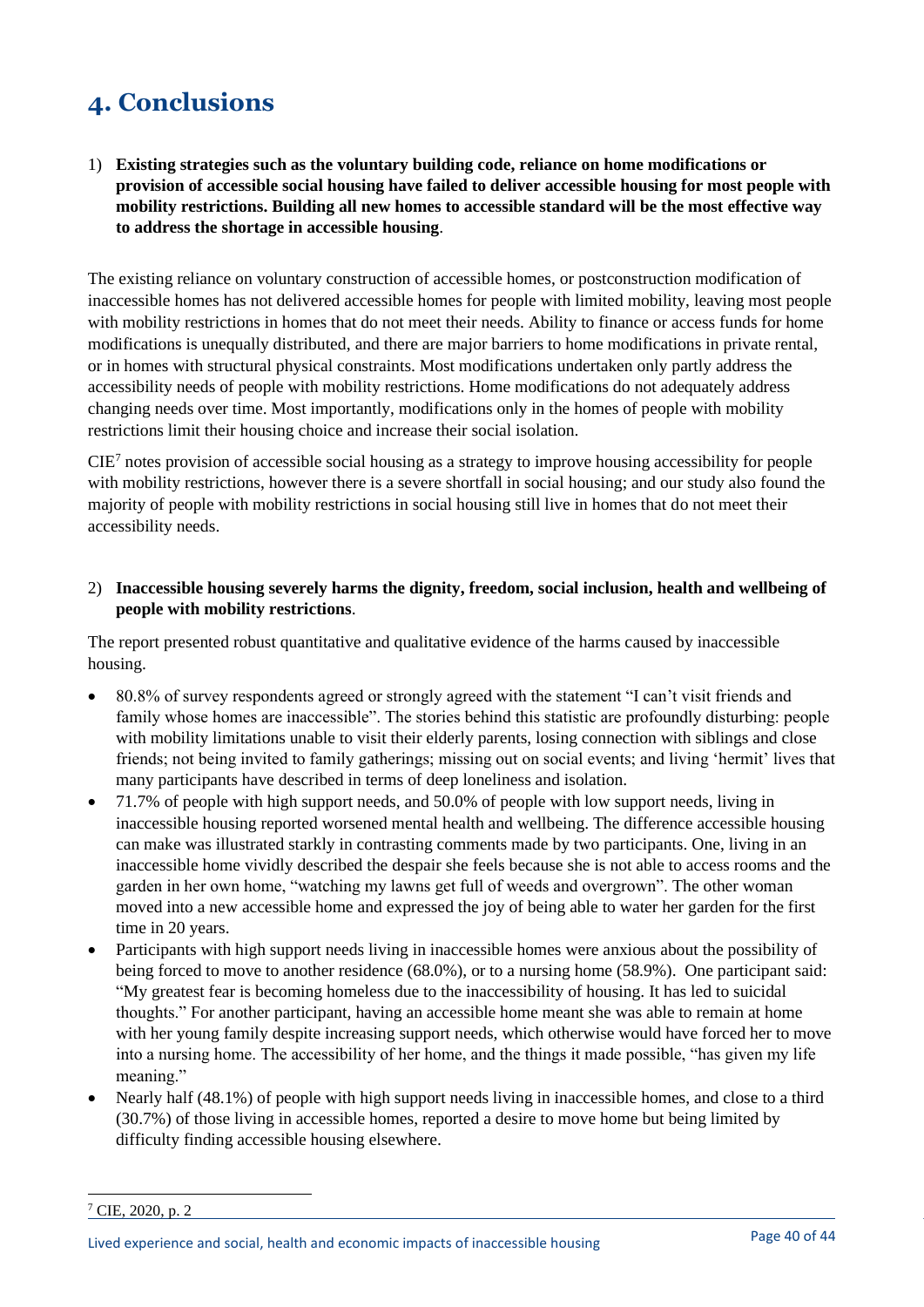Such impacts must not be measured exclusively in dollar value; rather, the social justice argument for addressing the indignities and harms experienced by people with mobility restrictions must be front and centre to the RIS Consultation considerations.

3) **CIE's cost-benefit analysis underestimated the economic costs of inaccessible housing, by ignoring impacts on workforce participation of people with mobility limitations; underestimating the impact on paid and unpaid support needs; underestimating the negative impacts on mental health and wellbeing; and, underestimating the extent to which a shortage in accessible housing limits housing mobility**.

# *3a) CIE discounted the impact of inaccessible housing on workforce participation by people with mobility limitations*

In estimating the 'size of the problem' and quantifying costs of inaccessible housing, the CIE did not consider impact on workforce participation of people with mobility limitations. Our data shows close to onethird of people with mobility restrictions surveyed reported job losses, missed job opportunities, reduced working hours, or reduced productivity at work.

Excluding those for whom this question was inapplicable (i.e. other reasons preventing paid employment), 96.2% of survey respondents with low support needs, and 88.6% of those with high support needs, living in accessible homes reported their homes were 'enabling' to having paid employment. In contrast, 47.9% of survey respondents with low support needs, and 62.5% of those with high support needs, living in inaccessible homes reported their homes were 'limiting' to having paid employment. As one respondent to the survey stated: "Without somewhere to shower or sleep, good \*\*\* luck trying to hold down a job or focus on other things."

Many survey respondents and interview participants reported difficulties finding accessible homes close to employment opportunities. Those who have lived in accessible homes – often after significant investment in home modifications – were reluctant to leave their home for a job opportunity. For those who lived in in inaccessible homes, fatigue and the additional time and energy spent on self-care and homecare, reduced motivation, self-confidence, and capacity to work, study or volunteer.

CIE also ignore that the monetary benefits from work can largely be removed because of a lack of accessible housing close to work or public transport. As one respondent stated: "Due to a lack of even minimal accessible housing I have had to spend all my disposable income travelling to work in a taxi because no accommodation was closer."

# *3b) CIE underestimated the impact of inaccessible housing on support needs.*

CIE expressed scepticism as to the relevance of Carnemolla and Bridge's $8$  evidence that housing with accessibility features reduces care needs. The CIE questioned whether the sample investigated by Carnemolla and Bridge is representative of the general population with mobility limitations living in inaccessible housing. It also argued Carnemolla and Bridge's findings relate to home modifications, which are tailored to the specific needs of the recipient and are not always aligned with the proposed universal accessibility standards for new build.

Addressing both CIE concerns, our report presented data on a much larger sample of participants than those examined by Carnemolla and Bridge, and still validates their conclusion, demonstrating that the reduction in support needs associated with accessible housing – including both newly built accessible housing and modified housing – is widely applicable for the general population of people with mobility restrictions.

<sup>8</sup> Carnemolla, P. and Bridge, C., Housing Design and Community Care: How Home Modifications Reduce Care Needs of Older People and People with Disability, *International Journal of Environmental Research and Public Health*, 2019.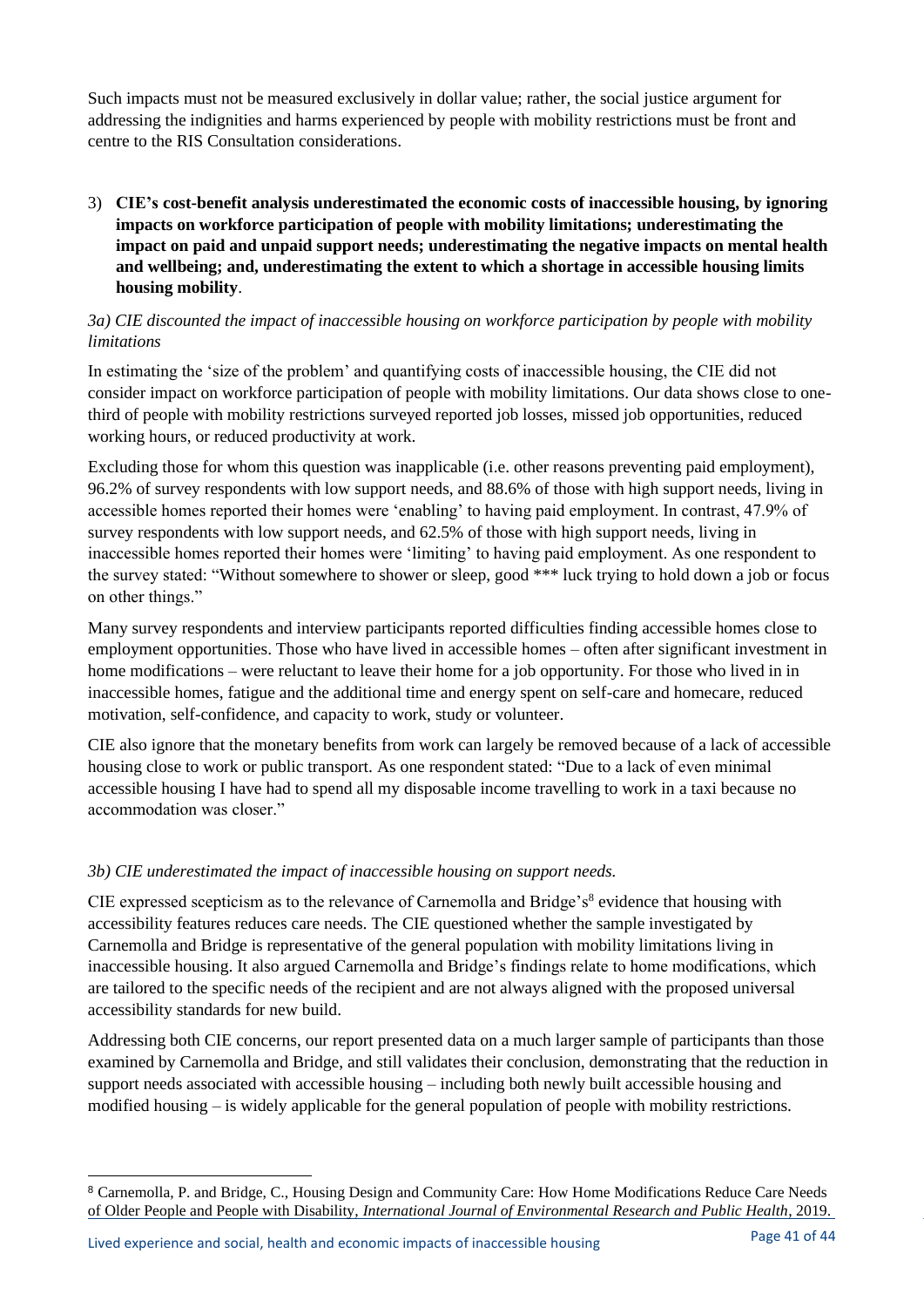Furthermore, our findings suggest CIE underestimated the range of everyday activities for which paid support is provided<sup>9</sup>, and which can be reduced by accessible housing. The CIE has focused exclusively on paid and unpaid assistance with mobility tasks. In contrast, our analysis shows that inaccessible housing also significantly increases need for assistance with self-care and other domestic activities (Table 9).

In estimating impact on support needs, CIE excluded those living in housing that has already been modified due to disability or age, assuming that modified housing is already accessible (p. 140). However, our analysis shows that most people whose homes have been modified, consider these modifications to address their needs only partly, and they too require additional paid or unpaid support due to inaccessible homes (Tables 4 and 14).

# *3c) CIE underestimated the impact of inaccessible housing on mental health.*

Our findings point to two shortcomings in the way CIE estimated the impact of inaccessible housing on mental health.

Firstly, CIE only measured impacts on mental health as an indirect outcome of loneliness. The evidence in our study demonstrates that living in inaccessible housing is detrimental to mental health in many other ways, including the frustration, fatigue and indignity of not being able to complete everyday tasks of movement, self-care and home-care; being reliant on others for support, and the strain this puts on family relations; the ongoing anxiety associated with fear of injury, forced removal from home, or inability to escape home in the event of fire or another hazard; and an undermined sense of home, security and selfworth ("My home is supposed to be my space and yet even here I can't do basic things. It weighs hard on your heart.").

Secondly, CIE underestimated the extent to which inaccessible housing contributes to loneliness and social isolation of people with mobility restrictions. Drawing on SDAC data,  $CIE^{10}$  commented as follows:

"There were a further 309 000 people who reported avoiding visiting family and friends due to their disability (this excludes the overlap between those that also had difficulty accessing another person's house). However, it is not clear that they avoided visiting family and friends because their housing was inaccessible or for some other reason related to their disability."

Our data removes any doubt as to whether inaccessible housing is the primary barrier to visiting family and friends: 80.8% of survey respondents agreed with the statement that they cannot visit friends or family living in inaccessible housing. Comments made in the survey and interviews also confirmed that inaccessibility was the primary reason for not being able to visit friends or family.

# *3d) CIE underestimated lack of accessible housing impact on residential mobility*

CIE<sup>11</sup> argued that "even if more accessible dwellings become available, there are a range of factors that suggest that the number of people who would choose to move to a more accessible dwelling would likely be relatively low for owner-occupiers."

CIE<sup>12</sup> based their analysis on SDAC data on those who have already moved homes and their reasons to do so. However, as acknowledged by CIE, this method discounts those who wish to move but are unable to do so due to lack of accessible housing. Our data presents strong evidence that most people with mobility restrictions living in inaccessible housing wish to move home, and the primary reason they are unable to do so is difficulty finding accessible housing (table 22).

<sup>&</sup>lt;sup>9</sup> CIE, 2020, p. 140 <sup>10</sup> p. 157  $11 \text{ p. } 91$ <sup>12</sup> p. 146-7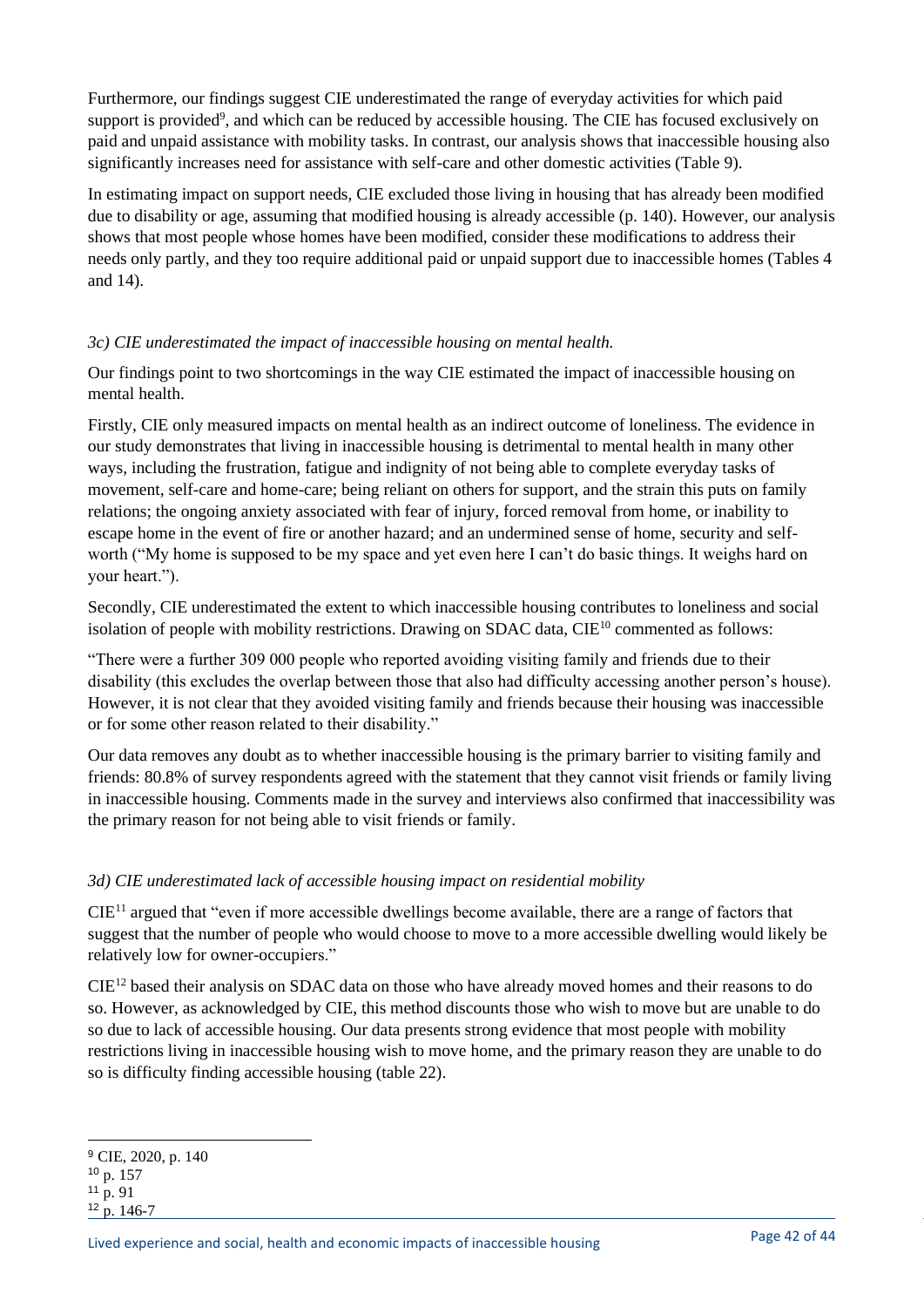Challenging the CIE assumptions, while desire to move home is stronger among private renters than it is among owner occupiers, 22.7% of homeowners with high support needs would like to move home but are limited because of difficulty finding accessible housing (table 23). This data suggests the 'sorting' process that will see new accessible housing stock allocated to people with mobility limitations can be faster than the CIE assumptions, and the associated benefits thus higher.